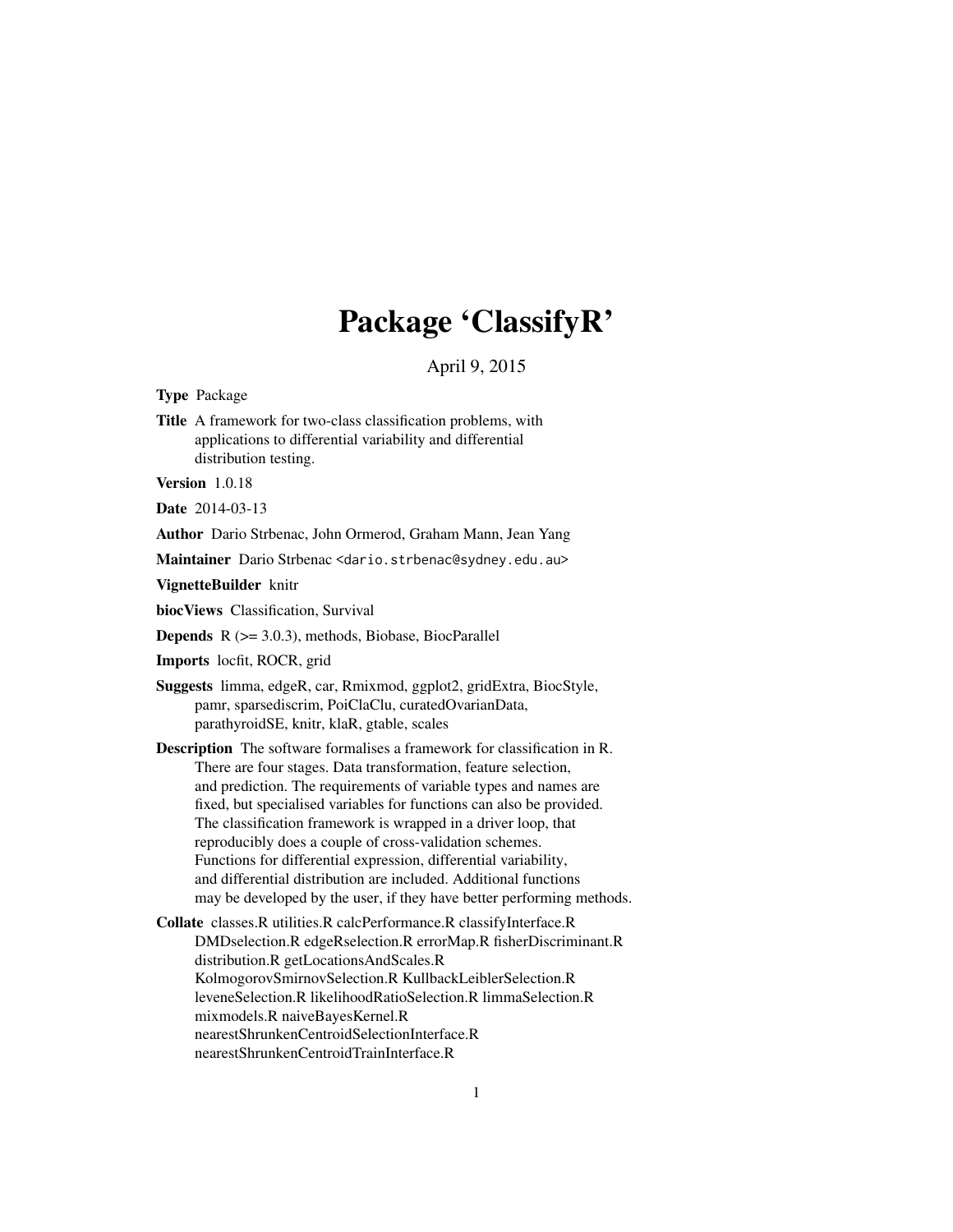nearestShrunkenCentroidPredictInterface.R plotFeatureClasses.R rankPlot.R runTest.R runTests.R selectionPlot.R subtractFromLocation.R

License GPL-3

## R topics documented:

| 3              |
|----------------|
| $\overline{4}$ |
| $\overline{4}$ |
| 6              |
| $\overline{7}$ |
| 8              |
| errorMap<br>10 |
| 11             |
| 12             |
| 13             |
| 14             |
| 15             |
| 16             |
| 18             |
| 19             |
| 20             |
| 22             |
| 23             |
| 24             |
| 25             |
| 26             |
| 27             |
| 28             |
| 29             |
| 31             |
| 31             |
| 33             |
| 34             |
| 35             |
| 37             |
| 38             |
| 39             |
|                |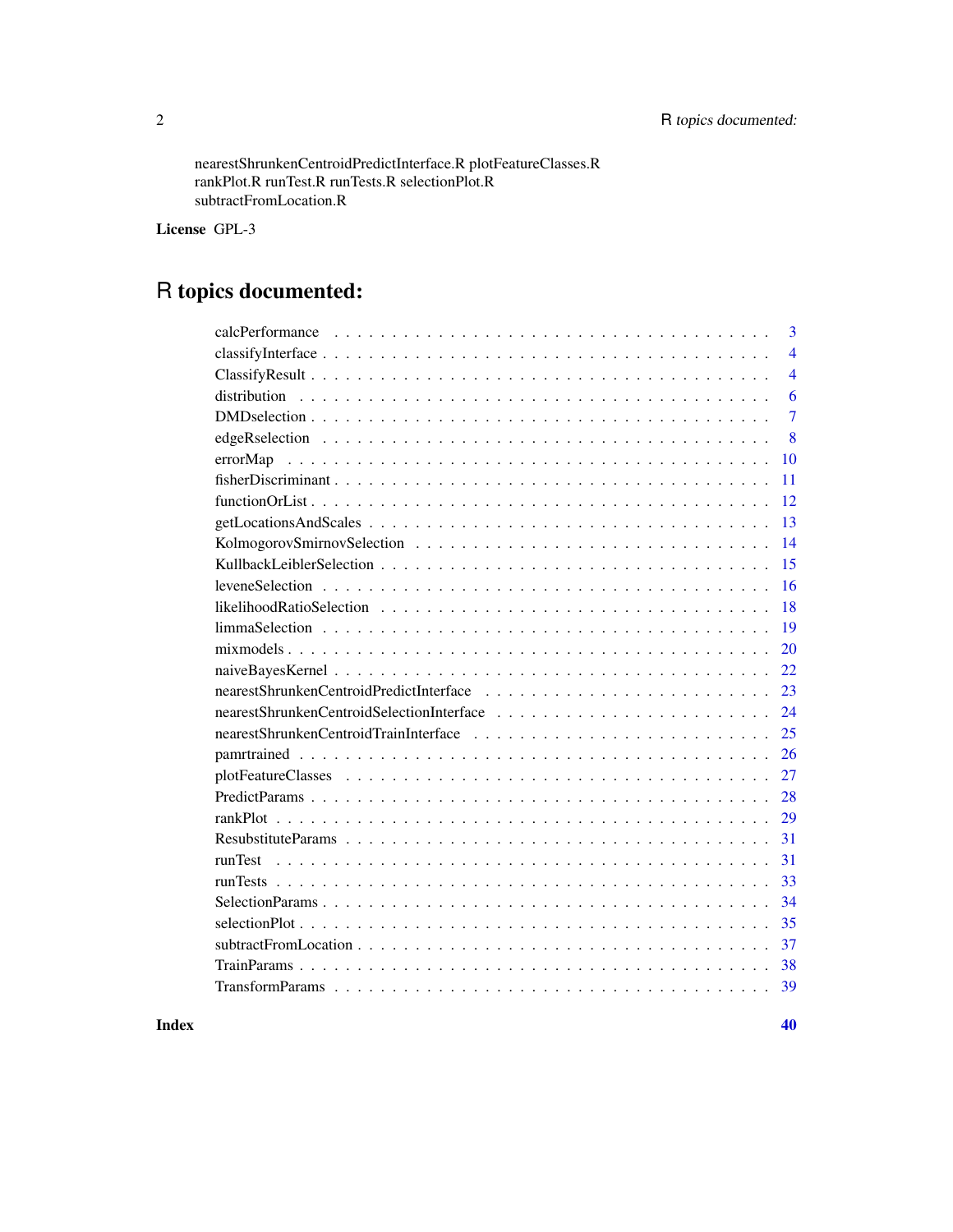<span id="page-2-1"></span><span id="page-2-0"></span>calcPerformance *Add Performance Calculations to a ClassifyResult object*

## **Description**

Annotates the results of calling [runTests](#page-32-1) with different kinds of performance measures.

## Usage

```
## S4 method for signature ClassifyResult
calcPerformance(result, performanceType, ...)
```
#### Arguments

| result          | An object of class ClassifyResult.                               |
|-----------------|------------------------------------------------------------------|
| performanceType |                                                                  |
|                 | Either "balanced" or one of the options provided by performance. |
| $\cdots$        | Further arguments that may be used by performance.               |

## Details

If [runTests](#page-32-1) was run in resampling mode, one performance measure is produced for every resampling. If the leave-out mode was used, then the predictions are concatenated, and one performance measure is calcuated for all predictions.

Because ROCR only provides calculations for two-class classification, this function is only suitable for two-class classification performance measures.

## Value

An updated [ClassifyResult](#page-3-2) object, with new information in the performance slot.

#### Author(s)

Dario Strbenac

## Examples

```
predictTable <- data.frame(sample = 1:5,
                         predicted = factor(sample(LETTERS[1:2], 50, replace = TRUE)))
actual <- factor(sample(LETTERS[1:2], 50, replace = TRUE))
result <- ClassifyResult("Example", "Differential Expression",
                         paste("A", 1:10, sep = ), paste("Gene", 1:50, sep = ),
                         list(1:100, 1:100), list(1:5, 6:15),
                         list(predictTable), actual, list("leave", 2))
result <- calcPerformance(result, "balanced")
performance(result)
```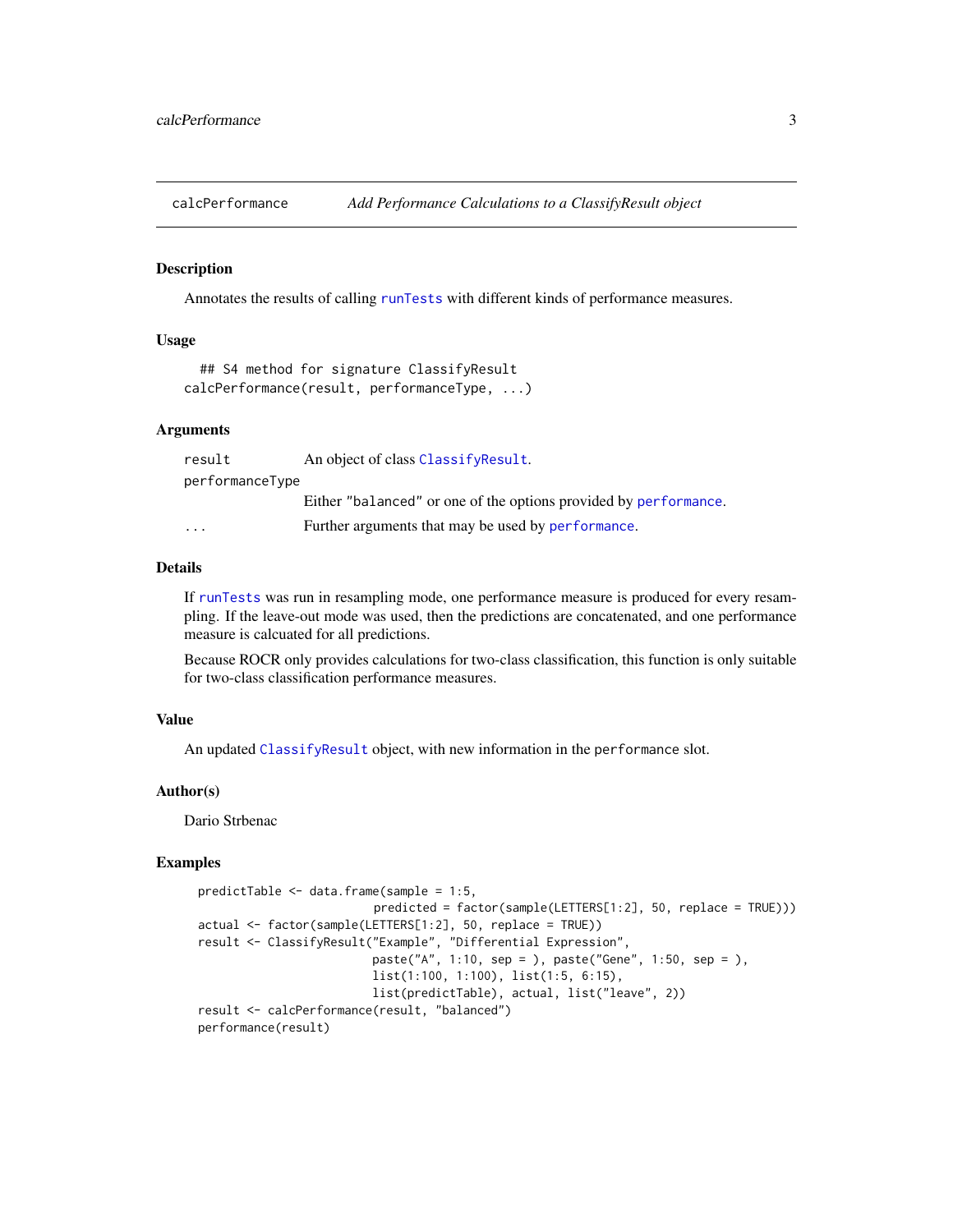<span id="page-3-0"></span>classifyInterface *Interface for PoiClaClu Package's Classify Function*

## Description

Passes along all parameters except verbose, from the framework to [Classify](#page-0-0).

## Usage

```
classifyInterface(..., verbose = 3)
```
## Arguments

| $\cdot$ $\cdot$ $\cdot$ | All parameters that Classify can accept and also verbose.                  |  |
|-------------------------|----------------------------------------------------------------------------|--|
| verbose                 | A number between 0 and 3 for the amount of progress messages to give. This |  |
|                         | function only prints a progress message if the value is 3.                 |  |

### Value

A result list, the same as is returned by [Classify](#page-0-0).

#### Author(s)

Dario Strbenac

#### Examples

```
if(require(PoiClaClu))
{
  readCounts \leq CountDataSet(n = 100, p = 1000, 2, 5, 1)
classifyInterface(readCounts[["x"]], readCounts[["y"]], readCounts[["xte"]], verbose = TRUE)
}
```
<span id="page-3-1"></span>ClassifyResult *Container for Storing Classification Results*

## <span id="page-3-2"></span>Description

Contains a table of actual sample classes and predicted classes, the indices of features selected for each fold of each bootstrap resampling or each hold-out classification, and error rates. This class is not intended to be created by the user, but could be used in another package. It is created by [runTests](#page-32-1).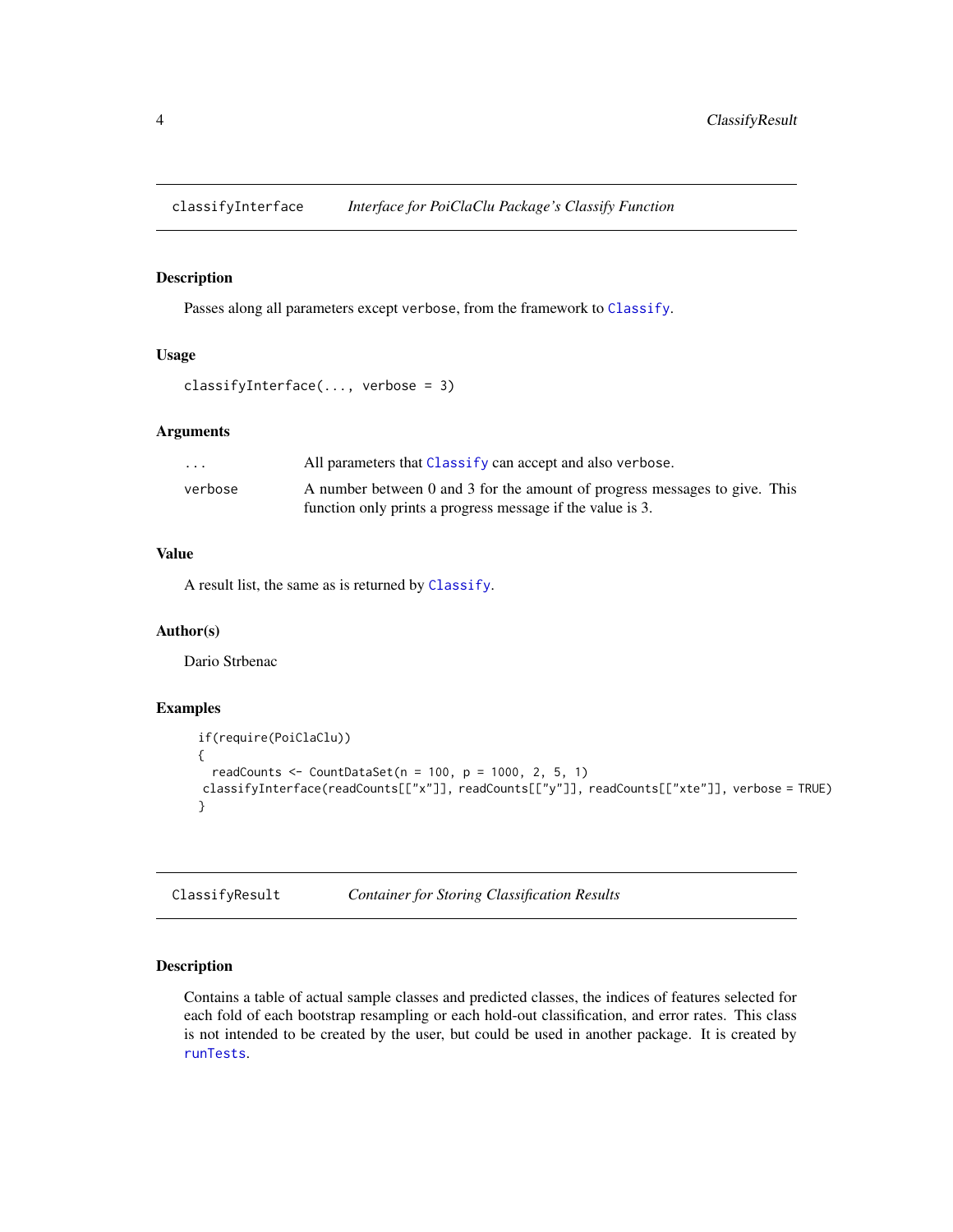## ClassifyResult 5

#### **Constructor**

ClassifyResult(datasetName, classificationName, originalNames, originalFeatures, rankedFeatures,

datasetName A name associated with the dataset used.

classificationName A name associated with the classification.

originalNames Sample names.

originalFeatures Feature names.

rankedFeatures Indices or names of all features, from most to least important.

chosenFeatures Indices or names of features selected at each fold.

- predictions A [list](#page-0-0) of data. frame containing information about samples, their actual class and predicted class.
- actualClasses Factor of class of each sample.
- validation List with first elment being name of the validation scheme, and other elements providing details about scehme.

#### Summary

A method which summarises the results is available. result is a ClassifyResult object.

show(result)Prints a short summary of what result contains.

## **Accessors**

result is a ClassifyResult object.

predictions(result) Returns a [list](#page-0-0) of [data.frame](#page-0-0). Each data.frame contains columns sample, predicted, and actual. For hold-out validation, only one data.frame is returned of all of the concatenated predictions.

actualClasses(result) Returns a [factor](#page-0-0) class labels, one for each sample.

- features(result) Returns a [list](#page-0-0) of [data.frame](#page-0-0). Each data.frame contains columns sample, predicted, and actual.
- performance(result) Returns a [list](#page-0-0) of performance measures. This is empty until [calcPerformance](#page-2-1) has been used.

names(result) Returns a [character](#page-0-0) vector of sample names.

#### Author(s)

Dario Strbenac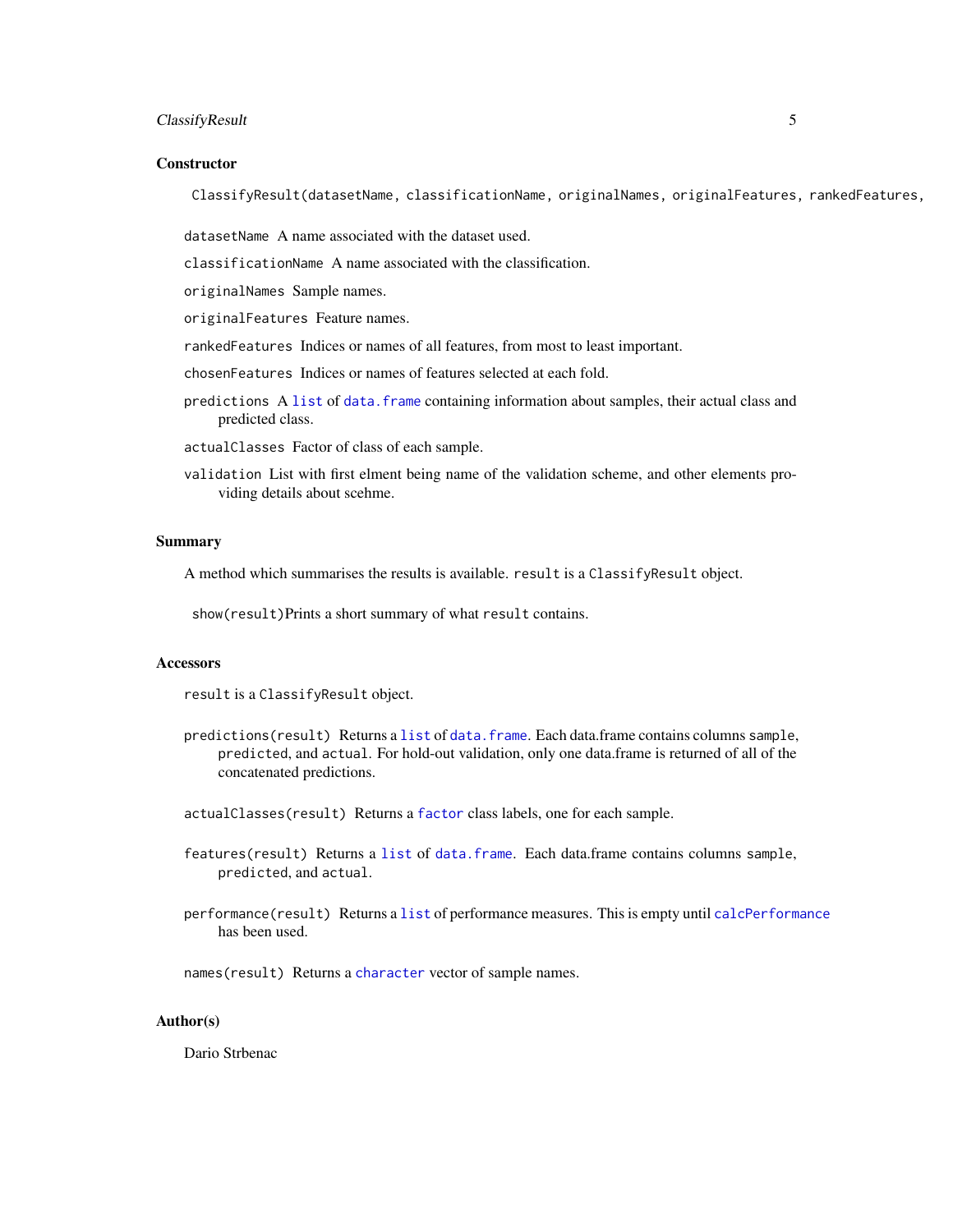## Examples

```
if(require(curatedOvarianData) && require(sparsediscrim))
{
  data(TCGA_eset)
badOutcome <- which(pData(TCGA_eset)[, "vital_status"] == "deceased" & pData(TCGA_eset)[, "days_to_death"] <= 365)
goodOutcome <- which(pData(TCGA_eset)[, "vital_status"] == "living" & pData(TCGA_eset)[, "days_to_death"] >= 36
  TCGA_eset <- TCGA_eset[, c(badOutcome, goodOutcome)]
 classes <- factor(rep(c("Poor", "Good"), c(length(badOutcome), length(goodOutcome))))
 pData(TCGA_eset)[, "class"] <- classes
results <- runTests(TCGA_eset, "Ovarian Cancer", "Differential Expression", resamples = 2, folds = 2)
  show(results)
  predictions(results)
  actualClasses(results)
}
```
distribution *Get Frequencies of Feature Selection and Sample Errors*

#### Description

There are two modes. For aggregating feature selection results, the function counts the number of times each feature was selected in all cross validations. For aggregating classification results, the error rate for each sample is calculated. This is useful in identifying outlier samples that are difficult to classify.

## Usage

```
## S4 method for signature ClassifyResult
distribution(result, type = c("features", "samples"),
                 summary = c("density", "frequency"), plot = TRUE, xMax = NULL, ...)
```
#### Arguments

| result    | An object of class ClassifyResult.                                                                                                                                   |
|-----------|----------------------------------------------------------------------------------------------------------------------------------------------------------------------|
| type      | Whether to calculate sample-wise error rate or the number of times a feature<br>was selected.                                                                        |
| summary   | Whether to plot frequencies or densities. If feature distribution is analysed, it<br>will also cause the retured vector to be a decimal representing the percentage. |
| plot      | Whether to draw a histogram of the aggregation.                                                                                                                      |
| xMax      | Maximum bin value for histogram to plot.                                                                                                                             |
| $\ddotsc$ | Further parameters, such as colour and fill, passed to geom_histogram.                                                                                               |

## Value

If type is "features", a vector as long as the number of features that were chosen at least once containing the number of times the feature was chosen in cross validations. If type is "samples", a vector as long as the number of samples, containing the cross validation error rate of the sample.

<span id="page-5-0"></span>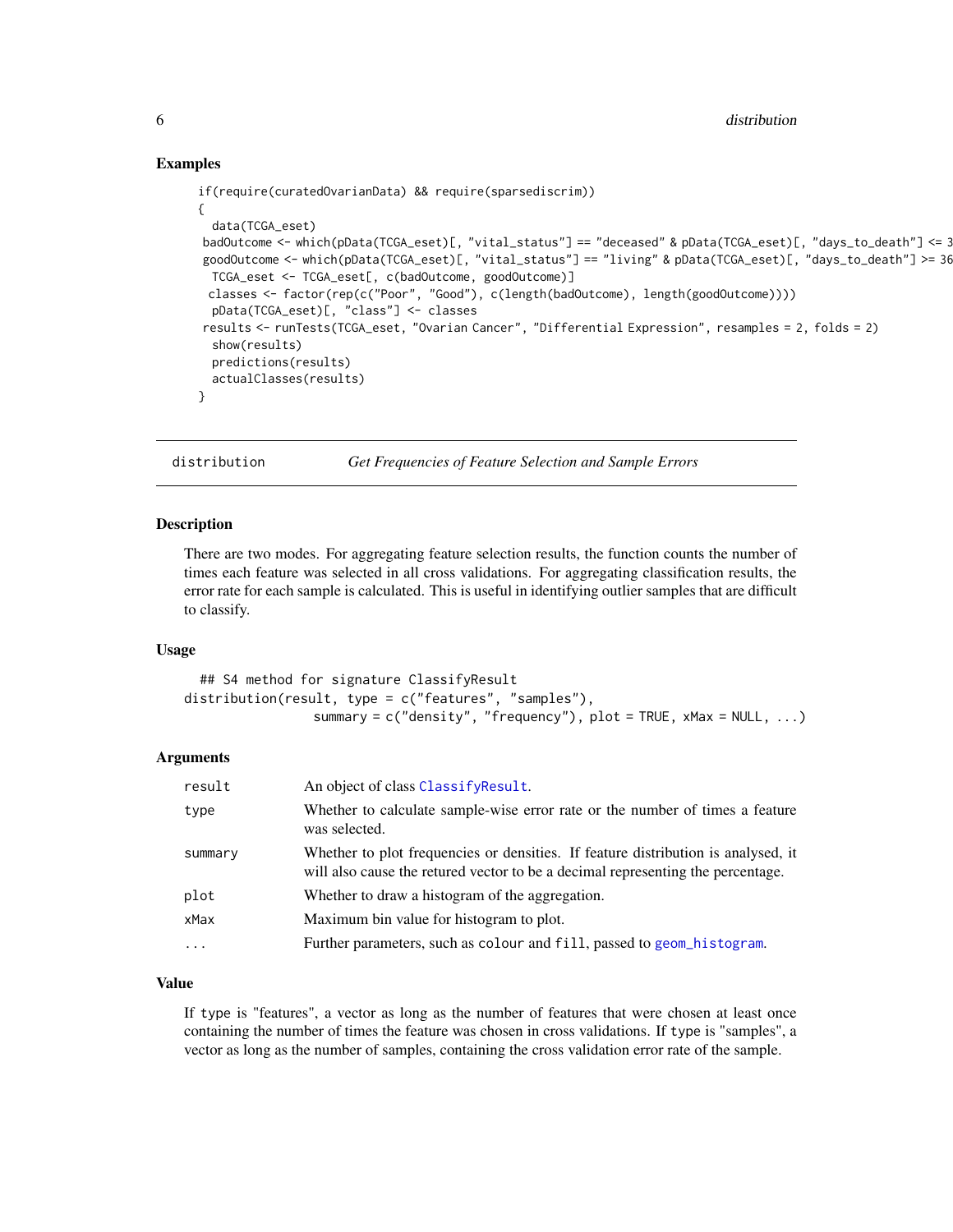## <span id="page-6-0"></span>DMDselection 7

#### Author(s)

Dario Strbenac

## Examples

```
if(require(curatedOvarianData) && require(sparsediscrim))
{
  data(TCGA_eset)
badOutcome <- which(pData(TCGA_eset)[, "vital_status"] == "deceased" & pData(TCGA_eset)[, "days_to_death"] <= 3
goodOutcome <- which(pData(TCGA_eset)[, "vital_status"] == "living" & pData(TCGA_eset)[, "days_to_death"] >= 36
 TCGA_eset <- TCGA_eset[, c(badOutcome, goodOutcome)]
 classes <- factor(rep(c("Poor", "Good"), c(length(badOutcome), length(goodOutcome))))
 pData(TCGA_eset)[, "class"] <- classes
result <- runTests(TCGA_eset, "Ovarian Cancer", "Differential Expression", resamples = 2, fold = 2)
  sampleDistribution <- distribution(result, "samples", binwidth = 0.1)
  featureDistribution <- distribution(result, "features", binwidth = 1)
 print(head(sampleDistribution))
 print(head(featureDistribution))
}
```
DMDselection *Selection of Differential Distributions with Kullback Leibler Distance*

#### Description

Ranks features by largest Differences in Means/Medians and Deviations and chooses the features which have best resubstitution performance.

## Usage

```
## S4 method for signature matrix
DMDselection(expression, classes, ...)
  ## S4 method for signature ExpressionSet
DMDselection(expression, trainParams,
                             predictParams, resubstituteParams, ..., verbose = 3)
```
## Arguments

| expression         | Either a matrix or ExpressionSet containing the training data. For a matrix,<br>the rows are features, and the columns are samples.                                |  |
|--------------------|--------------------------------------------------------------------------------------------------------------------------------------------------------------------|--|
| classes            | A vector of class labels.                                                                                                                                          |  |
| trainParams        | A container of class TrainParams describing the classifier to use for training.                                                                                    |  |
| predictParams      | A container of class PredictParams describing how prediction is to be done.                                                                                        |  |
| resubstituteParams |                                                                                                                                                                    |  |
|                    | An object of class Resubstitute Params describing the performance measure to<br>consider and the numbers of top features to try for resubstitution classification. |  |
| $\cdot$            | Variables passed to getLocationsAndScales.                                                                                                                         |  |
|                    |                                                                                                                                                                    |  |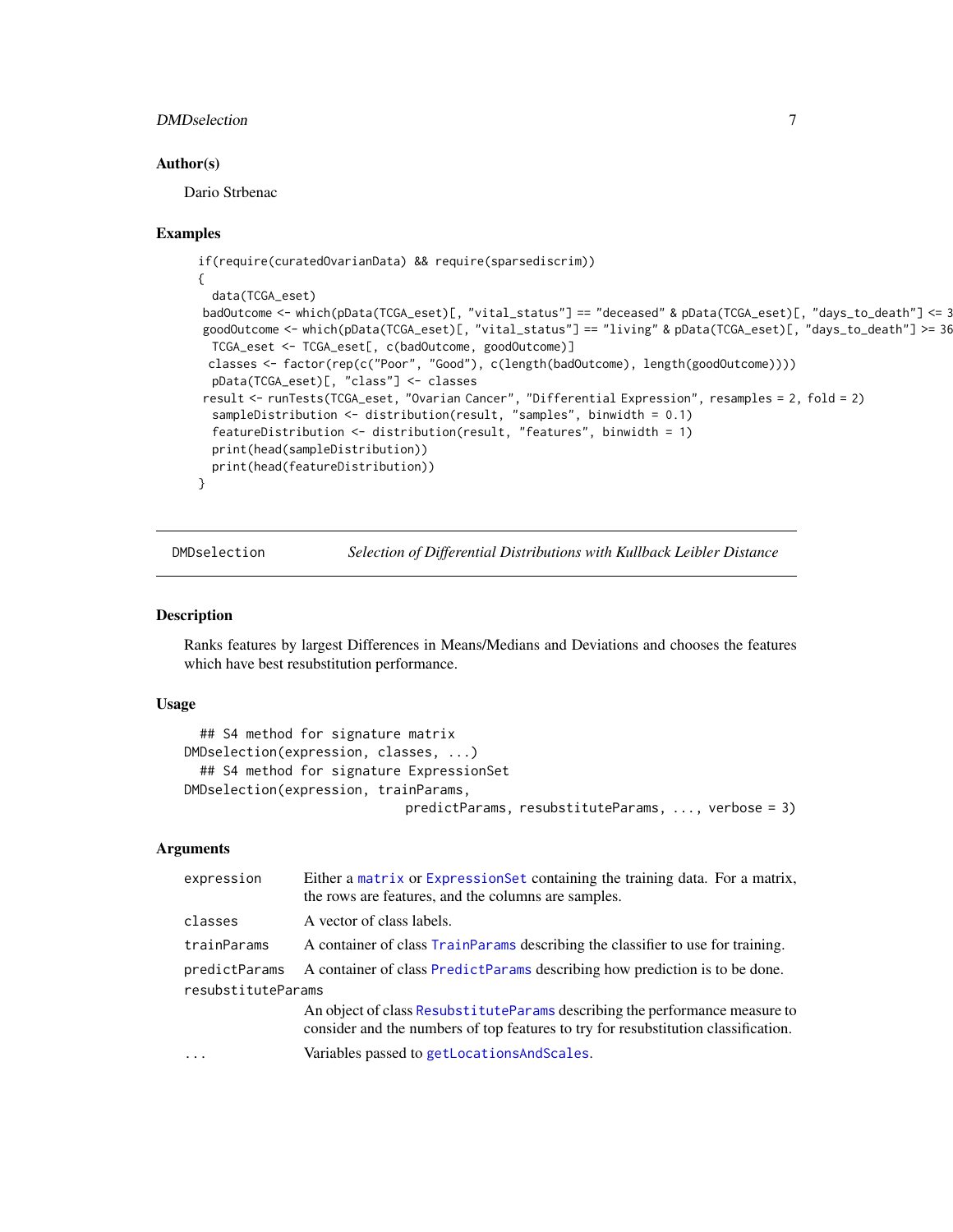<span id="page-7-0"></span>verbose A number between 0 and 3 for the amount of progress messages to give. This function only prints progress messages if the value is 3.

## **Details**

DMD is defined as  $|location_1 - location_2| + |scale_1 - scale_2|$ .

The subscripts denote the group which the parameter is calculated for.

#### Value

A list of length 2. The first element has the features ranked from most important to least important. The second element has the features that were selected to be used for classification.

#### Author(s)

Dario Strbenac

## Examples

```
if(require(sparsediscrim))
{
 # First 25 samples are mixtures of two normals. Last 25 samples are one normal.
 genesMatrix <- sapply(1:25, function(geneColumn) c(rnorm(50, 5, 1), rnorm(50, 15, 1)))
 genesMatrix <- cbind(genesMatrix, sapply(1:25, function(geneColumn) rnorm(100, 9, 3)))
  classes \le factor(rep(c("Poor", "Good"), each = 25))
  DMDselection(genesMatrix, classes,
               trainParams = TrainParams(), predictParams = PredictParams(),
          resubstituteParams = ResubstituteParams(nFeatures = seq(10, 100, 10), performanceType = "balanced", better = "lower"))
}
```
edgeRselection *Feature Selection Based on Differential Expression for RNA-seq*

## **Description**

Performs a differential expression analysis between classes and chooses the features which have best resubstitution performance.

#### Usage

```
## S4 method for signature matrix
edgeRselection(expression, classes, ...)
  ## S4 method for signature ExpressionSet
edgeRselection(expression, normFactorsOptions = NULL,
                           dispOptions = NULL, fitOptions = NULL, trainParams,
                           predictParams, resubstituteParams, verbose = 3)
```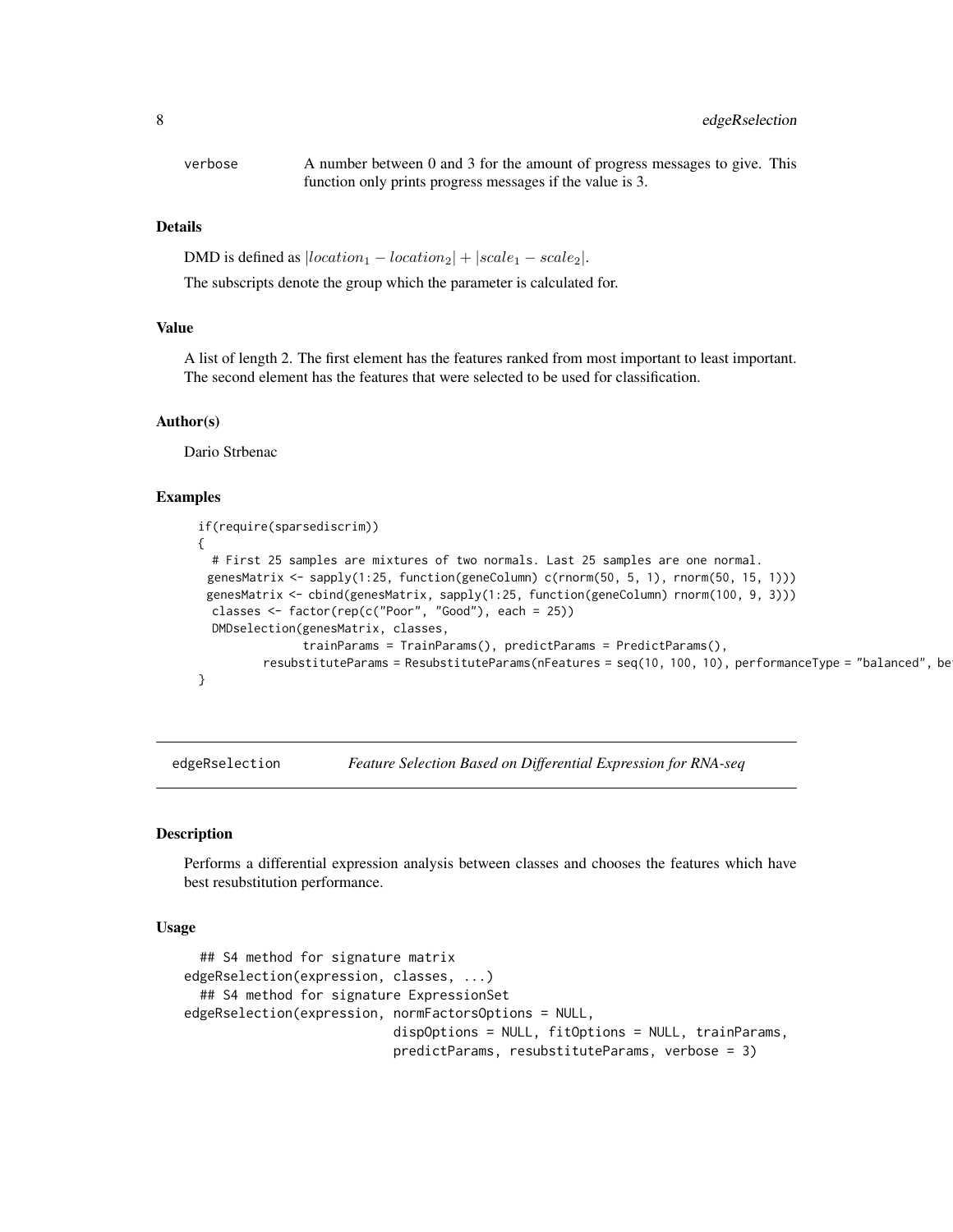## edgeRselection 9

#### **Arguments**

| expression         | Either a matrix or ExpressionSet containing the expression values.                                                                                                 |  |
|--------------------|--------------------------------------------------------------------------------------------------------------------------------------------------------------------|--|
| classes            | A vector of class labels.                                                                                                                                          |  |
| normFactorsOptions |                                                                                                                                                                    |  |
|                    | A named list of any options to be passed to calcNormFactors.                                                                                                       |  |
| dispOptions        | A named list of any options to be passed to estimate Disp.                                                                                                         |  |
| fitOptions         | A named list of any options to be passed to glmFit.                                                                                                                |  |
| trainParams        | A container of class TrainParams describing the classifier to use for training.                                                                                    |  |
| predictParams      | A container of class PredictParams describing how prediction is to be done.                                                                                        |  |
| resubstituteParams |                                                                                                                                                                    |  |
|                    | An object of class Resubstitute Params describing the performance measure to<br>consider and the numbers of top features to try for resubstitution classification. |  |
| $\ddotsc$          | Unused variables from the matrix method passed to the Expression Set method.                                                                                       |  |
| verbose            | A number between 0 and 3 for the amount of progress messages to give. This<br>function only prints progress messages if the value is 3.                            |  |

## Details

The differential expression analysis follows the standard [edgeR](#page-0-0) steps of estimating library size normalisation factors, calculating dispersion, in this case robustly, and then fitting a generalised linear model followed by a likelihood ratio test.

## Value

A list of length 2. The first element has the features ranked from most important to least important. The second element has the features that were selected to be used for classification.

## Author(s)

Dario Strbenac

## References

edgeR: a Bioconductor package for differential expression analysis of digital gene expression data, Mark D. Robinson, Davis McCarthy, and Gordon Smyth, 2010, Bioinformatics, Volume 26 Issue 1, <bioinformatics.oxfordjournals.org/content/26/1/139>.

## Examples

```
if(require(parathyroidSE) && require(sparsediscrim) && require(PoiClaClu))
{
  data(parathyroidGenesSE)
  expression <- assays(parathyroidGenesSE)[[1]]
  DPN <- which(colData(parathyroidGenesSE)[, "treatment"] == "DPN")
  control <- which(colData(parathyroidGenesSE)[, "treatment"] == "Control")
  expression <- expression[, c(control, DPN)]
  classes <- rep(c("Contol", "DPN"), c(length(control), length(DPN)))
```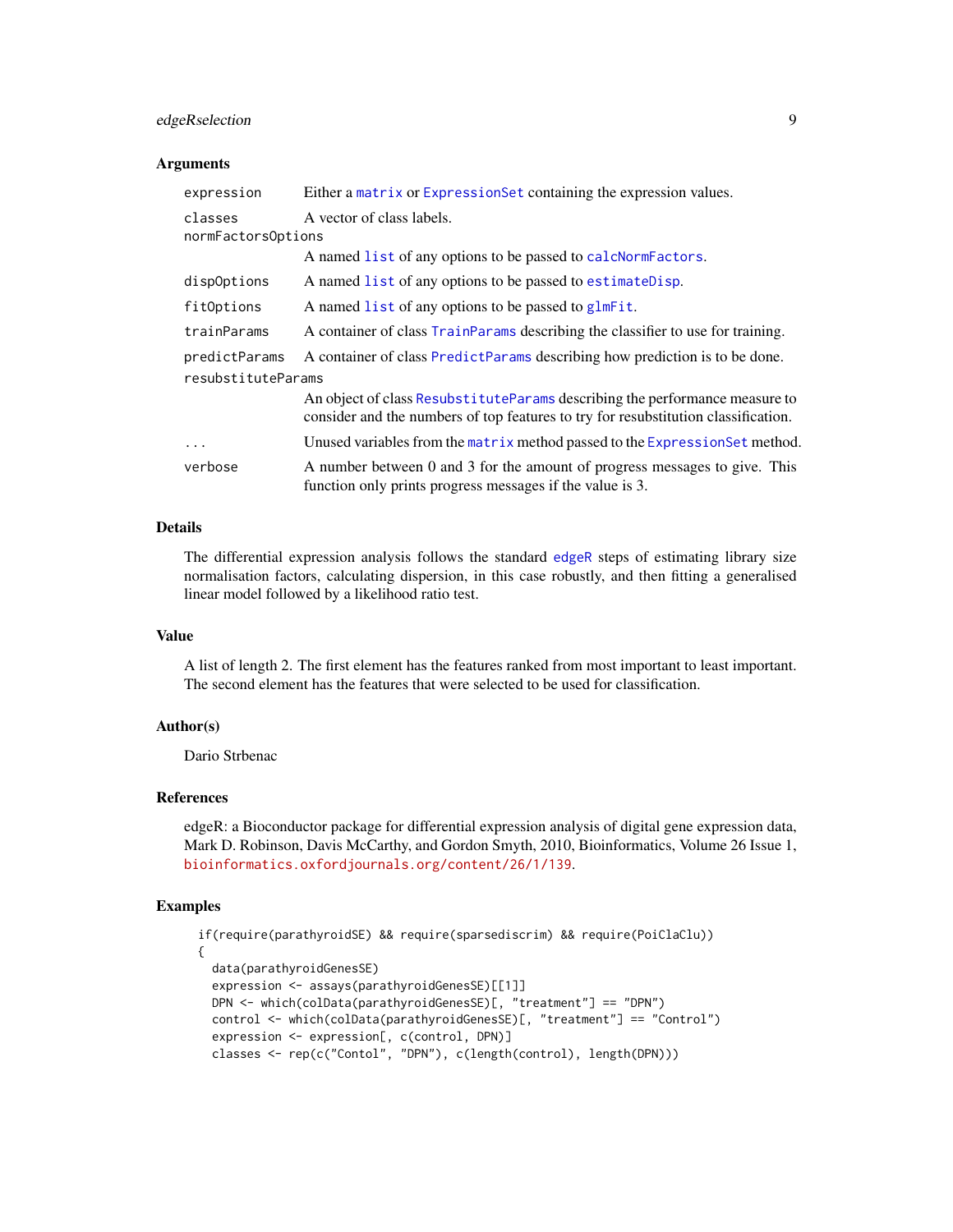<span id="page-9-0"></span>10 errorMap

```
expression <- expression[rowSums(expression > 10) > 8, ]
selected <- edgeRselection(expression, classes,
                           trainParams = TrainParams(classifyInterface, TRUE, TRUE),
                           predictParams = PredictParams(function(){}, TRUE, FALSE,
                                     getClasses = function(result) result[["ytehat"]]),
                resubstituteParams = ResubstituteParams(nFeatures = seq(10, 100, 10), performanceType = "bala
```
}

errorMap *Plot a Grid of Sample Error Rates*

#### Description

A grid of coloured tiles is drawn. There is one column for each sample and one row for each classification result.

## Usage

```
## S4 method for signature list
errorMap(results,
             errorColours = list(c("#0000FF", "#3F3FFF", "#7F7FFF", "#BFBFFF", "#FFFFFF"),
                          c("#FF0000", "#FF3F3F", "#FF7F7F", "#FFBFBF", "#FFFFFF")),
              classColours = c("blue", "red"), fontSizes = c(24, 16, 12, 12, 12),mapHeight = 4, title = "Error Comparison", showLegends = TRUE, xAxisLabel = "Sample Name",
             showXtickLabels = TRUE, showYtickLabels = TRUE, yAxisLabel = "Analysis",
                   legendSize = grid::unit(1, "lines"), plot = TRUE)
```
#### Arguments

| results         | A list of ClassifyResult objects.                                                                                                                                                                                                                                                          |
|-----------------|--------------------------------------------------------------------------------------------------------------------------------------------------------------------------------------------------------------------------------------------------------------------------------------------|
| errorColours    | A vector of colours for error levels.                                                                                                                                                                                                                                                      |
| classColours    | Either a vector of colours for class levels if both classes should have same colour,<br>or a list of length 2, with each component being a vector of the same length. The<br>vector has the colour gradient for each class.                                                                |
| fontSizes       | A vector of length 5. The first number is the size of the title. The second number<br>is the size of the axes titles. The third number is the size of the axes values. The<br>fourth number is the size of the legends' titles. The fifth number is the font size<br>of the legend labels. |
| mapHeight       | Height of the map, relative to the height of the class colour bar.                                                                                                                                                                                                                         |
| title           | The title to place above the plot.                                                                                                                                                                                                                                                         |
| showLegends     | Logical. IF FALSE, the legend is not drawn.                                                                                                                                                                                                                                                |
| xAxisLabel      | The name plotted for the x-axis. NULL suppresses label.                                                                                                                                                                                                                                    |
| showXtickLabels |                                                                                                                                                                                                                                                                                            |
|                 |                                                                                                                                                                                                                                                                                            |

Logical. IF FALSE, the x-axis labels are hidden.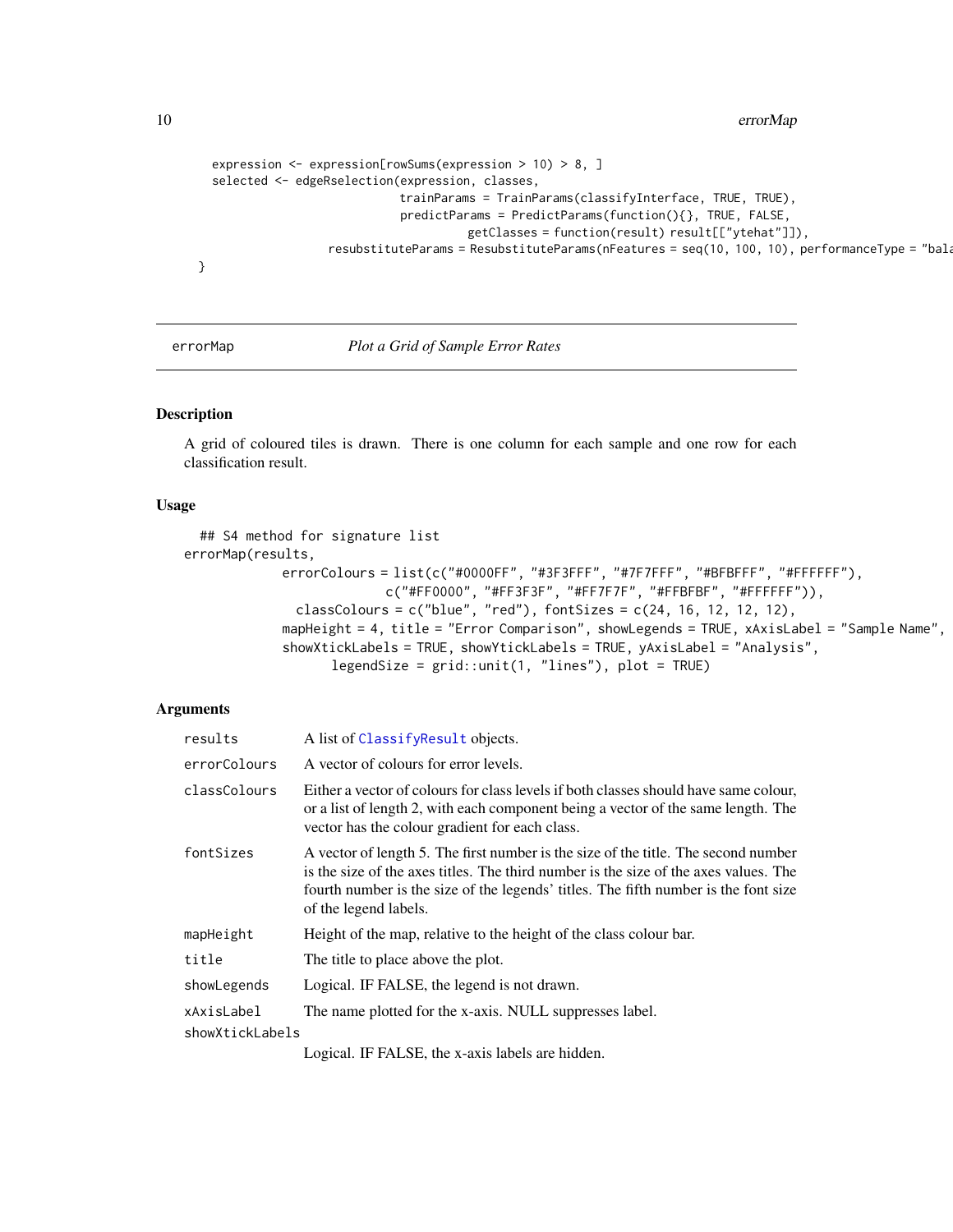<span id="page-10-0"></span>

| showYtickLabels |                                                                      |
|-----------------|----------------------------------------------------------------------|
|                 | Logical. IF FALSE, the y-axis labels are hidden.                     |
| vAxisLabel      | The name plotted for the y-axis. NULL suppresses label.              |
| legendSize      | The size of the boxes in the legends.                                |
| plot            | Logical. IF TRUE, a plot is produced on the current graphics device. |

## Details

The names of results determine the row names that will be in the plot. The length of errorColours determines how many bins the error rates will be discretised to.

#### Value

A plot is produced and a grob is returned that can be saved to a graphics device.

#### Author(s)

Dario Strbenac

## Examples

```
predicted <- data.frame(sample = sample(10, 100, replace = TRUE),
                           predicted = rep(c("Healthy", "Cancer"), each = 50))actual <- factor(rep(c("Healthy", "Cancer"), each = 5))
result1 <- ClassifyResult("Example", "Differential Expression", LETTERS[1:10], LETTERS[10:1], list(1:100), list
                           list(predicted), actual, list("fold", 100, 5))
predicted[, "predicted"] <- sample(predicted[, "predicted"])
result2 <- ClassifyResult("Example", "Differential Deviation", LETTERS[1:10], LETTERS[10:1], list(1:100), list(
                           list(predicted), actual, validation = list("leave", 1))
# wholePlot <- errorMap(list(Gene = result1, Protein = result2)) # Wait for namespace problems to be fixed.
# ggsave("wholePlot.png", wholePlot)
```
fisherDiscriminant *Classification Using Fisher's LDA*

## Description

Finds the decision boundary using the training set, and gives predictions for the test set.

#### Usage

```
## S4 method for signature matrix
fisherDiscriminant(expression, classes, test, verbose = 3)
  ## S4 method for signature ExpressionSet
fisherDiscriminant(expression, test, verbose = 3)
```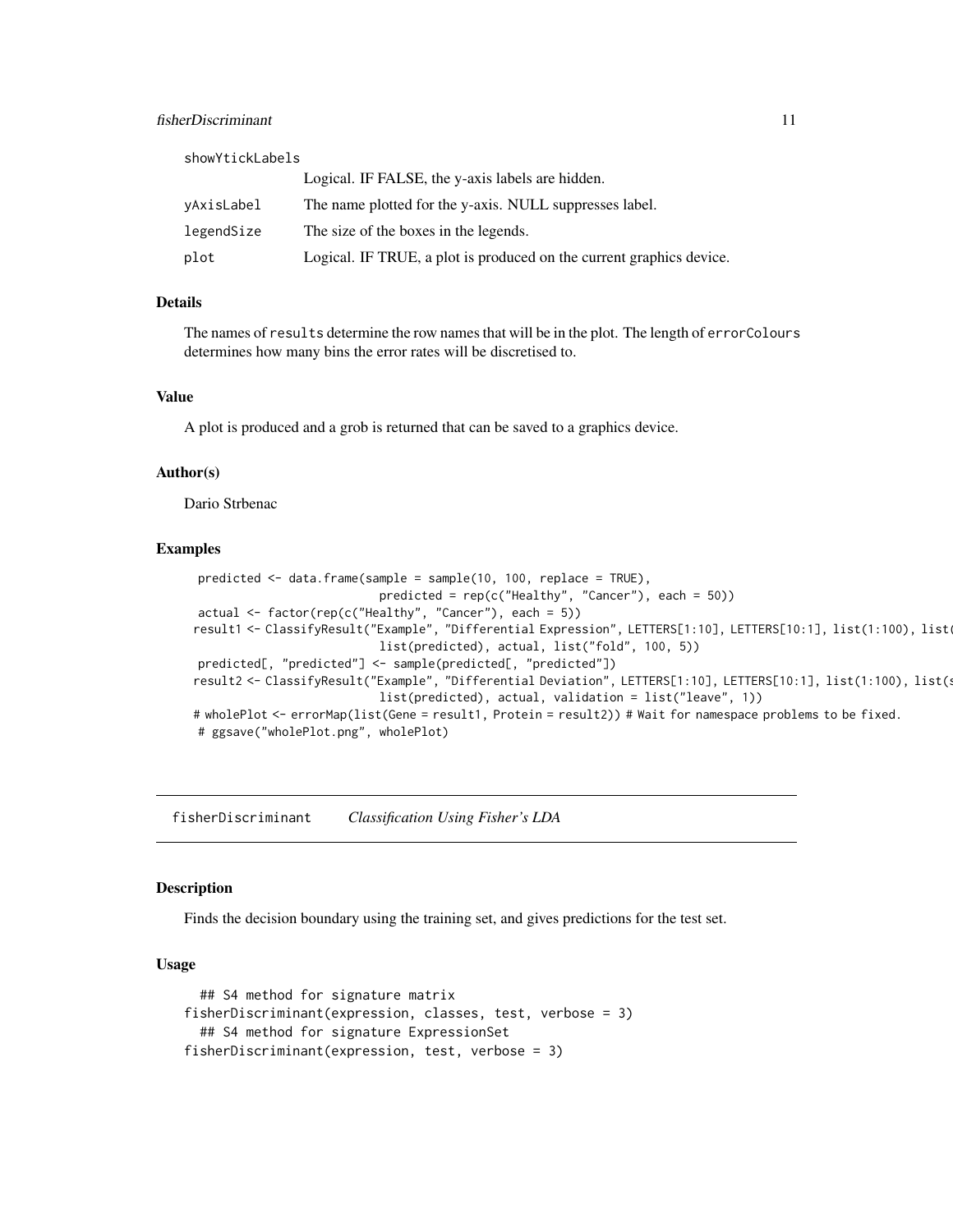## <span id="page-11-0"></span>Arguments

| expression | Either a matrix or Expression Set containing the training data. For a matrix,<br>the rows are features, and the columns are samples.    |
|------------|-----------------------------------------------------------------------------------------------------------------------------------------|
| classes    | A vector of class labels.                                                                                                               |
| test       | Either a matrix or Expression Set containing the test data.                                                                             |
| verbose    | A number between 0 and 3 for the amount of progress messages to give. This<br>function only prints progress messages if the value is 3. |

## Details

Unlike ordinary LDA, Fisher's version does not have assumptions about the normality of the features.

## Value

A vector of class predictions, as long as the number of samples in the test data.

## Author(s)

Dario Strbenac

## Examples

```
trainMatrix \leq matrix(rnorm(1000, 8, 2), ncol = 10)
trainMatrix[1:30, 1:5] <- trainMatrix[1:30, 1:5] + 5 # Make first 30 genes D.E.
testMatrix \leq matrix(rnorm(1000, 8, 2), ncol = 10)
testMatrix[1:30, 6:10] <- testMatrix[1:30, 6:10] + 5 # Make first 30 genes D.E.
classes <- factor(rep(c("Poor", "Good"), each = 5))
fisherDiscriminant(trainMatrix, classes, testMatrix)
```
functionOrList *Union of Functions and List of Functions*

## Description

Allows a slot to be either a function or a list of functions.

## Author(s)

Dario Strbenac

## Examples

```
SelectionParams(limmaSelection)
SelectionParams(list(limmaSelection, leveneSelection))
```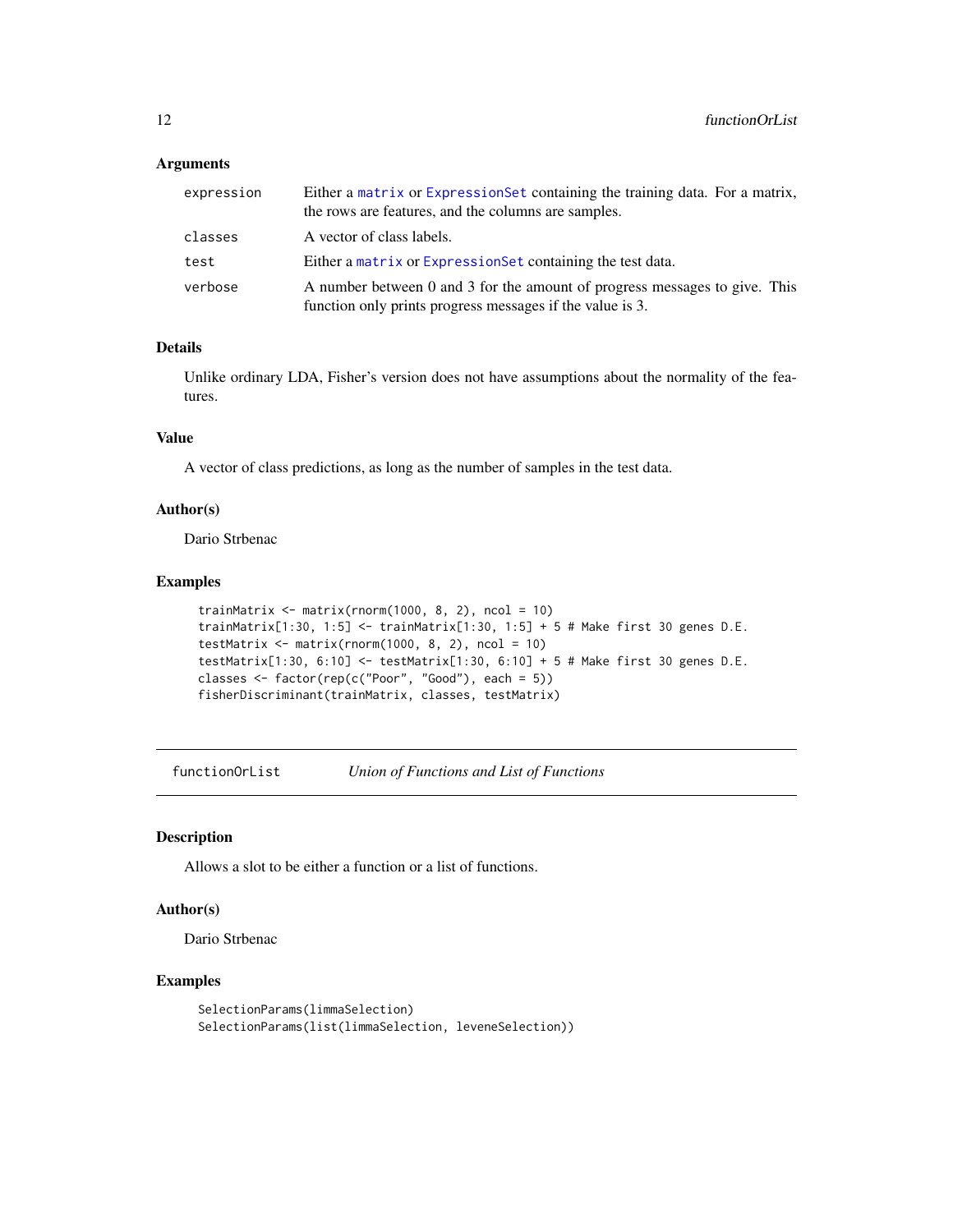<span id="page-12-1"></span><span id="page-12-0"></span>getLocationsAndScales *Calculate Location and Scale*

#### Description

Calculates the location and scale for each feature.

## Usage

```
## S4 method for signature matrix
getLocationsAndScales(expression, ...)
  ## S4 method for signature ExpressionSet
getLocationsAndScales(expression, location = c("mean", "median"),
                                   scale = c("SD", "MAD", "Qn")
```
## Arguments

| expression | Either a matrix or Expression Set containing data. For a matrix, the rows are<br>features, and the columns are samples. |
|------------|-------------------------------------------------------------------------------------------------------------------------|
| $\cdots$   | Unused variables from the matrix method passed to the Expression Set method.                                            |
| location   | The location to be calculated.                                                                                          |
| scale      | The scale to be calculated.                                                                                             |

## Details

Location can be either "mean" or "median". Scale can be standard deviation, median absolute deviation, or  $Q_n$ .

## Value

A [list](#page-0-0) of length 2. The first element contains the location for every feature. The second element contains the scale for every feature.

#### Author(s)

Dario Strbenac

## References

Qn: <http://www.tandfonline.com/doi/pdf/10.1080/01621459.1993.10476408>

#### Examples

```
genesMatrix \leq matrix(rnorm(1000, 8, 4), ncol = 10)
getLocationsAndScales(genesMatrix, "median", "MAD")
```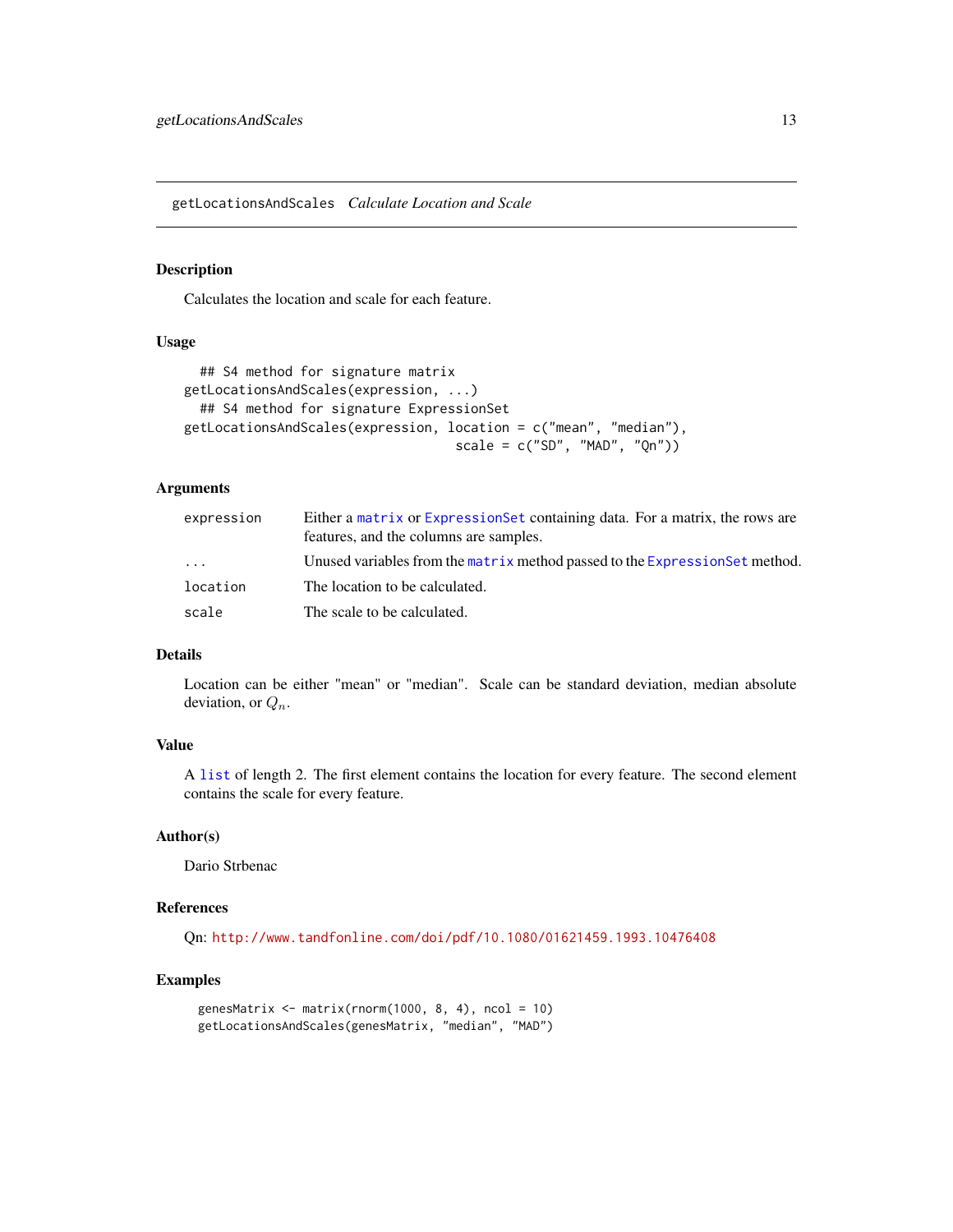```
KolmogorovSmirnovSelection
```
*Selection of Differential Distributions with Kolmogorov Smirnov Distance*

#### Description

Ranks features by largest Kolmogorov Smirnov distance and chooses the features which have best resubstitution performance.

## Usage

```
## S4 method for signature matrix
KolmogorovSmirnovSelection(expression, classes, ...)
  ## S4 method for signature ExpressionSet
KolmogorovSmirnovSelection(expression, trainParams,
                            predictParams, resubstituteParams, ..., verbose = 3)
```
## Arguments

| expression         | Either a matrix or Expression Set containing the training data. For a matrix,<br>the rows are features, and the columns are samples.                               |  |
|--------------------|--------------------------------------------------------------------------------------------------------------------------------------------------------------------|--|
| classes            | A vector of class labels.                                                                                                                                          |  |
| trainParams        | A container of class TrainParams describing the classifier to use for training.                                                                                    |  |
| predictParams      | A container of class PredictParams describing how prediction is to be done.                                                                                        |  |
| resubstituteParams |                                                                                                                                                                    |  |
|                    | An object of class Resubstitute Params describing the performance measure to<br>consider and the numbers of top features to try for resubstitution classification. |  |
| $\ddots$ .         | For the matrix method, variables passed to the Expression Set method. For<br>the Expression Set method, the options to be passed to function ks. test.             |  |
| verbose            | A number between 0 and 3 for the amount of progress messages to give. This<br>function only prints progress messages if the value is 3.                            |  |

## Details

Features are sorted in order of biggest distance to smallest. The top number of features is used in a classifier, to determine which number of features has the best resubstitution performance.

## Value

A list of length 2. The first element has the features ranked from most important to least important. The second element has the features that were selected to be used for classification.

#### Author(s)

Dario Strbenac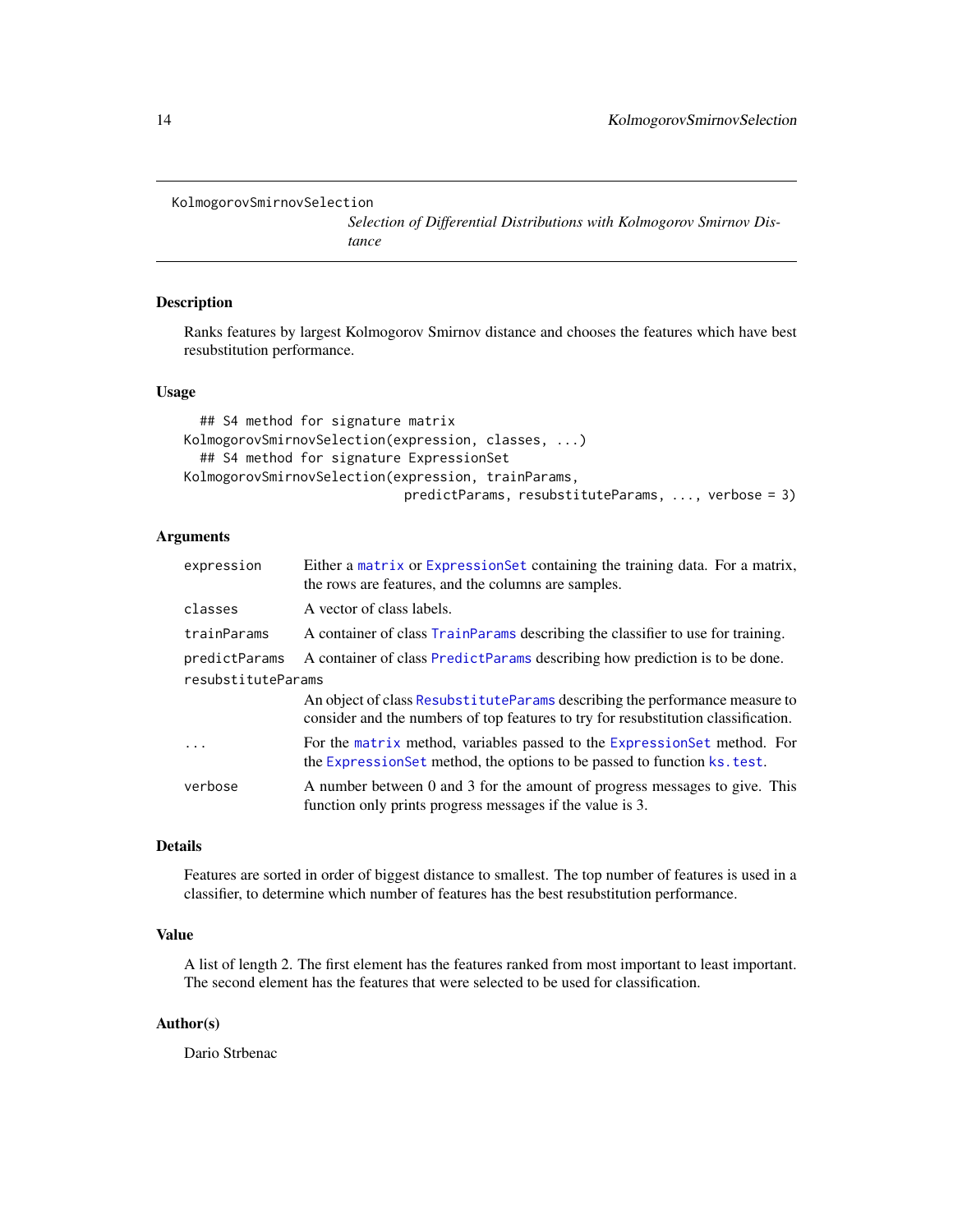## <span id="page-14-0"></span>KullbackLeiblerSelection 15

## Examples

```
if(require(sparsediscrim))
{
  # First 25 samples are mixtures of two normals. Last 25 samples are one normal.
 genesMatrix <- sapply(1:25, function(geneColumn) c(rnorm(50, 5, 1), rnorm(50, 15, 1)))
 genesMatrix <- cbind(genesMatrix, sapply(1:25, function(geneColumn) rnorm(100, 9, 3)))
 classes <- factor(rep(c("Poor", "Good"), each = 25))
  KolmogorovSmirnovSelection(genesMatrix, classes,
                          trainParams = TrainParams(), predictParams = PredictParams(),
                   resubstituteParams = ResubstituteParams(nFeatures = seq(10, 100, 10), performanceType = "bala
}
```

```
KullbackLeiblerSelection
```
*Selection of Differential Distributions with Kullback Leibler Distance*

#### Description

Ranks features by largest Kullback Leibler distance and chooses the features which have best resubstitution performance.

## Usage

```
## S4 method for signature matrix
KullbackLeiblerSelection(expression, classes, ...)
  ## S4 method for signature ExpressionSet
KullbackLeiblerSelection(expression, trainParams,
                            predictParams, resubstituteParams, ..., verbose = 3)
```
## Arguments

| expression         | Either a matrix or ExpressionSet containing the training data. For a matrix,<br>the rows are features, and the columns are samples.                                |  |
|--------------------|--------------------------------------------------------------------------------------------------------------------------------------------------------------------|--|
| classes            | A vector of class labels.                                                                                                                                          |  |
| trainParams        | A container of class TrainParams describing the classifier to use for training.                                                                                    |  |
| predictParams      | A container of class PredictParams describing how prediction is to be done.                                                                                        |  |
| resubstituteParams |                                                                                                                                                                    |  |
|                    | An object of class Resubstitute Params describing the performance measure to<br>consider and the numbers of top features to try for resubstitution classification. |  |
| $\cdot$            | Variables passed to getLocationsAndScales.                                                                                                                         |  |
| verbose            | A number between 0 and 3 for the amount of progress messages to give. This<br>function only prints progress messages if the value is 3.                            |  |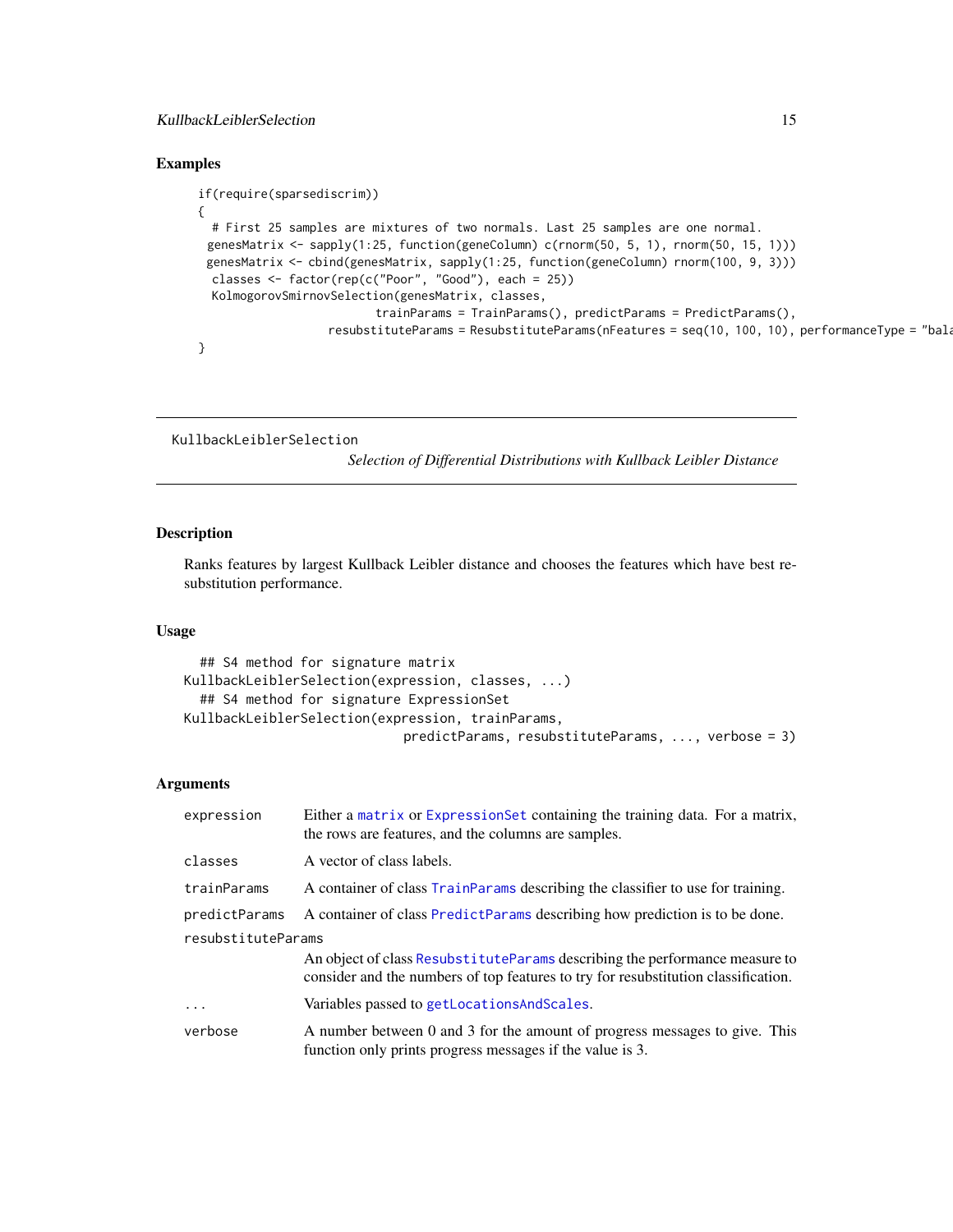Symmetric distance is defined as  $1/2 * (location_1 - location_2)^2$ 

Dynamic distance is defined as  $|location_1 - location_2| + |scale_1 - scale_2|$ 

The subscripts denote the group which the parameter is calculated for.

## Value

A list of length 2. The first element has the features ranked from most important to least important. The second element has the features that were selected to be used for classification.

#### Author(s)

Dario Strbenac

#### Examples

```
if(require(sparsediscrim))
{
  # First 25 samples are mixtures of two normals. Last 25 samples are one normal.
 genesMatrix <- sapply(1:25, function(geneColumn) c(rnorm(50, 5, 1), rnorm(50, 15, 1)))
 genesMatrix <- cbind(genesMatrix, sapply(1:25, function(geneColumn) rnorm(100, 9, 3)))
  classes <- factor(rep(c("Poor", "Good"), each = 25))
  KullbackLeiblerSelection(genesMatrix, classes,
                          trainParams = TrainParams(), predictParams = PredictParams(),
                 resubstituteParams = ResubstituteParams(nFeatures = seq(10, 100, 10), performanceType = "balan
}
```
leveneSelection *Selection of Differential Variability with Levene Statistic*

#### Description

Ranks features by largest Levene statistic and chooses the features which have best resubstitution performance.

## Usage

```
## S4 method for signature matrix
leveneSelection(expression, classes, ...)
  ## S4 method for signature ExpressionSet
leveneSelection(expression,
                     trainParams, predictParams, resubstituteParams, verbose = 3)
```
<span id="page-15-0"></span>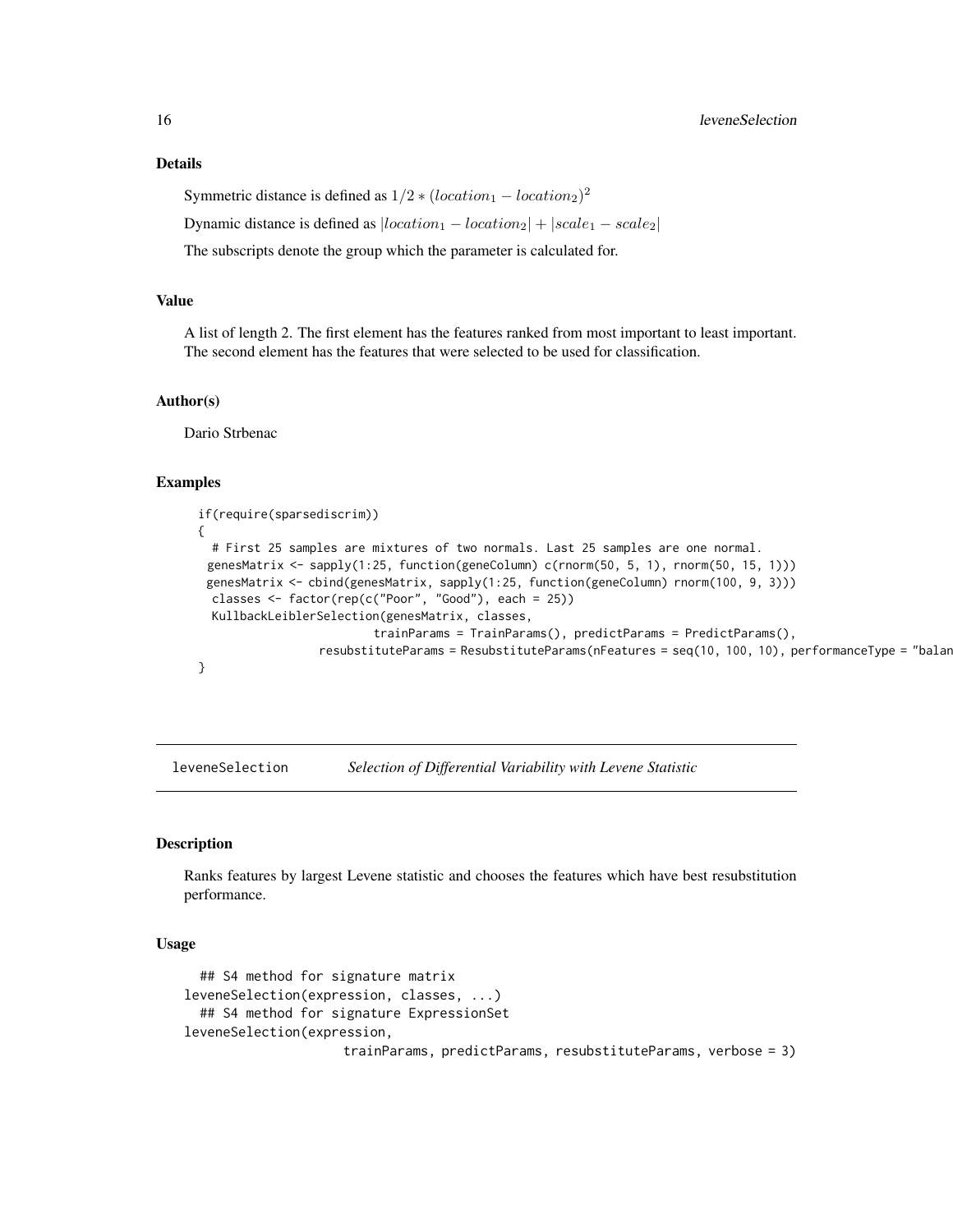## leveneSelection 17

## Arguments

| expression         | Either a matrix or Expression Set containing the training data. For a matrix,<br>the rows are features, and the columns are samples.                               |
|--------------------|--------------------------------------------------------------------------------------------------------------------------------------------------------------------|
| classes            | A vector of class labels.                                                                                                                                          |
| trainParams        | A container of class TrainParams describing the classifier to use for training.                                                                                    |
| predictParams      | A container of class PredictParams describing how prediction is to be done.                                                                                        |
| resubstituteParams |                                                                                                                                                                    |
|                    | An object of class Resubstitute Params describing the performance measure to<br>consider and the numbers of top features to try for resubstitution classification. |
| $\ddotsc$          | For the matrix method, variables passed to the Expression Set method.                                                                                              |
| verbose            | A number between 0 and 3 for the amount of progress messages to give. This<br>function only prints progress messages if the value is 3.                            |

## Details

Levene's statistic for unequal variance between groups is a robust version of Bartlett's statistic.

#### Value

A list of length 2. The first element has the features ranked from most important to least important. The second element has the features that were selected to be used for classification.

## Author(s)

Dario Strbenac

#### Examples

```
if(require(sparsediscrim))
{
 # Samples in one class with differential variability to other class.
 genesMatrix <- sapply(1:25, function(geneColumn) c(rnorm(100, 9, 1)))
 genesMatrix <- cbind(genesMatrix, sapply(1:25, function(geneColumn) rnorm(100, 9, 4)))
 classes <- factor(rep(c("Poor", "Good"), each = 25))
  leveneSelection(genesMatrix, classes,
                  trainParams = TrainParams(), predictParams = PredictParams(),
                 resubstituteParams = ResubstituteParams(nFeatures = seq(10, 100, 10),
                                      performanceType = "balanced", better = "lower"))
}
```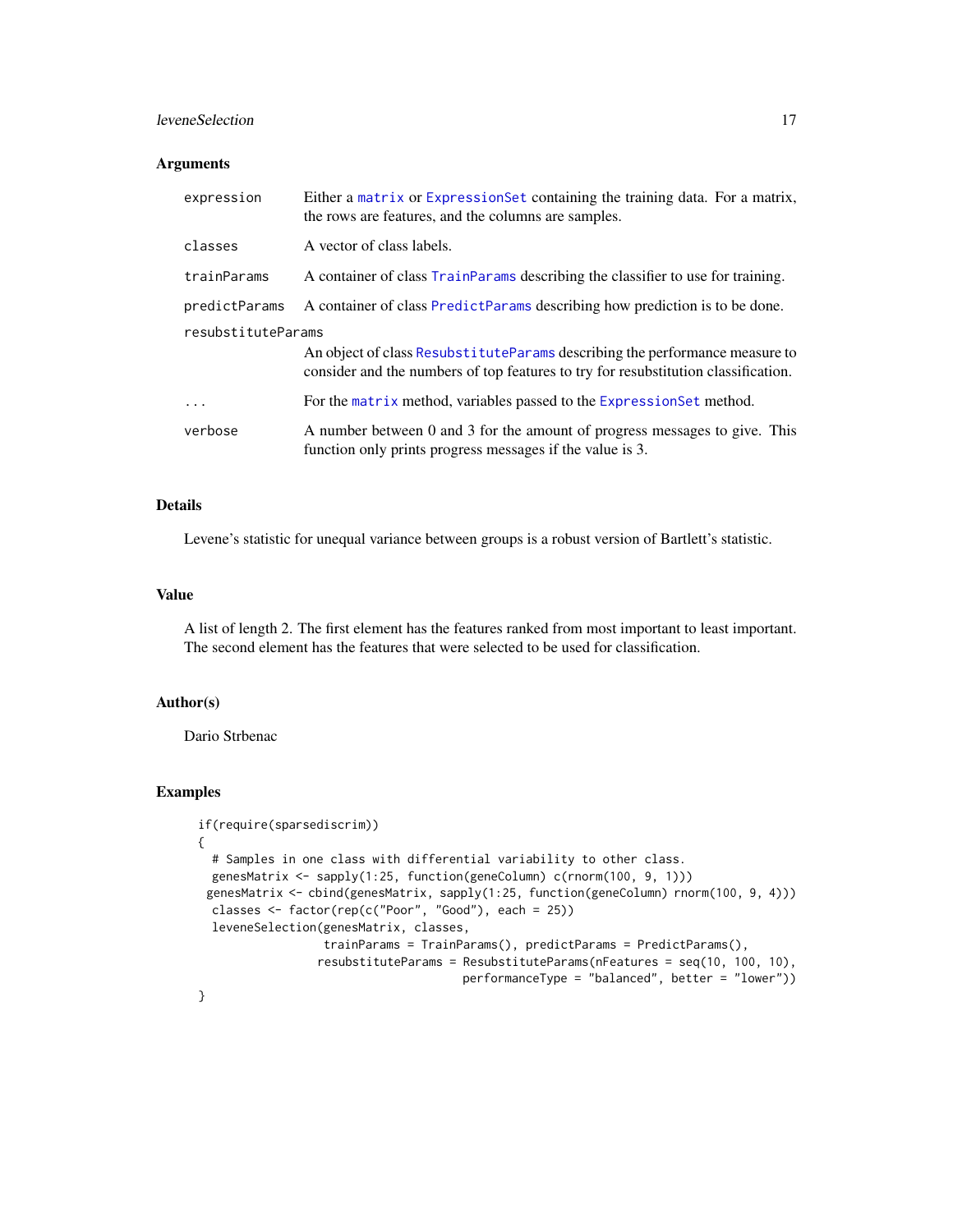```
likelihoodRatioSelection
```
*Selection of Differential Distributions with Likelihood Ratio Statistic*

## Description

Ranks features by largest ratio and chooses the features which have the best resubstitution performance.

## Usage

```
## S4 method for signature matrix
likelihoodRatioSelection(expression, classes, ...)
  ## S4 method for signature ExpressionSet
likelihoodRatioSelection(expression, trainParams, predictParams,
                          resubstituteParams, alternative = c(location = "different", scale = "different"),
                                        \ldots, verbose = 3)
```
## Arguments

| expression         | Either a matrix or Expression Set containing the training data. For a matrix,<br>the rows are features, and the columns are samples.                                                                               |
|--------------------|--------------------------------------------------------------------------------------------------------------------------------------------------------------------------------------------------------------------|
| classes            | A vector of class labels.                                                                                                                                                                                          |
| trainParams        | A container of class TrainParams describing the classifier to use for training.                                                                                                                                    |
| predictParams      | A container of class PredictParams describing how prediction is to be done.                                                                                                                                        |
| resubstituteParams |                                                                                                                                                                                                                    |
|                    | An object of class Resubstitute Params describing the performance measure to<br>consider and the numbers of top features to try for resubstitution classification.                                                 |
| alternative        | A vector of length 2. The first element specifies the location of the alternate<br>hypothesis. The second element specifies the scale of the alternate hypothesis.<br>Acceptable values are "same" or "different". |
| $\cdot$            | Variables passed to getLocationsAndScales.                                                                                                                                                                         |
| verbose            | A number between 0 and 3 for the amount of progress messages to give. This<br>function only prints progress messages if the value is 3.                                                                            |

## Details

Likelihood ratio test of null hypothesis that the location and scale are the same for both groups, and an alternate hypothesis that is specified by parameters. The location and scale of features is calucated by [getLocationsAndScales](#page-12-1).

#### Value

A list of length 2. The first element has the features ranked from most important to least important. The second element has the features that were selected to be used for classification.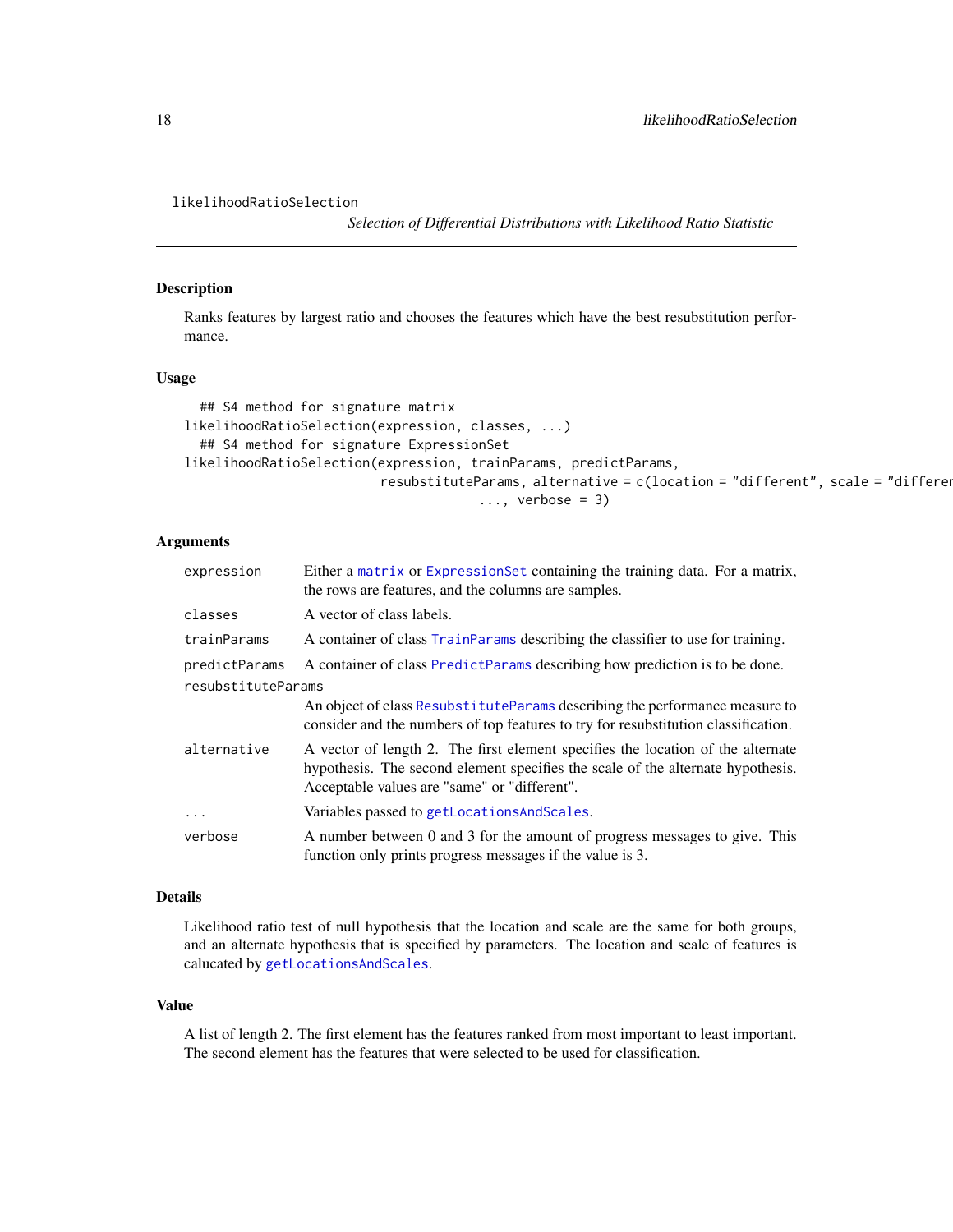## <span id="page-18-0"></span>limmaSelection 19

#### Author(s)

Dario Strbenac

#### Examples

```
if(require(sparsediscrim))
{
  # Samples in one class with differential variability to other class.
 genesMatrix <- sapply(1:25, function(geneColumn) c(rnorm(100, 9, 1)))
 genesMatrix <- cbind(genesMatrix, sapply(1:25, function(geneColumn) rnorm(100, 9, 4)))
 classes <- factor(rep(c("Poor", "Good"), each = 25))
  likelihoodRatioSelection(genesMatrix, classes,
                  trainParams = TrainParams(), predictParams = PredictParams(),
                 resubstituteParams = ResubstituteParams(nFeatures = seq(10, 100, 10),
                                      performanceType = "balanced", better = "lower"))
}
```
limmaSelection *Selection of Differentially Expressed Features*

## Description

Uses a moderated t-test with empirical Bayes shrinkage to select differentially expressed features.

#### Usage

```
## S4 method for signature matrix
limmaSelection(expression, classes, ...)
  ## S4 method for signature ExpressionSet
limmaSelection(expression, trainParams, predictParams,
                                          resubstituteParams, ..., verbose = 3)
```
#### Arguments

| expression         | Either a matrix or ExpressionSet containing the training data. For a matrix,<br>the rows are features, and the columns are samples.                                |  |
|--------------------|--------------------------------------------------------------------------------------------------------------------------------------------------------------------|--|
| classes            | A vector of class labels.                                                                                                                                          |  |
| trainParams        | A container of class TrainParams describing the classifier to use for training.                                                                                    |  |
| predictParams      | A container of class PredictParams describing how prediction is to be done.                                                                                        |  |
| resubstituteParams |                                                                                                                                                                    |  |
|                    | An object of class Resubstitute Params describing the performance measure to<br>consider and the numbers of top features to try for resubstitution classification. |  |
| $\ddots$           | For the matrix method, variables passed to the Expression Set method. For<br>the Expression Set method, extra parameters that are passed to Train Params.          |  |
| verbose            | A number between 0 and 3 for the amount of progress messages to give. This<br>function only prints progress messages if the value is 3.                            |  |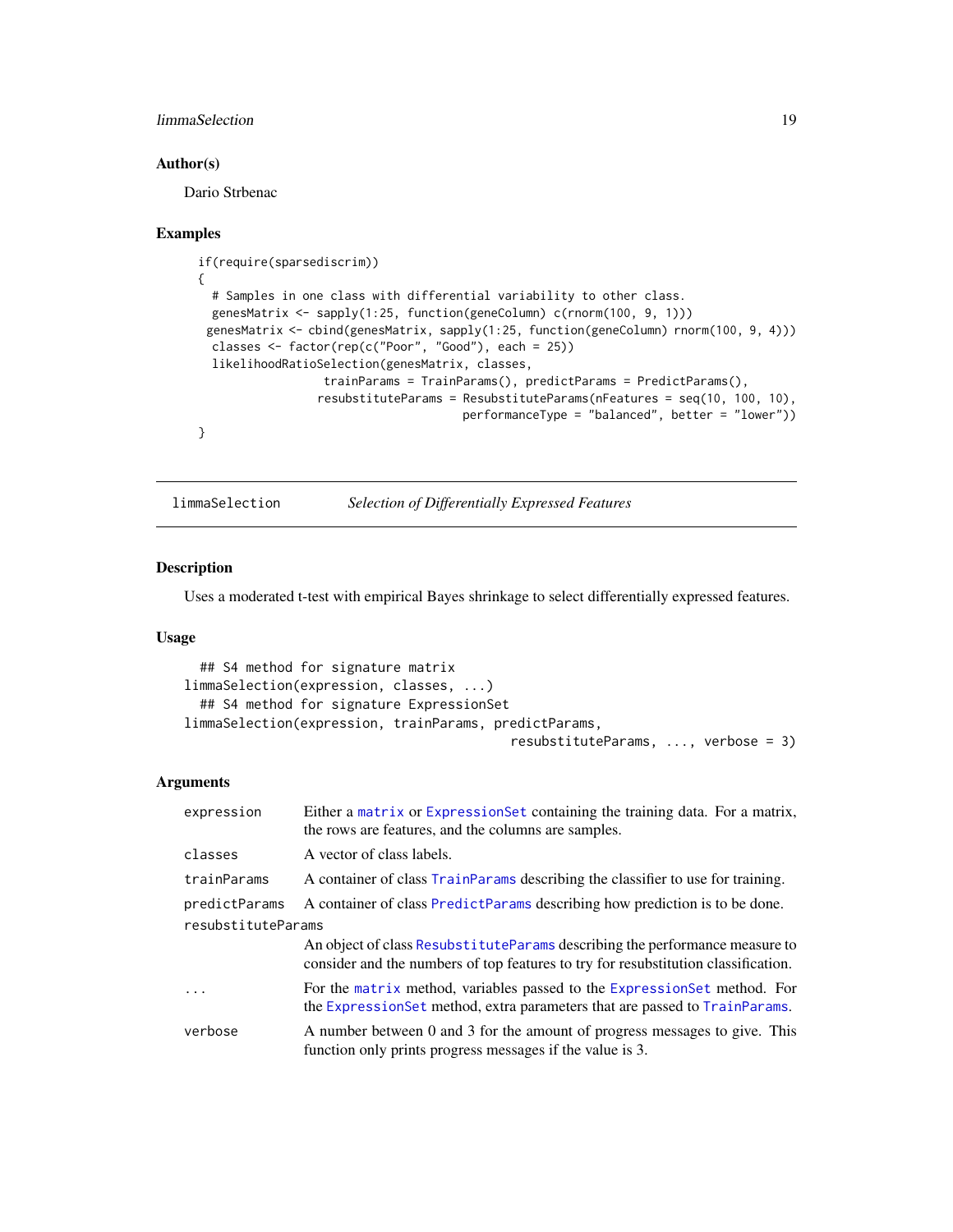#### <span id="page-19-0"></span>Details

This selection method looks for differential expression. It uses a moderated t-test.

#### Value

A list of length 2. The first element has the features ranked from most important to least important. The second element has the features that were selected to be used for classification.

#### Author(s)

Dario Strbenac

#### References

Limma: linear models for microarray data, Gordon Smyth, 2005, In: Bioinformatics and Computational Biology Solutions using R and Bioconductor, Springer, New York, pages 397-420.

#### Examples

```
if(require(sparsediscrim))
{
  # Samples in one class with differential expression to other class.
  genesMatrix <- sapply(1:25, function(geneColumn) c(rnorm(100, 9, 1)))
  genesMatrix <- cbind(genesMatrix, sapply(1:25, function(geneColumn)
                               c(rnorm(75, 9, 1), rnorm(25, 14, 1))))
  classes <- factor(rep(c("Poor", "Good"), each = 25))
  limmaSelection(genesMatrix, classes,
                  trainParams = TrainParams(), predictParams = PredictParams(),
           resubstituteParams = ResubstituteParams(nFeatures = seq(10, 100, 10), performanceType = "balanced",
}
```
mixmodels *Selection of Differential Distributions with Mixtures of Normals*

#### Description

Fits mixtures of normals for every gene, separately for each class.

#### Usage

```
## S4 method for signature matrix
mixModelsTrain(expression, classes, ...)
  ## S4 method for signature ExpressionSet
mixModelsTrain(expression, ..., verbose = 3)
  ## S4 method for signature list,matrix
mixModelsTest(models, test, ...)
  ## S4 method for signature list,ExpressionSet
mixModelsTest(models, test,
        weighted = c("both", "unweighted", "weighted"), minDifference = 0, verbose = 3)
```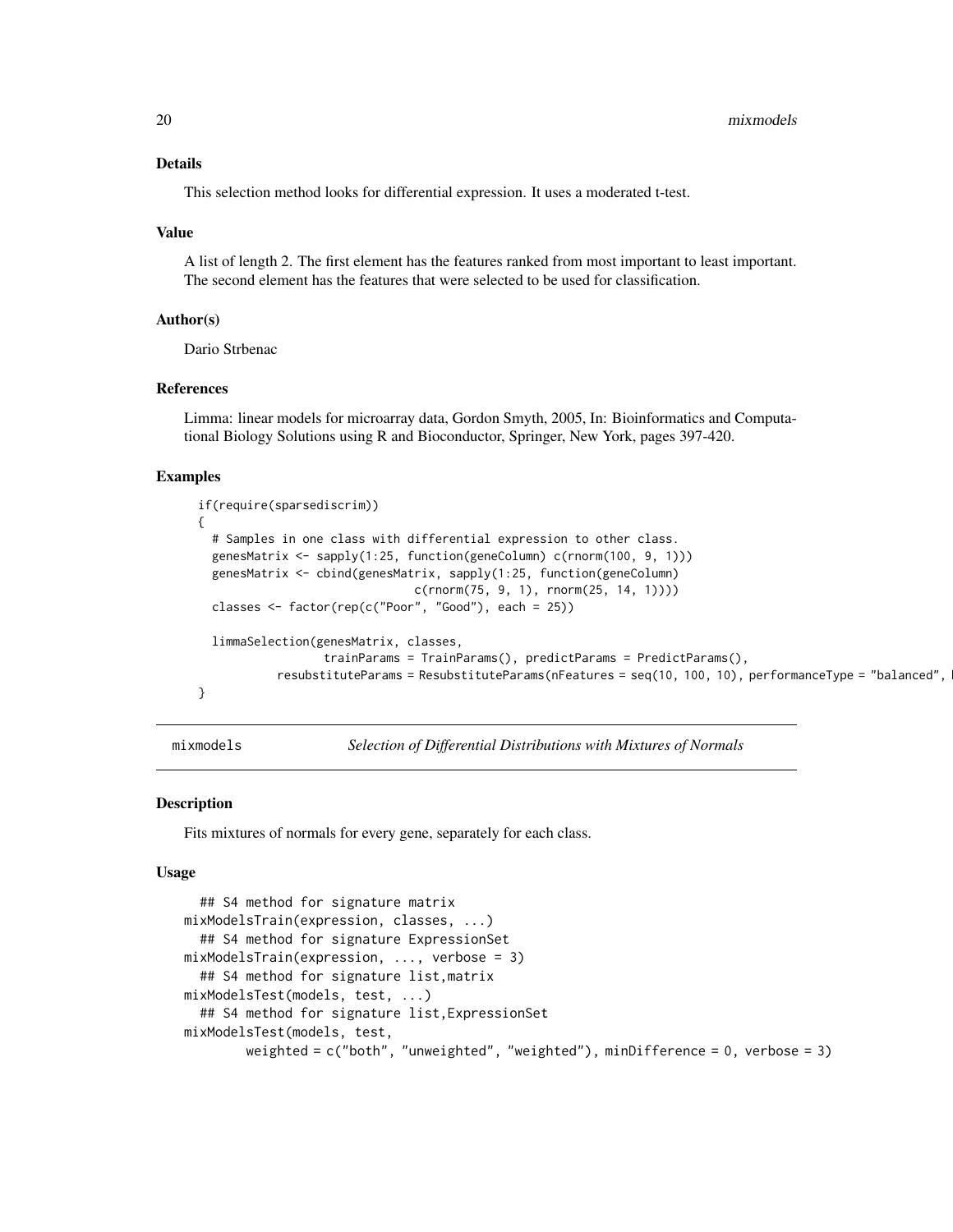#### mixmodels 21

#### **Arguments**

| expression    | Either a matrix or Expression Set containing the training data. For a matrix,<br>the rows are features, and the columns are samples.                                                                                                                                     |
|---------------|--------------------------------------------------------------------------------------------------------------------------------------------------------------------------------------------------------------------------------------------------------------------------|
| test          | Either a matrix or Expression Set containing the test data. For a matrix, the<br>rows are features, and the columns are samples.                                                                                                                                         |
| classes       | A vector of class labels.                                                                                                                                                                                                                                                |
| weighted      | In weighted mode, the difference in densities is summed over all features. If<br>unweighted mode, each features's vote is worth the same. To save computational<br>time, both can be calculated simultaneously.                                                          |
| minDifference | The minimum difference in densities for a feature to be allowed to vote. Can be<br>a vector of cutoffs.                                                                                                                                                                  |
| .             | For the training or testing function with matrix dispatch, arguments passed<br>to the function with ExpressionSet dispatch. For the training function with<br>ExpressionSet dispatch, extra arguments passed to mixmodCluster. The ar-<br>gument nbCluster is mandatory. |
| models        | A list of length 2 of models generated by the training function. The first element<br>has mixture models the same length as the number of features in the expression<br>data for one class. The second element has the same information for the other<br>class.          |
| verbose       | A number between 0 and 3 for the amount of progress messages to give. A<br>higher number will produce more messages.                                                                                                                                                     |

#### Details

For weighted voting, the difference between probability density, scaled for the number of samples of each class used in training, is summed for all features. For unweighted voting, each feature votes based on the scaled density difference with the same strength.

## Value

For mixModelsTrain, a list of trained models of class [MixmodCluster](#page-0-0). For mixModelsTest, either a factor of predicted classes for the test data, or lists of factors, if both weighted and unweighted voting or a range of minDifference values was provided.

#### Author(s)

Dario Strbenac

## Examples

```
# First 25 samples are mixtures of two normals. Last 25 samples are one normal.
genesMatrix <- sapply(1:25, function(geneColumn) c(rnorm(50, 5, 1), rnorm(50, 15, 1)))
genesMatrix <- cbind(genesMatrix, sapply(1:25, function(geneColumn) rnorm(100, 9, 3)))
classes <- factor(rep(c("Poor", "Good"), each = 25))
trained <- mixModelsTrain(genesMatrix, classes, nbCluster = 1:3)
mixModelsTest(trained, genesMatrix, minDifference = 1:3)
```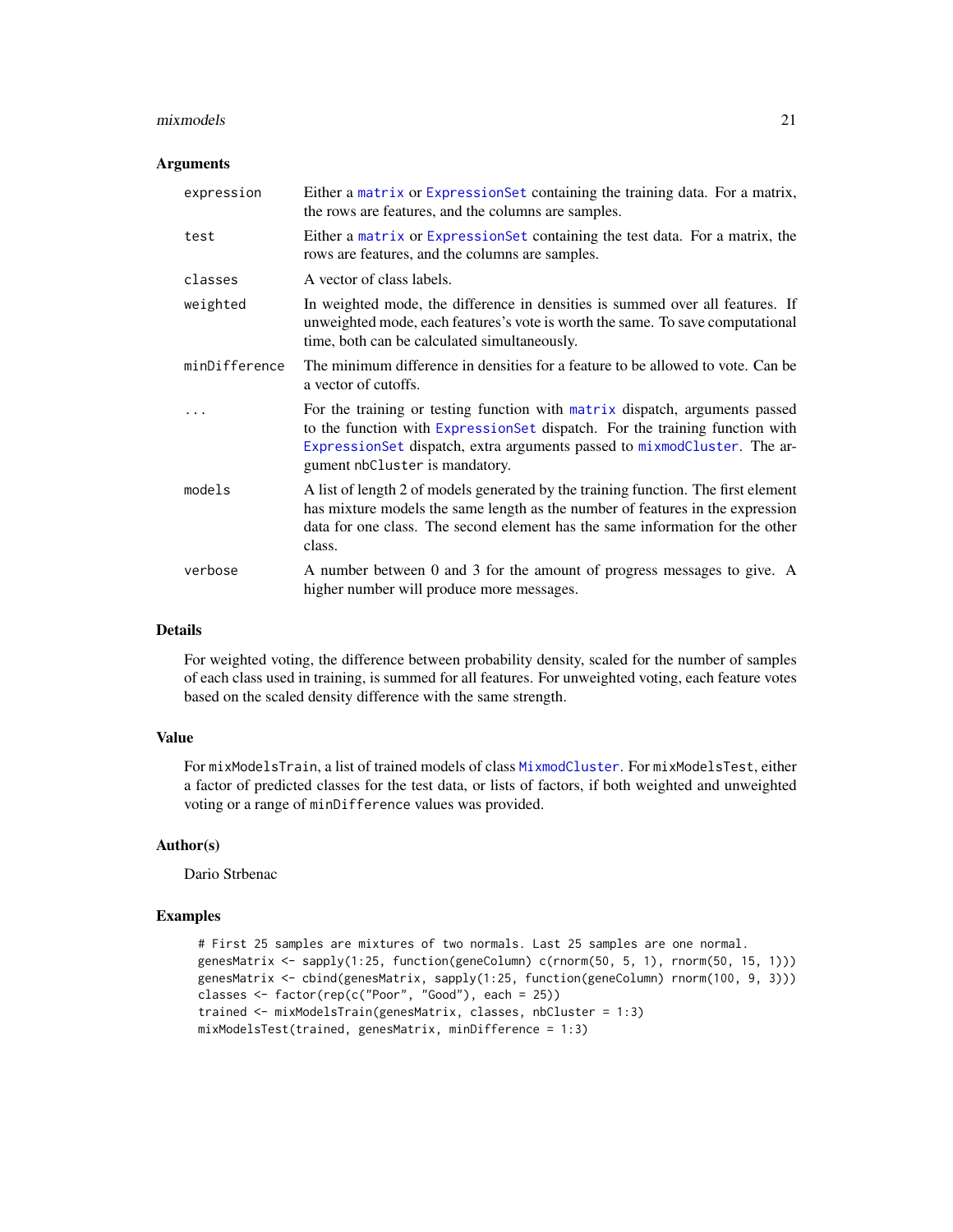<span id="page-21-0"></span>

#### Description

Kernel density estimates are fitted to the training data and a naive Bayes classifier is used to classify samples in the test data.

#### Usage

```
## S4 method for signature matrix
naiveBayesKernel(expression, classes, ...)
  ## S4 method for signature ExpressionSet
naiveBayesKernel(expression, test,
        weighted = c("both", "unweighted", "weighted"), minDifference = 0, verbose = 3)
```
## Arguments

| expression    | Either a matrix or Expression Set containing the training data. For a matrix,<br>the rows are features, and the columns are samples.                                                                            |
|---------------|-----------------------------------------------------------------------------------------------------------------------------------------------------------------------------------------------------------------|
| classes       | A vector of class labels.                                                                                                                                                                                       |
| $\cdot$       | Unused variables from the matrix method passed to the Expression Set method.                                                                                                                                    |
| test          | Either a matrix or Expression Set containing the test data.                                                                                                                                                     |
| weighted      | In weighted mode, the difference in densities is summed over all features. If<br>unweighted mode, each features's vote is worth the same. To save computational<br>time, both can be calculated simultaneously. |
| minDifference | The minimum difference in densities for a feature to be allowed to vote. Can be<br>a vector of cutoffs.                                                                                                         |
| verbose       | A number between 0 and 3 for the amount of progress messages to give. This<br>function only prints progress messages if the value is 3.                                                                         |

#### Details

If weighted is TRUE, then a sample's predicted class is the class with the largest sum of density estimates, scaled for the number of samples in the training data of each class. Otherwise, when weighted is FALSE, each feature has an equal vote, and votes for the class with the largest density, scaled for class sizes in the training set.

## Value

A vector of class predictions, as long as the number of samples in the test data, or lists of factors, if both weighted and unweighted voting or a range of minDifference values was provided.

#### Author(s)

Dario Strbenac, John Ormerod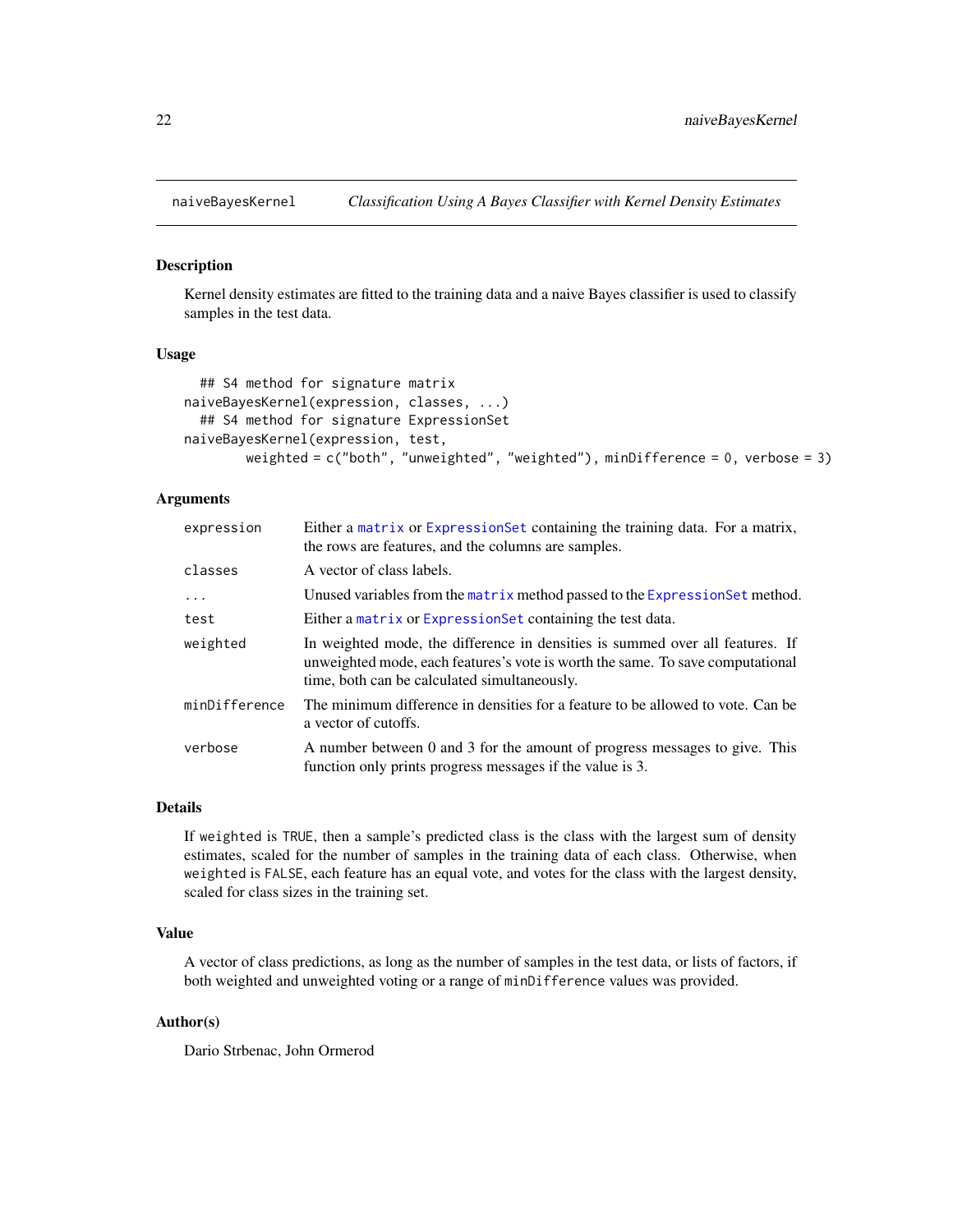#### <span id="page-22-0"></span>Examples

```
trainMatrix \leq matrix(rnorm(1000, 8, 2), ncol = 10)
trainMatrix[1:30, 1:5] \le trainMatrix[1:30, 1:5] + 5 # Make first 30 genes D.E.
testMatrix \leq matrix(rnorm(1000, 8, 2), ncol = 10)
testMatrix[1:30, 6:10] <- testMatrix[1:30, 6:10] + 5 # Make first 30 genes D.E.
classes <- factor(rep(c("Poor", "Good"), each = 5))
naiveBayesKernel(trainMatrix, classes, testMatrix)
```
nearestShrunkenCentroidPredictInterface

*Interface for* pamr.predict *Function from* pamr *CRAN Package*

## Description

Restructures variables from ClassifyR framework to be compatible with [pamr.predict](#page-0-0) definition.

## Usage

```
## S4 method for signature pamrtrained,matrix
nearestShrunkenCentroidPredictInterface(trained, test, ...)
  ## S4 method for signature pamrtrained,ExpressionSet
nearestShrunkenCentroidPredictInterface(trained, test, ..., verbose = 3)
```
## Arguments

| trained  | An object of class pamrtrained.                                                                                                                                                                 |
|----------|-------------------------------------------------------------------------------------------------------------------------------------------------------------------------------------------------|
| test     | Either a matrix or Expression Set containing the test data. For a matrix, the<br>rows are features, and the columns are samples.                                                                |
| $\ddots$ | For the function with matrix dispatch, arguments passed to the function with<br>Expression Set dispatch. For the function with Expression Set dispatch, ar-<br>guemnts passed to pamr. predict. |
| verbose  | A number between 0 and 3 for the amount of progress messages to give. This<br>function only prints progress messages if the value is 3.                                                         |

## Details

This function is an interface between the ClassifyR framework and [pamr.predict](#page-0-0).

## Value

A factor of predicted classes for the test data.

## Author(s)

Dario Strbenac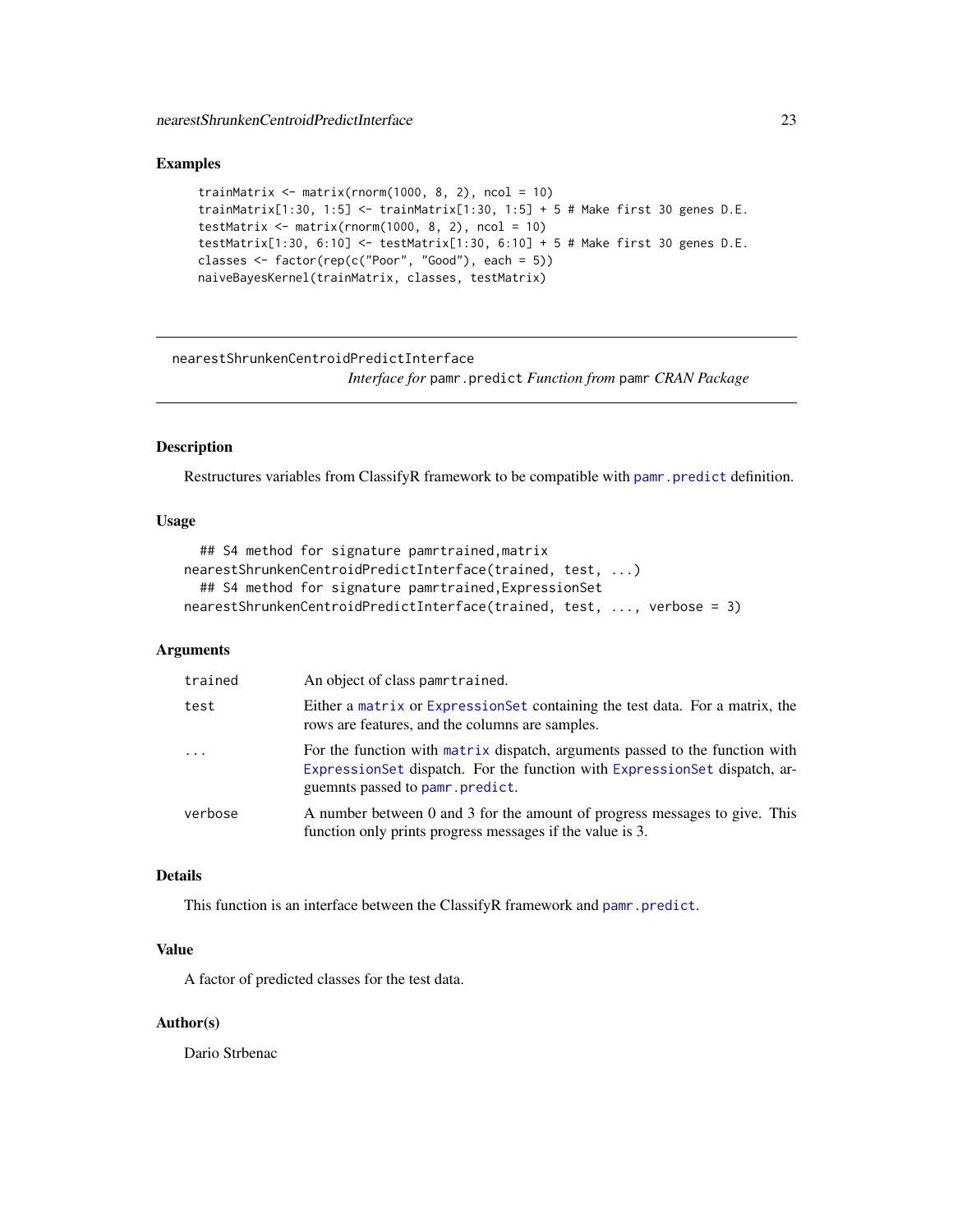## See Also

[pamr.predict](#page-0-0) for the function that was interfaced to.

#### Examples

```
if(require(pamr))
{
  # Samples in one class with differential expression to other class.
  genesMatrix <- sapply(1:25, function(geneColumn) c(rnorm(100, 9, 1)))
  genesMatrix <- cbind(genesMatrix, sapply(1:25, function(geneColumn)
                               c(rnorm(75, 9, 1), rnorm(25, 14, 1))))
  classes <- factor(rep(c("Poor", "Good"), each = 25))
fit <- nearestShrunkenCentroidTrainInterface(genesMatrix[, c(1:20, 26:45)], classes[c(1:20, 26:45)])
  nearestShrunkenCentroidPredictInterface(fit, genesMatrix[, c(21:25, 46:50)])
}
```
nearestShrunkenCentroidSelectionInterface *Interface for* pamr.listgenes *Function from* pamr *CRAN Package*

## Description

Restructures variables from ClassifyR framework to be compatible with [pamr.listgenes](#page-0-0) definition.

## Usage

```
## S4 method for signature matrix
nearestShrunkenCentroidSelectionInterface(expression, classes, ...)
  ## S4 method for signature ExpressionSet
nearestShrunkenCentroidSelectionInterface(expression, trained, ..., verbose = 3)
```
## Arguments

| expression | Either a matrix or Expression Set containing the training data. For a matrix,<br>the rows are features, and the columns are samples.    |
|------------|-----------------------------------------------------------------------------------------------------------------------------------------|
| classes    | A vector of class labels.                                                                                                               |
| trained    | The output of nearest Shrunken Centroid Train Interface, which is identical<br>to the output of pamr. listgenes.                        |
| $\ddotsc$  | Extra arguments passed to pamr. listgenes                                                                                               |
| verbose    | A number between 0 and 3 for the amount of progress messages to give. This<br>function only prints progress messages if the value is 3. |

<span id="page-23-0"></span>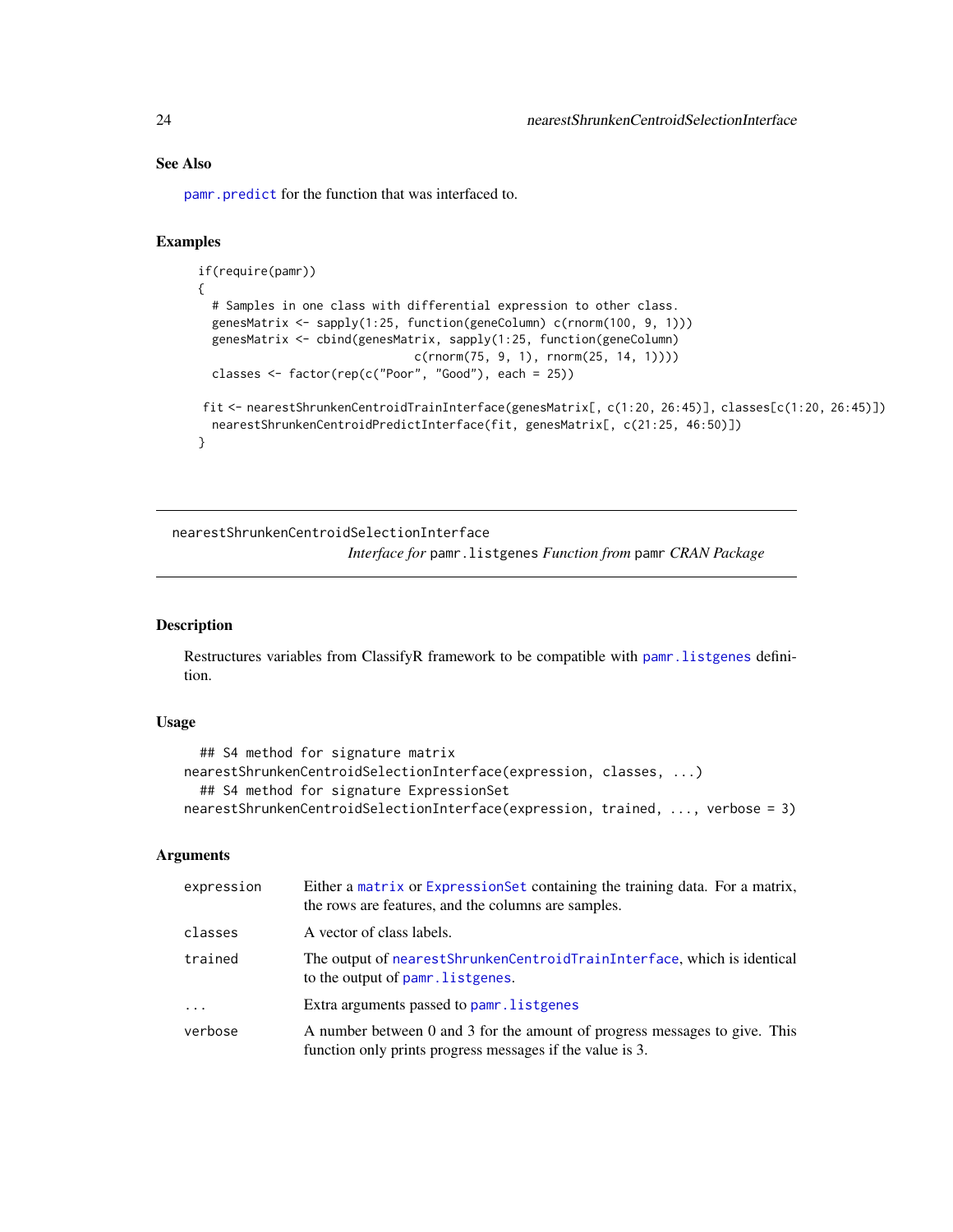## <span id="page-24-0"></span>Details

This function is an interface between the ClassifyR framework and pamr. listgenes.

The set of features chosen is the obtained by considering the range of thresholds provided to [nearestShrunkenCentroidTrainInterface](#page-24-1) and using the threshold that obtains the lowest crossvalidation error rate on the training set.

## Value

A list of length 2. The first element is empty. The second element has the features that were chosen after applying the threshold.

#### Author(s)

Dario Strbenac

## See Also

[pamr.listgenes](#page-0-0) for the function that was interfaced to.

## Examples

```
if(require(pamr))
{
  # Samples in one class with differential expression to other class.
  genesMatrix <- sapply(1:25, function(geneColumn) c(rnorm(100, 9, 1)))
  genesMatrix <- cbind(genesMatrix, sapply(1:25, function(geneColumn)
                               c(rnorm(75, 9, 1), rnorm(25, 14, 1))))
  classes \leq factor(rep(c("Poor", "Good"), each = 25))
  trained <- nearestShrunkenCentroidTrainInterface(genesMatrix, classes)
  nearestShrunkenCentroidSelectionInterface(genesMatrix, classes, trained)[[2]]
}
```
<span id="page-24-1"></span>nearestShrunkenCentroidTrainInterface

*Interface for* pamr.train *Function from* pamr *CRAN Package*

#### **Description**

Restructures variables from ClassifyR framework to be compatible with [pamr.train](#page-0-0) definition.

## Usage

```
## S4 method for signature matrix
nearestShrunkenCentroidTrainInterface(expression, classes, ...)
  ## S4 method for signature ExpressionSet
nearestShrunkenCentroidTrainInterface(expression, ..., verbose = 3)
```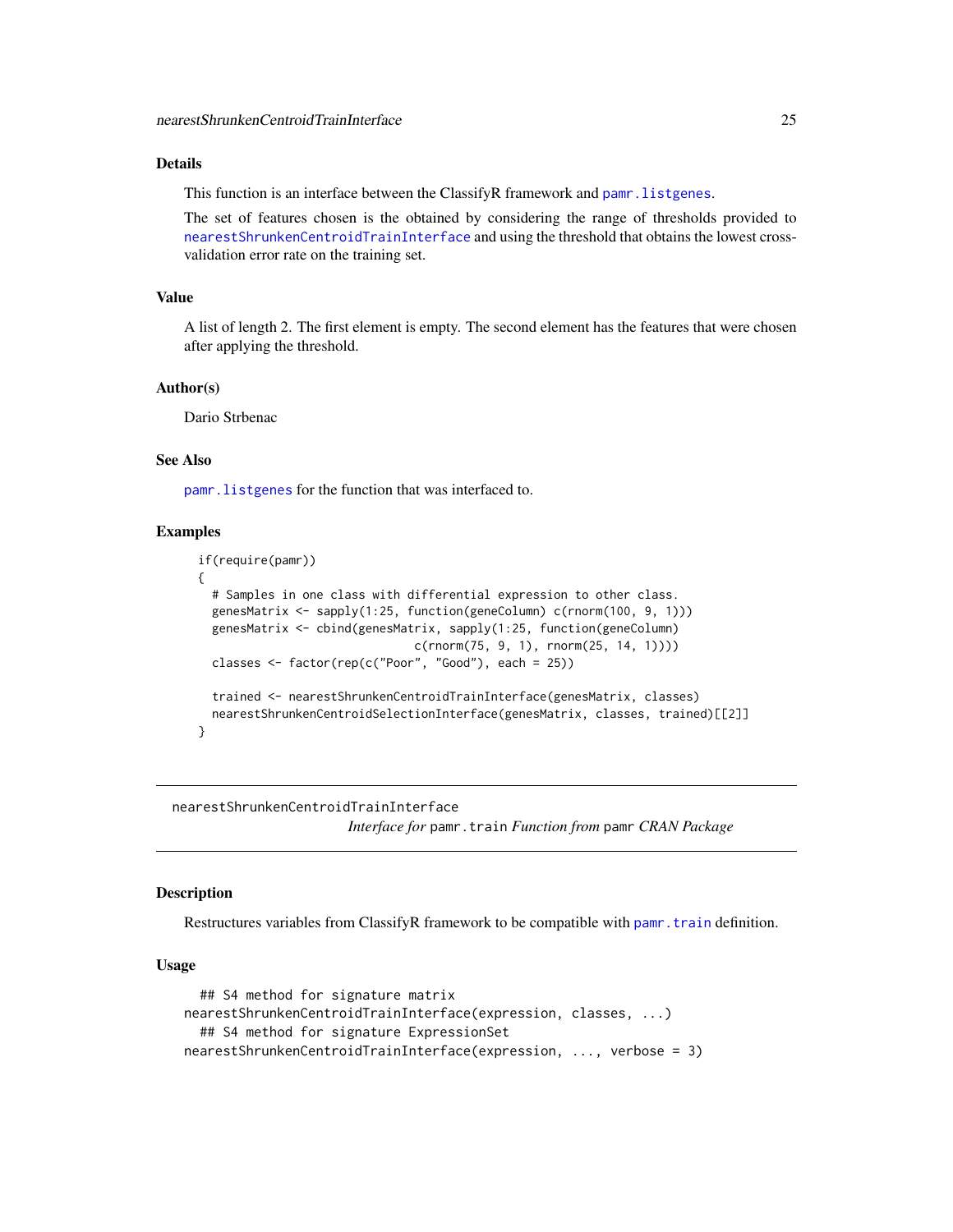## <span id="page-25-0"></span>Arguments

| expression | Either a matrix or Expression Set containing the training data. For a matrix,                                                           |
|------------|-----------------------------------------------------------------------------------------------------------------------------------------|
|            | the rows are features, and the columns are samples.                                                                                     |
| classes    | A vector of class labels.                                                                                                               |
| .          | Extra arguments passed to pamr. train.                                                                                                  |
| verbose    | A number between 0 and 3 for the amount of progress messages to give. This<br>function only prints progress messages if the value is 3. |

## Details

This function is an interface between the ClassifyR framework and [pamr.train](#page-0-0).

## Value

A list with elements as described in [pamr.train](#page-0-0).

## Author(s)

Dario Strbenac

## See Also

[pamr.train](#page-0-0) for the function that was interfaced to.

## Examples

```
if(require(pamr))
{
  # Samples in one class with differential expression to other class.
  genesMatrix <- sapply(1:25, function(geneColumn) c(rnorm(100, 9, 1)))
 genesMatrix <- cbind(genesMatrix, sapply(1:25, function(geneColumn)
                               c(rnorm(75, 9, 1), rnorm(25, 14, 1))))
  classes <- factor(rep(c("Poor", "Good"), each = 25))
 nearestShrunkenCentroidTrainInterface(genesMatrix, classes)
}
```
pamrtrained *Trained pamr Object*

## Description

Enables dispatching on it.

#### Summary

A method which summarises the results is available. result is a ClassifyResult object.

show(result)Prints a short summary of what result contains.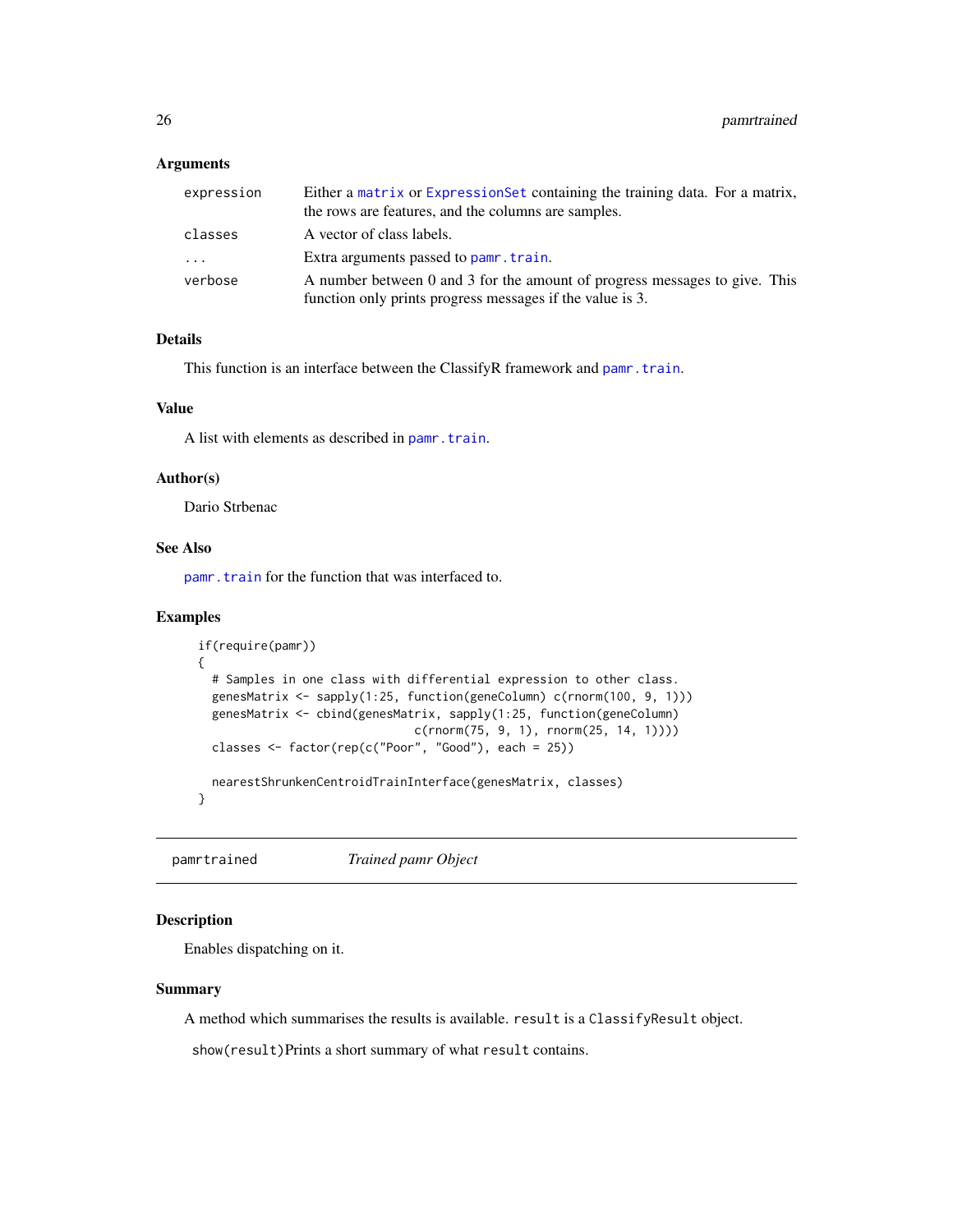## <span id="page-26-0"></span>plotFeatureClasses 27

#### Author(s)

Dario Strbenac

#### Examples

```
genesMatrix <- sapply(1:25, function(geneColumn) c(rnorm(100, 9, 1)))
genesMatrix <- cbind(genesMatrix, sapply(1:25, function(geneColumn)
                              c(rnorm(75, 9, 1), rnorm(25, 14, 1))))
classes <- factor(rep(c("Poor", "Good"), each = 25))
result <- nearestShrunkenCentroidTrainInterface(genesMatrix, classes)
class(result)
```
plotFeatureClasses *Plot Density and Scatterplot for Genes By Class*

#### Description

Allows the visualisation of genes which were selected by a feature selection method.

#### Usage

```
## S4 method for signature matrix
plotFeatureClasses(expression, classes, ...)
  ## S4 method for signature ExpressionSet
plotFeatureClasses(expression, rows, plot = c("both", "density", "stripchart"),
                     expressionLabel = expression(log[2](expression)), expressionLimits = c(2, 16),
                     fontSizes = c(24, 16, 12, 12, 12), colours = c("blue", "red"))
```
## Arguments

| A vector of class labels.<br>classes                                                                                                                                                                                                                                                                    |  |  |
|---------------------------------------------------------------------------------------------------------------------------------------------------------------------------------------------------------------------------------------------------------------------------------------------------------|--|--|
| Unused variables from the matrix method passed to the Expression Set method.<br>$\cdots$                                                                                                                                                                                                                |  |  |
| A vector specifying which rows of the matrix to plot.<br>rows                                                                                                                                                                                                                                           |  |  |
| Which plots to draw. Can draw either a density plot, stripchart, or both.<br>plot                                                                                                                                                                                                                       |  |  |
| expressionLabel                                                                                                                                                                                                                                                                                         |  |  |
| The axis label for the expression axis.                                                                                                                                                                                                                                                                 |  |  |
| expressionLimits                                                                                                                                                                                                                                                                                        |  |  |
| The minimum and maximum expression values to plot. Set to NULL to use<br>range of data.                                                                                                                                                                                                                 |  |  |
| fontSizes<br>A vector of length 5. The first number is the size of the title. The second number<br>is the size of the axes titles. The third number is the size of the axes values. The<br>fourth number is the size of the legends' titles. The fifth number is the font size<br>of the legend labels. |  |  |
| colours<br>The colours to plot data of each class in.                                                                                                                                                                                                                                                   |  |  |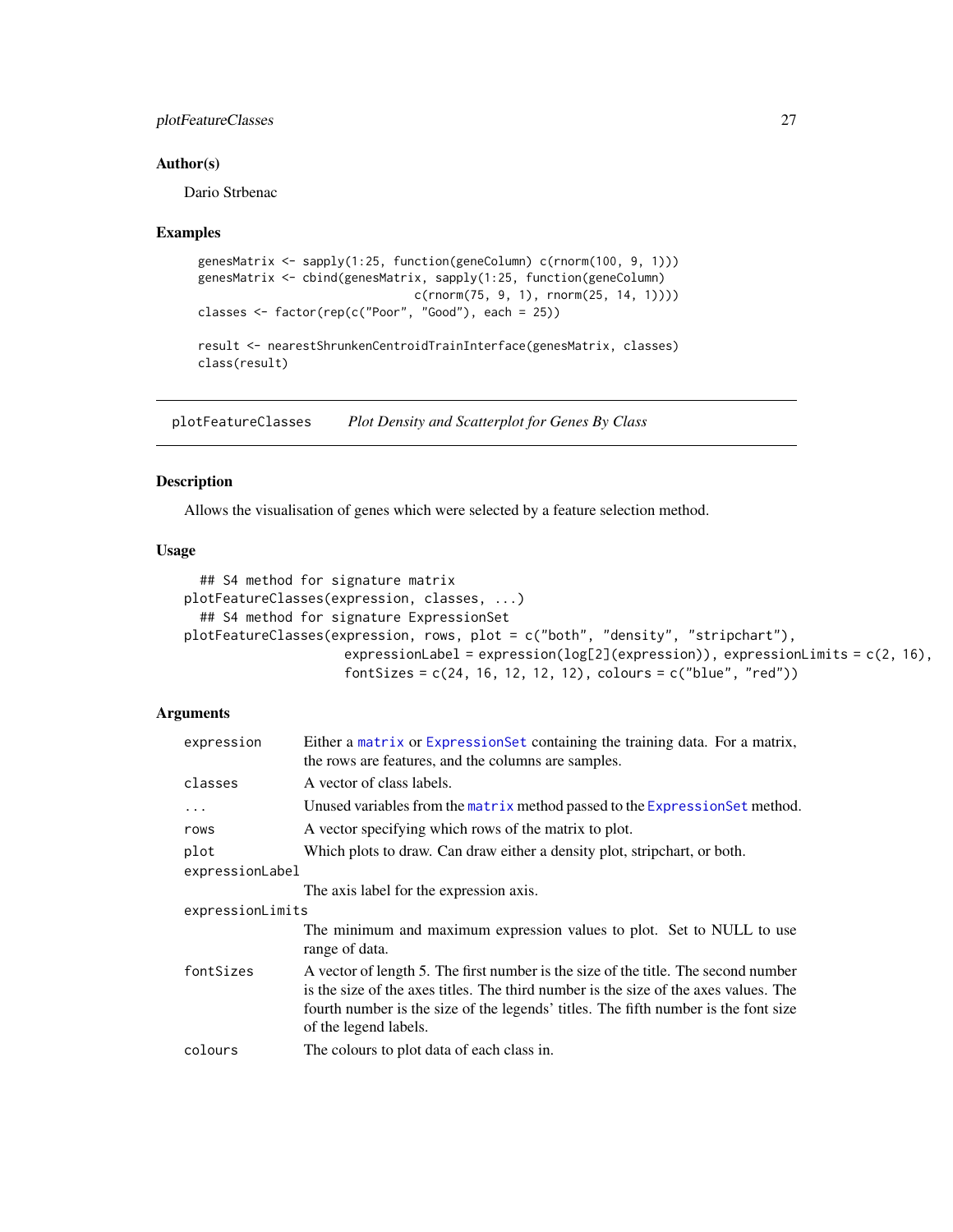#### Value

Plots.

## Author(s)

Dario Strbenac

## Examples

```
# First 25 samples are mixtures of two normals. Last 25 samples are one normal.
genesMatrix <- sapply(1:25, function(geneColumn) c(rnorm(50, 5, 1), rnorm(50, 15, 1)))
genesMatrix <- cbind(genesMatrix, sapply(1:25, function(geneColumn) rnorm(100, 9, 3)))
classes \leq factor(rep(c("Poor", "Good"), each = 25))
chosen <- 1:5 # First five genes in the data were chosen.
```
# plotFeatureClasses(genesMatrix, classes, chosen, expressionLimits = NULL) Waiting for gridExtra fix.

<span id="page-27-1"></span>

PredictParams *Parameters for Classifier Prediction*

#### **Description**

Collects the function to be used for making predictions and any associated parameters.

## **Constructor**

- PredictParams() Creates a default PredictParams object. This assumes that the object returned by the classifier has a list element named "class".
- PredictParams(predictor, transposeExpression, multipleResults, intermediate = character(0), getClass Creates a PredictParams object which stores the function which will do the class prediction and parameters that the function will use.
	- predictor A [function](#page-0-0) to make predictions with. The first argument must accept the classifier made in the training step. The second argument must accept a [matrix](#page-0-0) of new data.
	- transposeExpression Set to TRUE if classifier expects features as columns.
	- multipleResults If TRUE, predictor will return a [list](#page-0-0) of results, perhaps for different values of some parameter. If FALSE, a single result is returned.
	- intermediate Character vector. Names of any variables created in prior stages by [runTest](#page-30-2) that need to be passed to the prediction function.
	- getClasses A [function](#page-0-0) to extract the vector of class predictions from the result object created by predictor.
	- ... Other arguments that predictor may use.

#### Author(s)

Dario Strbenac

<span id="page-27-0"></span>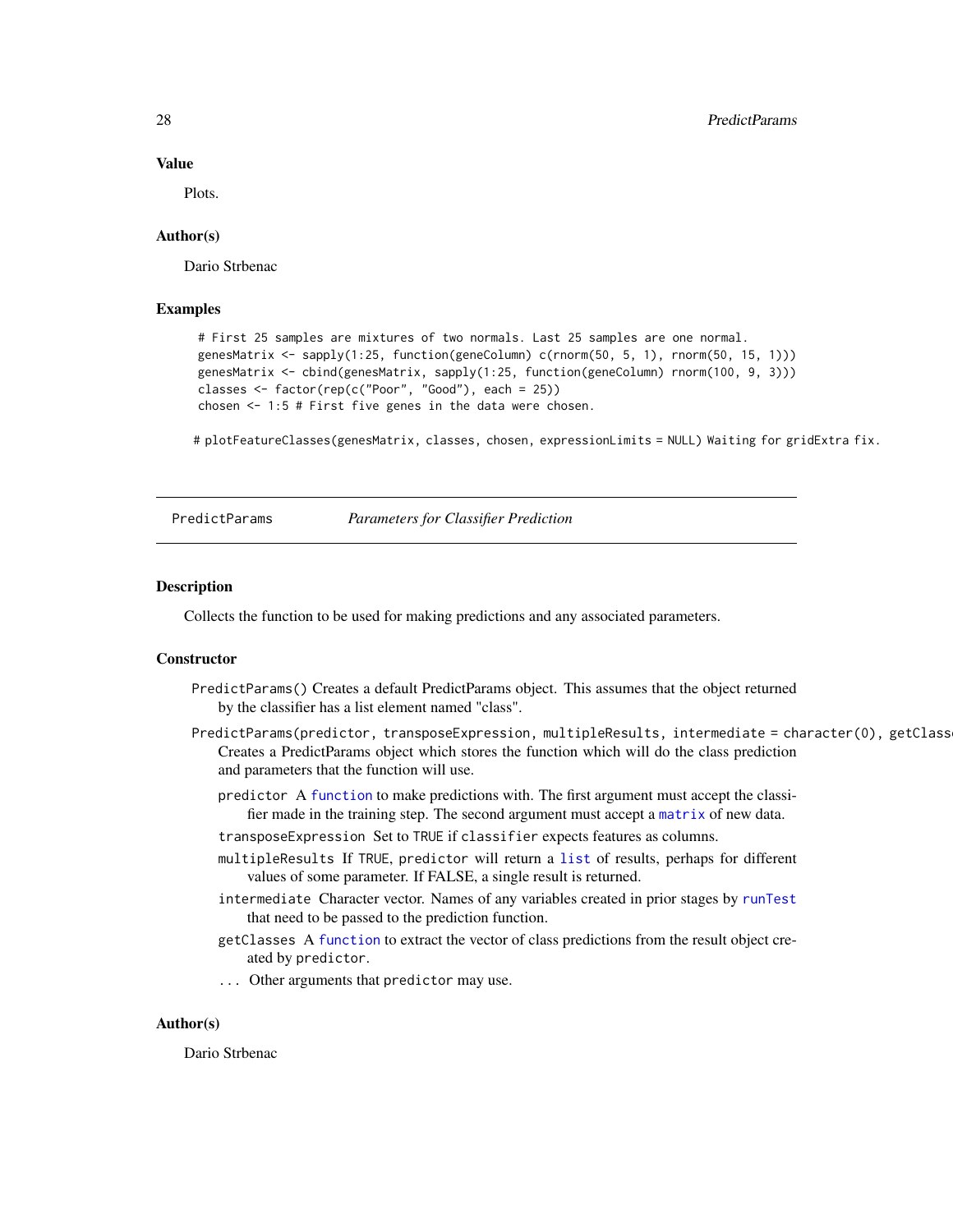#### <span id="page-28-0"></span>rankPlot 29

## Examples

predictParams <- PredictParams(predictor = predict, TRUE, FALSE, getClasses = function(result) result) # For prediction by trained object created by dlda function.

PredictParams(predictor = function(){}, TRUE, FALSE, getClasses = function(result) result)

# For when the training function also does prediction and directly returns vector of predictions.

rankPlot *Plot Pair-wise Overlap of Ranked Features*

#### Description

The average pair-wise overlap is computed for every pair of cross-validations. The overlap is converted to a percentage and plotted as lineplots.

#### Usage

```
## S4 method for signature list
rankPlot(results, topRanked = seq(10, 100, 10),
                   comparison = c("within", "classificationName", "validation", "datasetName"),
                   lineColourVariable = c("validation", "datasetName", "classificationName", "None"),
                   pointTypeVariable = c("datasetName", "classificationName", "validation", "None"),
                   rowVariable = c("None", "datasetName", "classificationName", "validation"),
                   columnVariable = c("classificationName", "datasetName", "validation", "None"),
                   yMax = 100, fontSizes = c(24, 16, 12, 12, 12), title = "Feature Ranking Stability",
                   xLabelPositions = seq(10, 100, 10), yLabel = "Average Pairwise Common Features (%)",
                            plot = TRUE, parallelParams = bpparam())
```
## Arguments

| results            | A list of ClassifyResult objects.                                                                                                                                                                                                                                                          |  |
|--------------------|--------------------------------------------------------------------------------------------------------------------------------------------------------------------------------------------------------------------------------------------------------------------------------------------|--|
| topRanked          | A sequence of thresholds of number of the best features to use for overlapping.                                                                                                                                                                                                            |  |
| comparison         | The aspect of the experimental design to compare. See Details section for a<br>detailed description.                                                                                                                                                                                       |  |
| lineColourVariable |                                                                                                                                                                                                                                                                                            |  |
|                    | The slot name that different levels of are plotted as different line colours.                                                                                                                                                                                                              |  |
| pointTypeVariable  |                                                                                                                                                                                                                                                                                            |  |
|                    | The slot name that different levels of are plotted as different point shapes on the<br>lines.                                                                                                                                                                                              |  |
| rowVariable        | The slot name that different levels of are plotted as separate rows of lineplots.                                                                                                                                                                                                          |  |
|                    | column Variable The slot name that different levels of are plotted as separate columns of lineplots.                                                                                                                                                                                       |  |
| yMax               | The maximum value of the percentage to plot.                                                                                                                                                                                                                                               |  |
| fontSizes          | A vector of length 5. The first number is the size of the title. The second number<br>is the size of the axes titles. The third number is the size of the axes values. The<br>fourth number is the size of the legends' titles. The fifth number is the font size<br>of the legend labels. |  |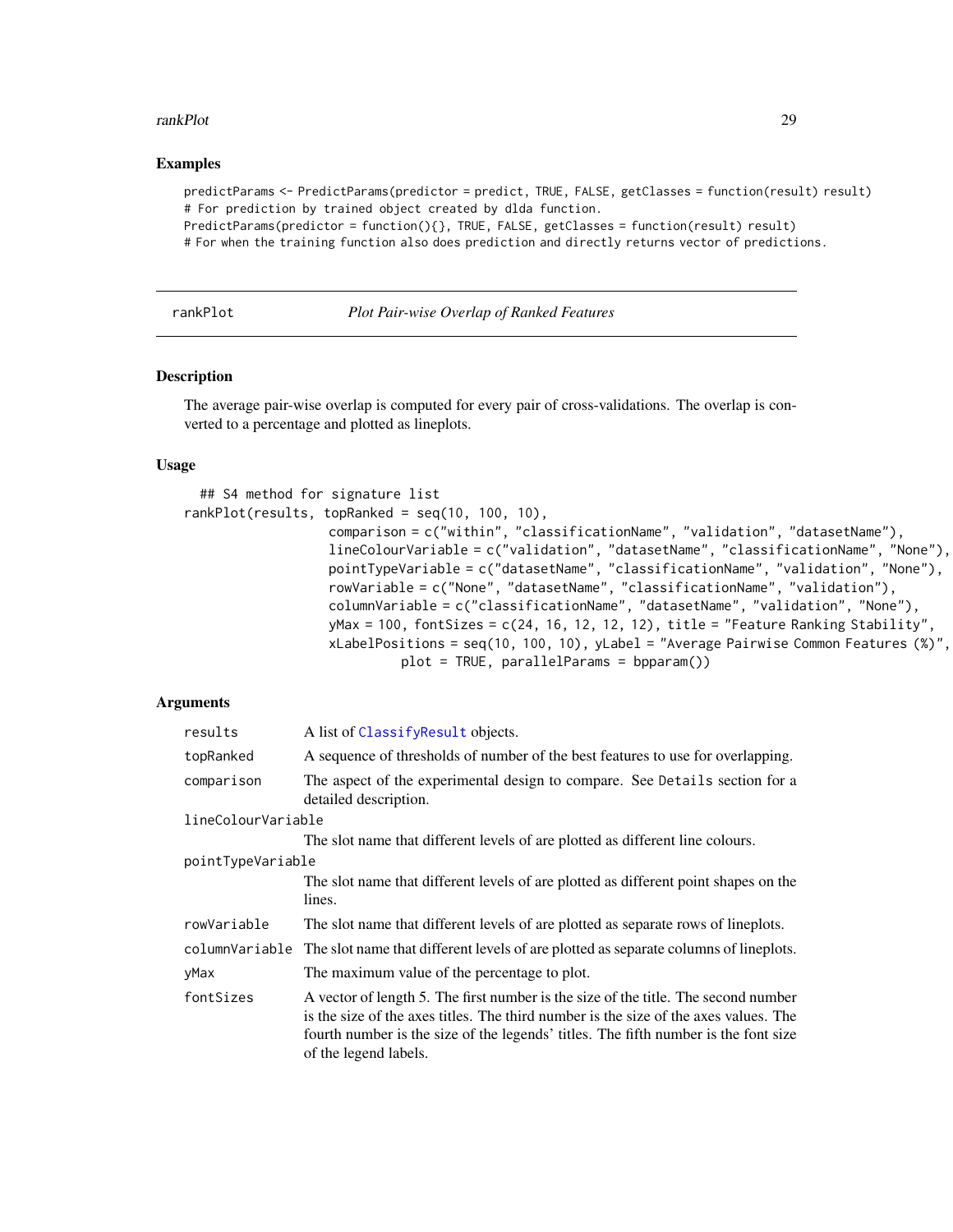| title           | An overall title for the plot.                                       |  |
|-----------------|----------------------------------------------------------------------|--|
| xLabelPositions |                                                                      |  |
|                 | Locations where to put labels on the x-axis.                         |  |
| vLabel          | Label to be used for the y-axis of overlap percentages.              |  |
| plot            | Logical. IF TRUE, a plot is produced on the current graphics device. |  |
|                 | parallelParams An object of class MulticoreParam or SnowParam.       |  |

#### Details

Possible values for slot names are "datasetName", "classificationName", and "validation". If "None", then that graphic element is not used.

If comparison is "within", then the feature rankings are compared within a particular analysis. The result will inform how stable the feature rankings are between different iterations of a particular analysis. If comparison is "classificationName", then the feature rankings are compared across different classification algorithm types, for each level of "datasetName" and "validation". The result will inform how stable the feature rankings are between different classification algorithms, for every cross-validation scheme and every dataset. If comparison is "validation", then the feature rankings are compared across different cross-validation schemes, for each level of "classificationName" and "datasetName". The result will inform how stable the feature rankings are between different cross-validation schemes, for every classification algorithm and every dataset. If comparison is "datasetName", then the feature rankings are compared across different datasets, for each level of "classificationName" and "validation". The result will inform how stable the feature rankings are between different datasets, for every classification algorithm and every dataset. This could be used to consider if different studies have a highly overlapping feature ranking pattern.

Calculating all pair-wise set overlaps can be time-consuming. This stage can be done on multiple CPUs by providing the relevant options to parallelParams.

#### Value

An object of class ggplot and a plot on the current graphics device, if plot is TRUE.

#### Author(s)

Dario Strbenac

#### Examples

```
predicted <- data.frame(sample = sample(10, 100, replace = TRUE),
                           predicted = rep(c("Healthy", "Cancer"), each = 50))
actual <- factor(rep(c("Healthy", "Cancer"), each = 5))
result1 <- ClassifyResult("Example", "Differential Expression", LETTERS[1:10], LETTERS[10:1], list(1:100, c(1:9
                           list(predicted), actual, list("fold", 100, 5))
predicted[, "predicted"] <- sample(predicted[, "predicted"])
result2 <- ClassifyResult("Example", "Differential Variability", LETTERS[1:10], LETTERS[10:1], list(1:100, c(1:
                           list(predicted), actual, validation = list("leave", 1))
# rankPlot(list(result1, result2), pointTypeVariable = "classificationName") # Wait for namespace problems to be
```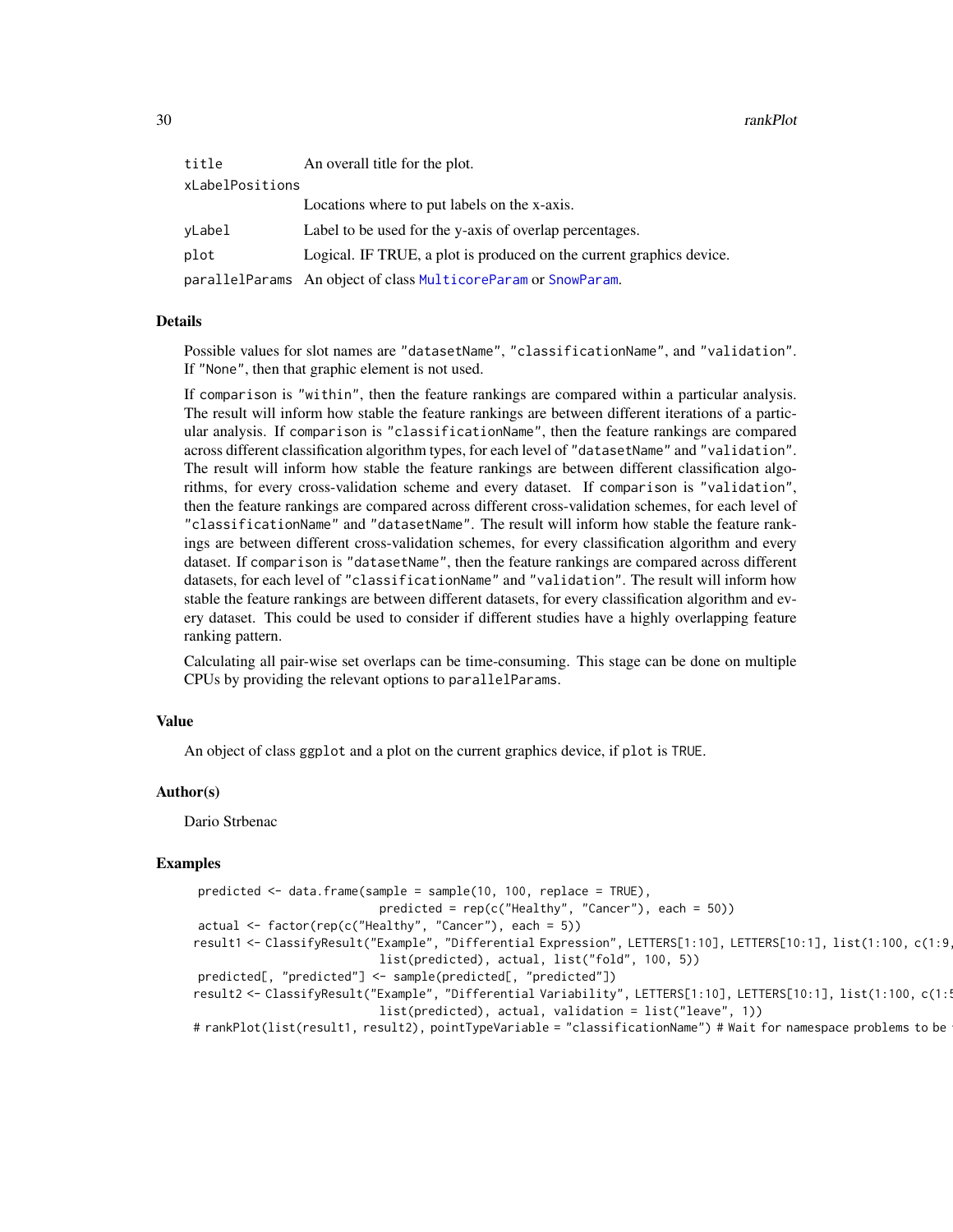<span id="page-30-1"></span><span id="page-30-0"></span>ResubstituteParams *Parameters for Resubstitution Error Calculation*

## **Description**

Some feature selection functions provided in the framework use resubstitution error rate to choose the best number of features for classification. This class stores parameters related to that process

#### Constructor

- ResubstituteParams() Creates a default ResubstituteParams object. The number of features tried is 100, 200, 300, 400, 500. The performance measure used is the balanced error rate.
- ResubstituteParams(nFeatures, preformanceType, better = c("lower", "higher")) Creates a ResubstituteParams object, storing information about the number of top features to calculate the performance measure for, the performance measure to use, and if higher or lower values of the measure are better.
	- nFeatures A vector for the top number of features to test the resubstitution error for.
	- performanceType Either "balanced" or one of the options provided by [performance](#page-3-2).
	- better Either "lower" or "higher". Determines whether higher or lower values of the performance measure are desirable.
	- intermediate Character vector. Names of any variables created in prior stages by [runTest](#page-30-2) that need to be passed to classifier.
	- ... Other named parameters which will be used by the classifier.

## Author(s)

Dario Strbenac

#### Examples

```
ResubstituteParams(nFeatures = seq(25, 1000, 25), performanceType = "err", better = "lower")
```
<span id="page-30-2"></span>runTest *Perform a Single Classification*

## **Description**

For a dataset of features and samples, the classification process is run. It consists of data transformation, feature selection, training and testing.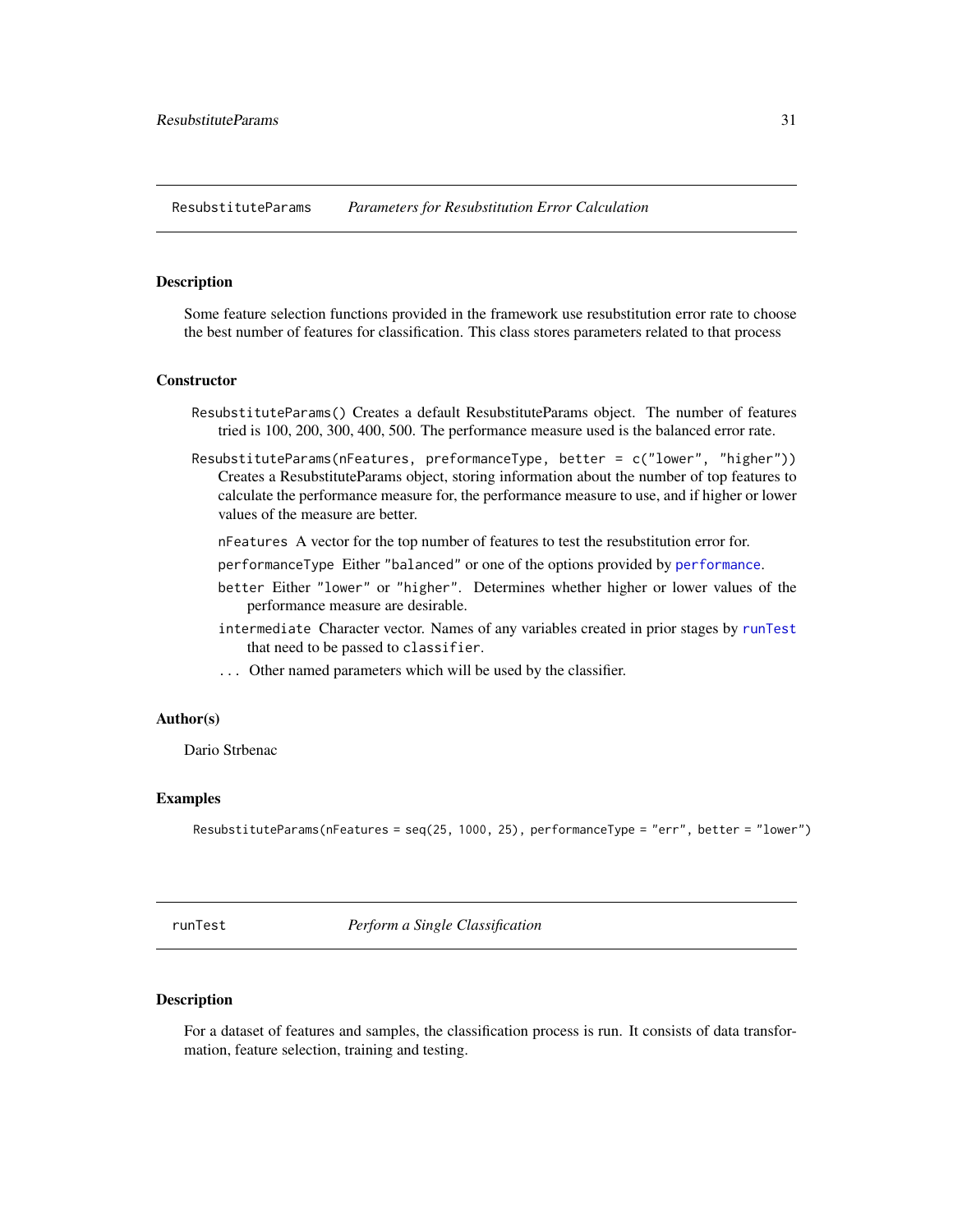32 runTest and the contract of the contract of the contract of the contract of the contract of the contract of the contract of the contract of the contract of the contract of the contract of the contract of the contract of

## Usage

```
## S4 method for signature matrix
runTest(expression, classes, ...)
  ## S4 method for signature ExpressionSet
runTest(expression,
              training, testing, params = list(SelectionParams(), TrainParams(), PredictParams()),
                     verbose = 1)
```
## Arguments

| expression | Either a matrix or Expression Set containing the training data. For a matrix,<br>the rows are features, and the columns are samples.                                                                        |
|------------|-------------------------------------------------------------------------------------------------------------------------------------------------------------------------------------------------------------|
| classes    | A vector of class labels.                                                                                                                                                                                   |
| training   | A vector which specifies the training samples.                                                                                                                                                              |
| testing    | A vector which specifies the test samples.                                                                                                                                                                  |
| params     | A list of objects of class of TransformParams, SelectionParams, TrainParams,<br>or PredictParams. The order they are in the list determines the order in which<br>the stages of classification are done in. |
| $\cdots$   | Unused variables from the matrix method passed to the Expression Set method.                                                                                                                                |
| verbose    | A number between 0 and 3 for the amount of progress messages to give. A<br>higher number will produce more messages.                                                                                        |

## Details

This function only performs one classification and prediction. See [runTests](#page-32-1) for a driver function that does cross validation and uses this function.

## Value

A list with three elements. The first element contains the indices of genes that were selected by the feature selection step. The second element contains the indices of the samples that were in the test set. The third element contains a vector of the classes predicted by the classifer.

## Author(s)

Dario Strbenac

#### Examples

```
if(require(curatedOvarianData) && require(sparsediscrim))
{
  data(TCGA_eset)
badOutcome <- which(pData(TCGA_eset)[, "vital_status"] == "deceased" & pData(TCGA_eset)[, "days_to_death"] <= 365)
goodOutcome <- which(pData(TCGA_eset)[, "vital_status"] == "living" & pData(TCGA_eset)[, "days_to_death"] >= 36
 TCGA_eset <- TCGA_eset[, c(badOutcome, goodOutcome)]
 classes <- factor(rep(c("Poor", "Good"), c(length(badOutcome), length(goodOutcome))))
 pData(TCGA_eset)[, "class"] <- classes
  runTest(TCGA_eset, training = (1:ncol(TCGA_eset)) %% 2 == 0,
```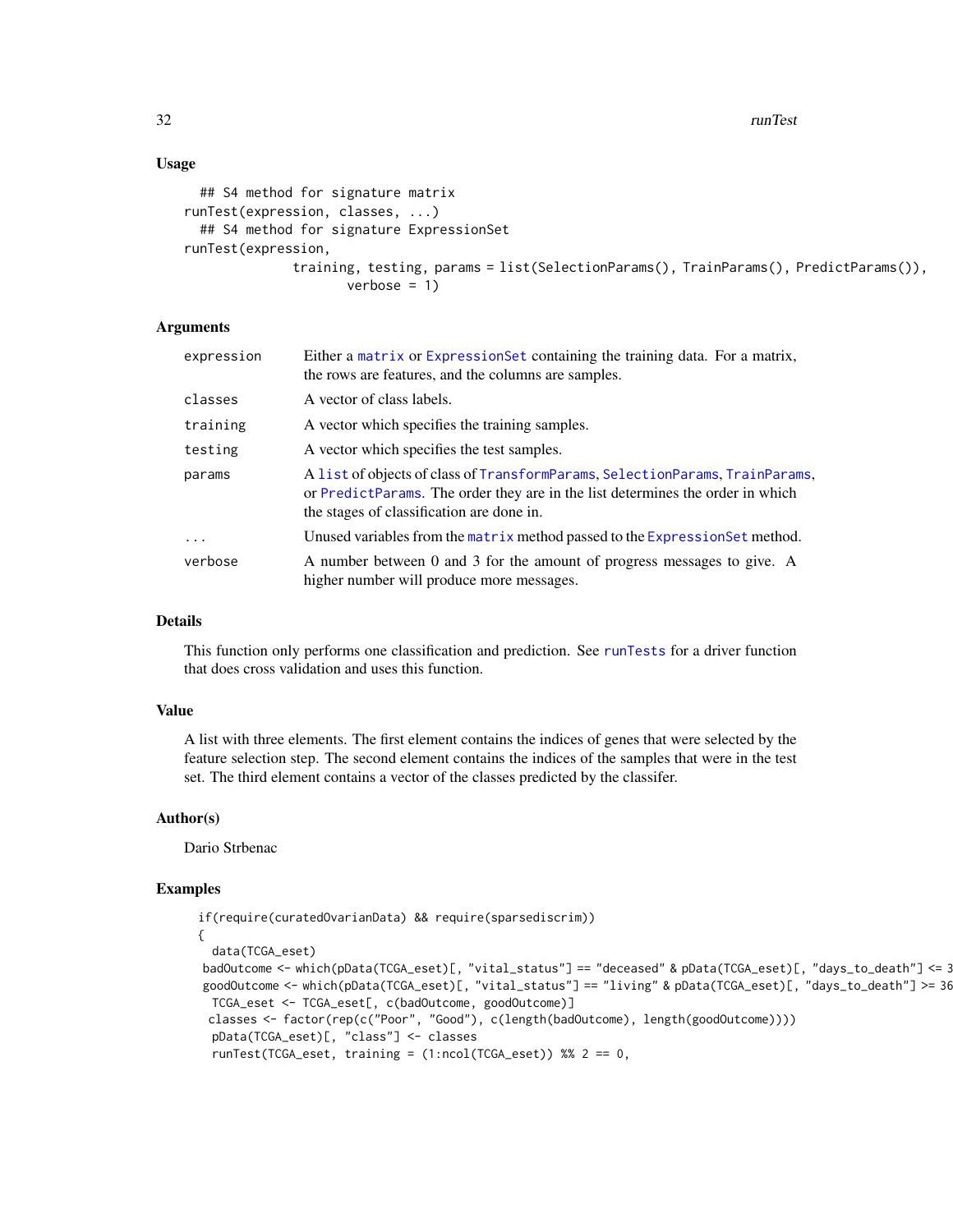#### <span id="page-32-0"></span>runTests 33

```
testing = (1:ncol(TCGA\_eset)) %% 2 != 0)
```
}

<span id="page-32-1"></span>runTests *Reproducibly Do Resampling or Leave Out and Cross Validation*

## Description

Enables doing classification schemes such as 100 resamples 5-fold cross validation or leave one out cross validaion. Processing in parallel is possible by leveraging the package [BiocParallel](#page-0-0).

#### Usage

```
## S4 method for signature matrix
runTests(expression, classes, ...)
  ## S4 method for signature ExpressionSet
runTests(expression, datasetName, classificationName,
              validation = c("bootstrap", "leaveOut"), bootMode = c("fold", "split"),
              resamples = 100, percent = 25, folds = 5, leave = 2, seed, parallelParams = bpparam(),
               params = list(SelectionParams(), TrainParams(), PredictParams()),
                     verbose = 1)
```
## Arguments

| expression                                                                    | Either a matrix or Expression Set containing the training data. For a matrix,<br>the rows are features, and the columns are samples.                                                                                                                          |  |  |  |  |
|-------------------------------------------------------------------------------|---------------------------------------------------------------------------------------------------------------------------------------------------------------------------------------------------------------------------------------------------------------|--|--|--|--|
| classes                                                                       | A vector the same length as the number of columns of expression data specifying<br>the class that the samples belong to.                                                                                                                                      |  |  |  |  |
| A name associated with the dataset used.<br>datasetName<br>classificationName |                                                                                                                                                                                                                                                               |  |  |  |  |
|                                                                               | A name associated with the classification.                                                                                                                                                                                                                    |  |  |  |  |
| validation                                                                    | "bootstrap" for repeated resampling or "leaveOut" for leaving all combinations<br>of k samples as test samples.                                                                                                                                               |  |  |  |  |
| bootMode                                                                      | Character. Either "fold" or "split". If "fold", then the samples are split into folds<br>and in each iteration one is used as the test set. If "split", the samples are split<br>into two groups. One is used as the training set, the other is the test set. |  |  |  |  |
| resamples                                                                     | Relevant when repeated resampling is used. The number of times to do sampling<br>with replacement.                                                                                                                                                            |  |  |  |  |
| percent                                                                       | Used when bootstrap resampling with split method is chosen. The percentage<br>of samples to be in the test set.                                                                                                                                               |  |  |  |  |
| folds                                                                         | Relevant when repeated resampling is used with fold mode. The number of folds<br>to break each resampling into. Each fold is used once as the test set.                                                                                                       |  |  |  |  |
| leave                                                                         | Relevant when leave k out validation is used. The number of samples to leave<br>for testing.                                                                                                                                                                  |  |  |  |  |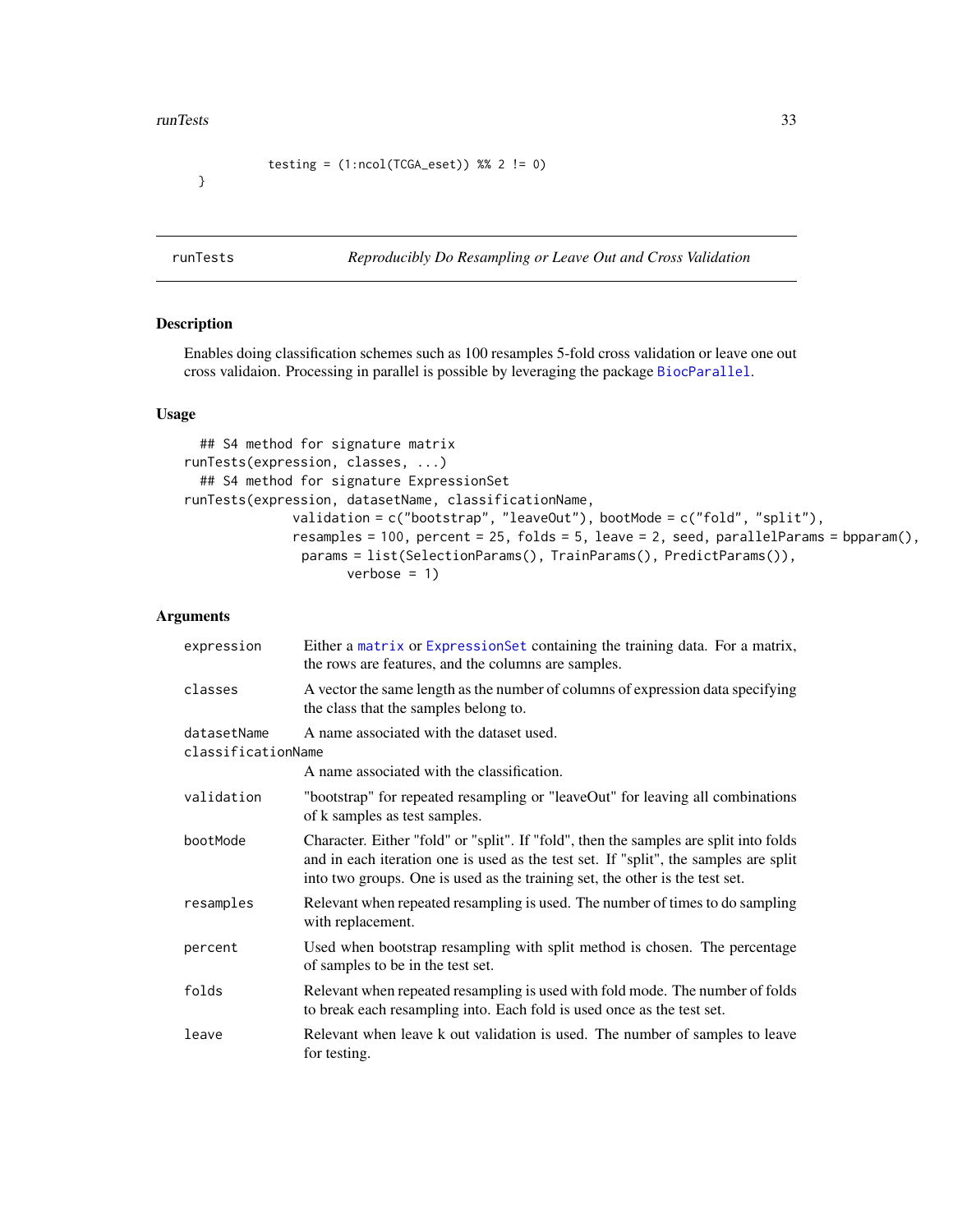<span id="page-33-0"></span>

| seed      | The random number generator used for repeated resampling will use this seed, if<br>it is provided. Allows reproducibility of repeated usage on the same input data.                                         |
|-----------|-------------------------------------------------------------------------------------------------------------------------------------------------------------------------------------------------------------|
|           | parallelParams An object of class MulticoreParam or SnowParam.                                                                                                                                              |
| params    | A list of objects of class of TransformParams, SelectionParams, TrainParams,<br>or PredictParams. The order they are in the list determines the order in which<br>the stages of classification are done in. |
| $\ddotsc$ | Unused variables from the matrix method passed to the Expression Set method.                                                                                                                                |
| verbose   | A number between 0 and 3 for the amount of progress messages to give. A<br>higher number will produce more messages.                                                                                        |

## Value

If the predictor function made a single prediction, then an object of class [ClassifyResult](#page-3-1). If the predictor function made a set of predictions, then a list of such objects.

#### Author(s)

Dario Strbenac

## Examples

```
if(require(curatedOvarianData) && require(sparsediscrim))
{
  data(TCGA_eset)
badOutcome <- which(pData(TCGA_eset)[, "vital_status"] == "deceased" & pData(TCGA_eset)[, "days_to_death"] <= 365)
goodOutcome <- which(pData(TCGA_eset)[, "vital_status"] == "living" & pData(TCGA_eset)[, "days_to_death"] >= 365 * 5)
 TCGA_eset <- TCGA_eset[, c(badOutcome, goodOutcome)]
 classes <- factor(rep(c("Poor", "Good"), c(length(badOutcome), length(goodOutcome))))
 pData(TCGA_eset)[, "class"] <- classes
runTests(TCGA_eset, "Ovarian Cancer", "Differential Expression", resamples = 2, fold = 2)
}
```
<span id="page-33-1"></span>SelectionParams *Parameters for Feature Selection*

#### Description

Collects and checks necessary parameters required for feature selection. The empty constructor is provided for convenience.

### **Constructor**

SelectionParams() Creates a default SelectionParams object. This uses a limma t-test and tries 100, 200, 300, 400, 500 features, and picks the number of features with the best resubstitution error rate. Users should create an appropriate SelectionParams object for the characteristics of their data, once they are familiar with this software.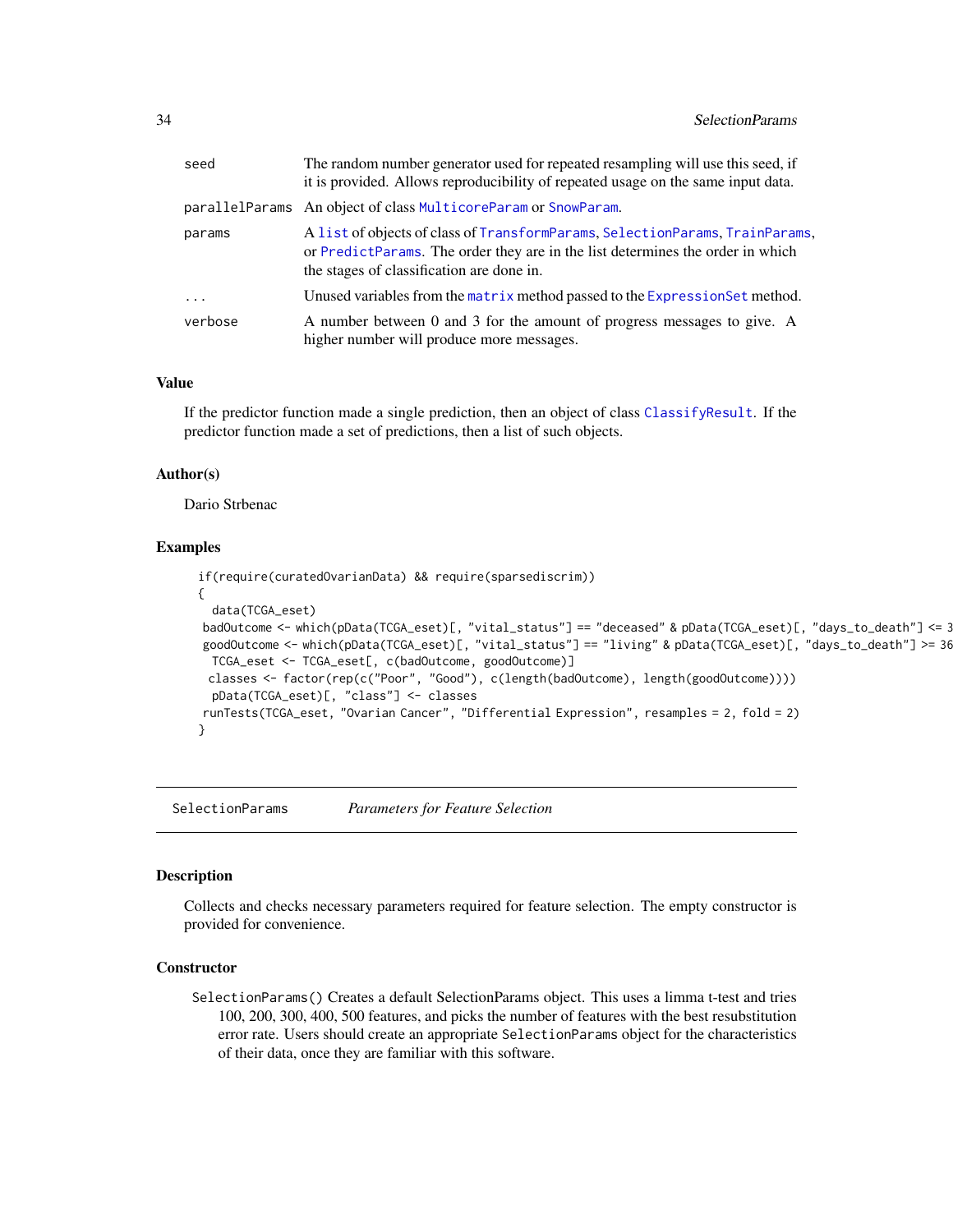- <span id="page-34-0"></span> $S^{e}}$  SelectionParams(featureSelection, minPresence = 1, intermediate = character(0), subsetExpressionData = TRUE, ... Creates a SelectionParams object which stores the function which will do the selection and parameters that the function will use.
	- featureSelection Either a function which will do the selection or a list of such functions. For a particular function, the first argument must be an [ExpressionSet](#page-0-0) object. The function's return value must be a vector of row indices of genes that were selected.
	- minPresence If a list of functions was provided, how many of those must a feature have been selected by to be used in classification. 1 is equivalent to a set union and a number the same length as featureSelection is equivalent to set intersection.
	- intermediate Character vector. Names of any variables created in prior stages by [runTest](#page-30-2) that need to be passed to a feature selection function.
	- subsetExpressionData Whether to subset the expression data, after selection has been done.
	- ... Other named parameters which will be used by the selection function. If featureSelection was a list of functions, this must be a list of lists, as long as featureSelection.

#### Author(s)

Dario Strbenac

#### Examples

```
SelectionParams(limmaSelection, nFeatures = c(25, 50, 75, seq(100, 1000, 100)))
```
# For pamr shrinkage selection.

```
SelectionParams(nearestShrunkenCentroidSelectionInterface, intermediate = "trained",
                subsetExpressionData = FALSE)
```

| selectionPlot | Plot Pair-wise Overlap of Selected Features |
|---------------|---------------------------------------------|
|               |                                             |

## Description

The average pair-wise overlap is computed for every pair of cross-validations. The overlap is converted to a percentage and plotted as a set of boxplots.

#### Usage

```
## S4 method for signature list
selectionPlot(results,
            comparison = c("within", "classificationName", "validation", "datasetName"),
               xVariable = c("classificationName", "datasetName", "validation"),
            boxFillColouring = c("classificationName", "datasetName", "validation", "None"),
                   boxFillColours = NULL,
            boxLineColouring = c("validation", "classificationName", "validation", "None"),
                   boxLineColours = NULL,
             rowVariable = c("None", "validation", "datasetName", "classificationName"),
            columnVariable = c("datasetName", "classificationName", "validation", "None"),
            yMax = 100, fontSizes = c(24, 16, 12), title = "Feature Selection Stability",
             xLabel = "Analysis", yLabel = "Average Pairwise Common Features (%)", margin = grid::unit (
```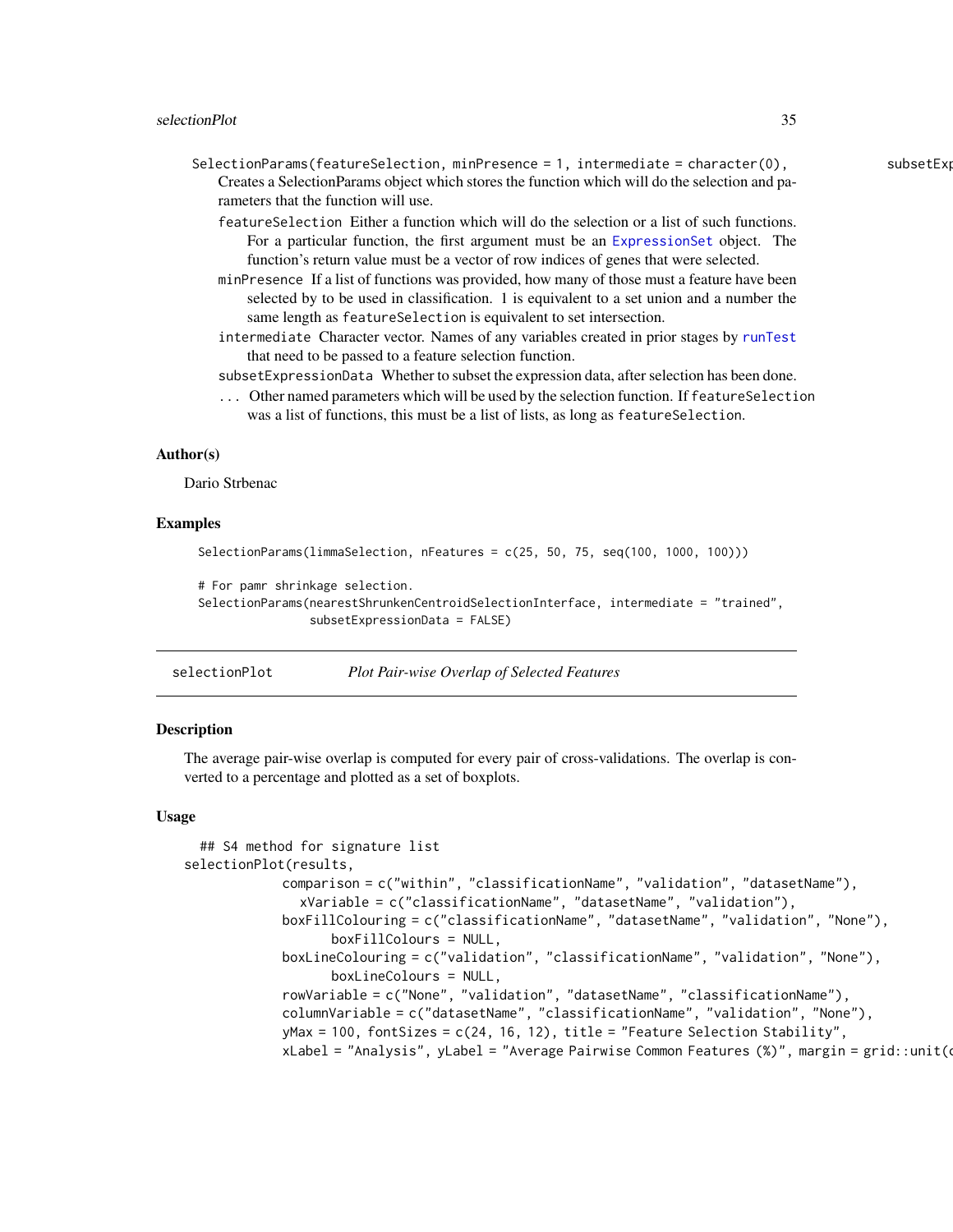## Arguments

| results          | A list of ClassifyResult objects.                                                                                                                                                                                                                                                          |  |  |  |  |  |
|------------------|--------------------------------------------------------------------------------------------------------------------------------------------------------------------------------------------------------------------------------------------------------------------------------------------|--|--|--|--|--|
| comparison       | The aspect of the experimental design to compare. See Details section for a<br>detailed description.                                                                                                                                                                                       |  |  |  |  |  |
| xVariable        | The factor to make separate boxes in the boxplot for.                                                                                                                                                                                                                                      |  |  |  |  |  |
| boxFillColouring |                                                                                                                                                                                                                                                                                            |  |  |  |  |  |
|                  | A factor to colour the boxes by.                                                                                                                                                                                                                                                           |  |  |  |  |  |
|                  | boxFillColours A vector of colours, one for each level of boxFillColouring.                                                                                                                                                                                                                |  |  |  |  |  |
| boxLineColouring |                                                                                                                                                                                                                                                                                            |  |  |  |  |  |
|                  | A factor to colour the box lines by.                                                                                                                                                                                                                                                       |  |  |  |  |  |
|                  | boxLineColours A vector of colours, one for each level of boxLineColouring.                                                                                                                                                                                                                |  |  |  |  |  |
| rowVariable      | The slot name that different levels of are plotted as separate rows of boxplots.                                                                                                                                                                                                           |  |  |  |  |  |
|                  | columnVariable The slot name that different levels of are plotted as separate columns of boxplots.                                                                                                                                                                                         |  |  |  |  |  |
| yMax             | The maximum value of the percentage to plot.                                                                                                                                                                                                                                               |  |  |  |  |  |
| fontSizes        | A vector of length 5. The first number is the size of the title. The second number<br>is the size of the axes titles. The third number is the size of the axes values. The<br>fourth number is the size of the legends' titles. The fifth number is the font size<br>of the legend labels. |  |  |  |  |  |
| title            | An overall title for the plot.                                                                                                                                                                                                                                                             |  |  |  |  |  |
| xLabel           | Label to be used for the x-axis.                                                                                                                                                                                                                                                           |  |  |  |  |  |
| yLabel           | Label to be used for the y-axis of overlap percentages.                                                                                                                                                                                                                                    |  |  |  |  |  |
| margin           | The margin to have around the plot.                                                                                                                                                                                                                                                        |  |  |  |  |  |
| rotate90         | Logical. IF TRUE, the boxplot is horizontal.                                                                                                                                                                                                                                               |  |  |  |  |  |
| plot             | Logical. IF TRUE, a plot is produced on the current graphics device.                                                                                                                                                                                                                       |  |  |  |  |  |
| parallelParams   | An object of class MulticoreParam or SnowParam.                                                                                                                                                                                                                                            |  |  |  |  |  |

## Details

Possible values for slot names are "datasetName", "classificationName", and "validation". If "None", then that graphic element is not used.

Calculating all pair-wise set overlaps can be time-consuming. This stage can be done on multiple CPUs by providing the relevant options to parallelParams.

## Value

An object of class ggplot and a plot on the current graphics device, if plot is TRUE.

## Author(s)

Dario Strbenac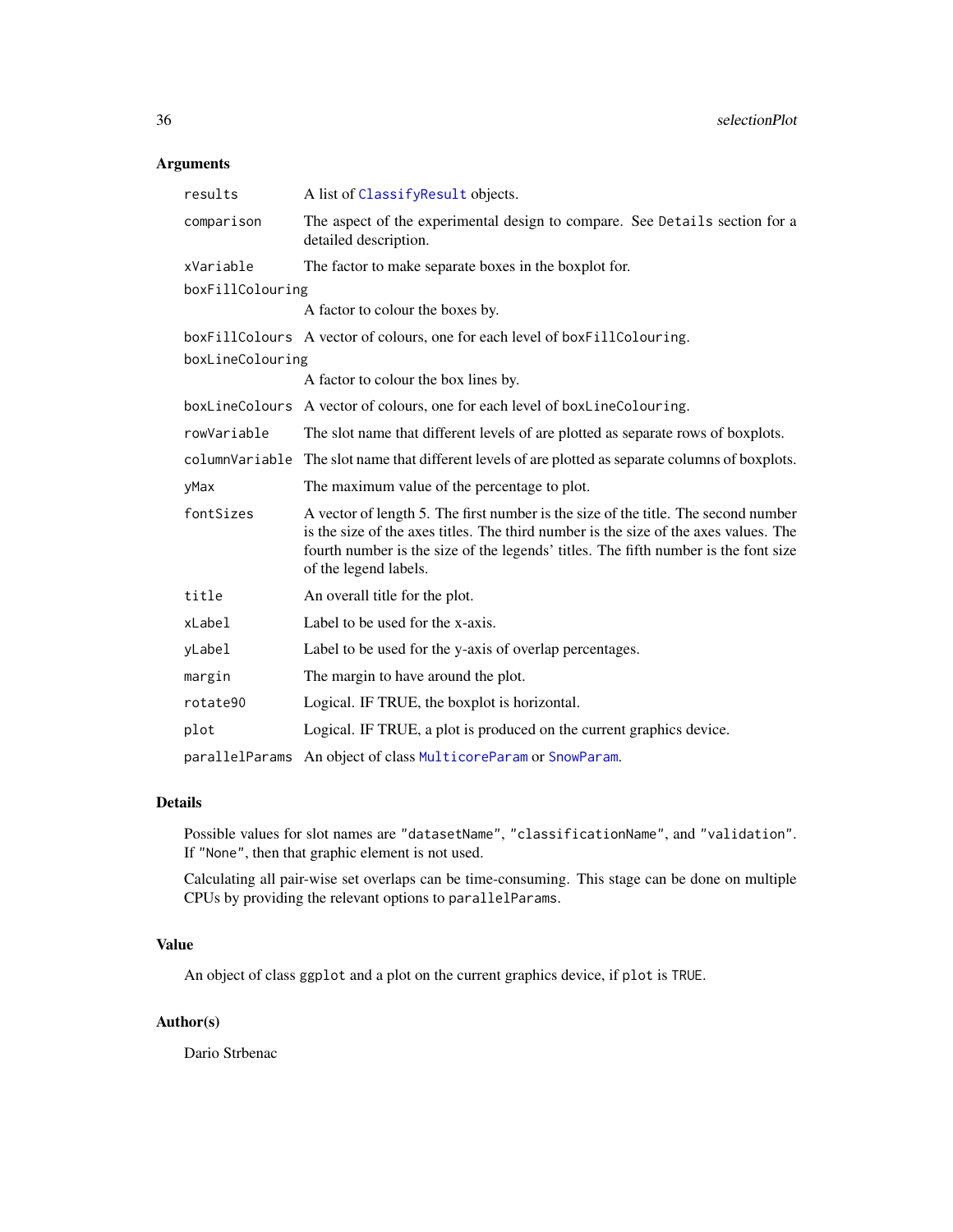## <span id="page-36-0"></span>subtractFromLocation 37

## Examples

```
predicted <- data.frame(sample = sample(10, 100, replace = TRUE),
                          predicted = rep(c("Healthy", "Cancer"), each = 50))actual <- factor(rep(c("Healthy", "Cancer"), each = 5))
result1 <- ClassifyResult("Example", "Differential Expression", LETTERS[1:10], LETTERS[10:1], list(1:100, c(1:9
                          list(predicted), actual, list("fold", 100, 5))
predicted[, "predicted"] <- sample(predicted[, "predicted"])
result2 <- ClassifyResult("Example", "Differential Variability", LETTERS[1:10], LETTERS[10:1], list(1:100, c(1:
                          list(predicted), actual, validation = list("leave", 1))
# selectionPlot(list(result1, result2), xVariable = "classificationName", xLabel = "Analysis", columnVariable =
```
<span id="page-36-1"></span>subtractFromLocation *Subtract All Feature Measurements from Location*

#### Description

For each feature, calculates the location, and subtracts all measurements from that location.

#### Usage

```
## S4 method for signature matrix
subtractFromLocation(expression, ...)
  ## S4 method for signature ExpressionSet
subtractFromLocation(expression, training, location = c("mean", "median"),
                                  verbose = 3)
```
#### Arguments

| expression | Either a matrix or Expression Set containing the data. For a matrix, the rows<br>are features, and the columns are samples. |
|------------|-----------------------------------------------------------------------------------------------------------------------------|
| $\cdots$   | Unused variables from the matrix method passed to the Expression Set method.                                                |
| training   | A vector specifying which samples are in the training set.                                                                  |
| location   | Character. Either "mean" or "median".                                                                                       |
| verbose    | A number between 0 and 3 for the amount of progress messages to give. A<br>higher number will produce more messages.        |

#### Details

Only the samples specified by training are used in the calculation of the location. To use all samples for calculation of the location, simply provide indices of all the samples.

#### Value

An [ExpressionSet](#page-0-0) of the same dimension that was input, with values subtracted from the location specified.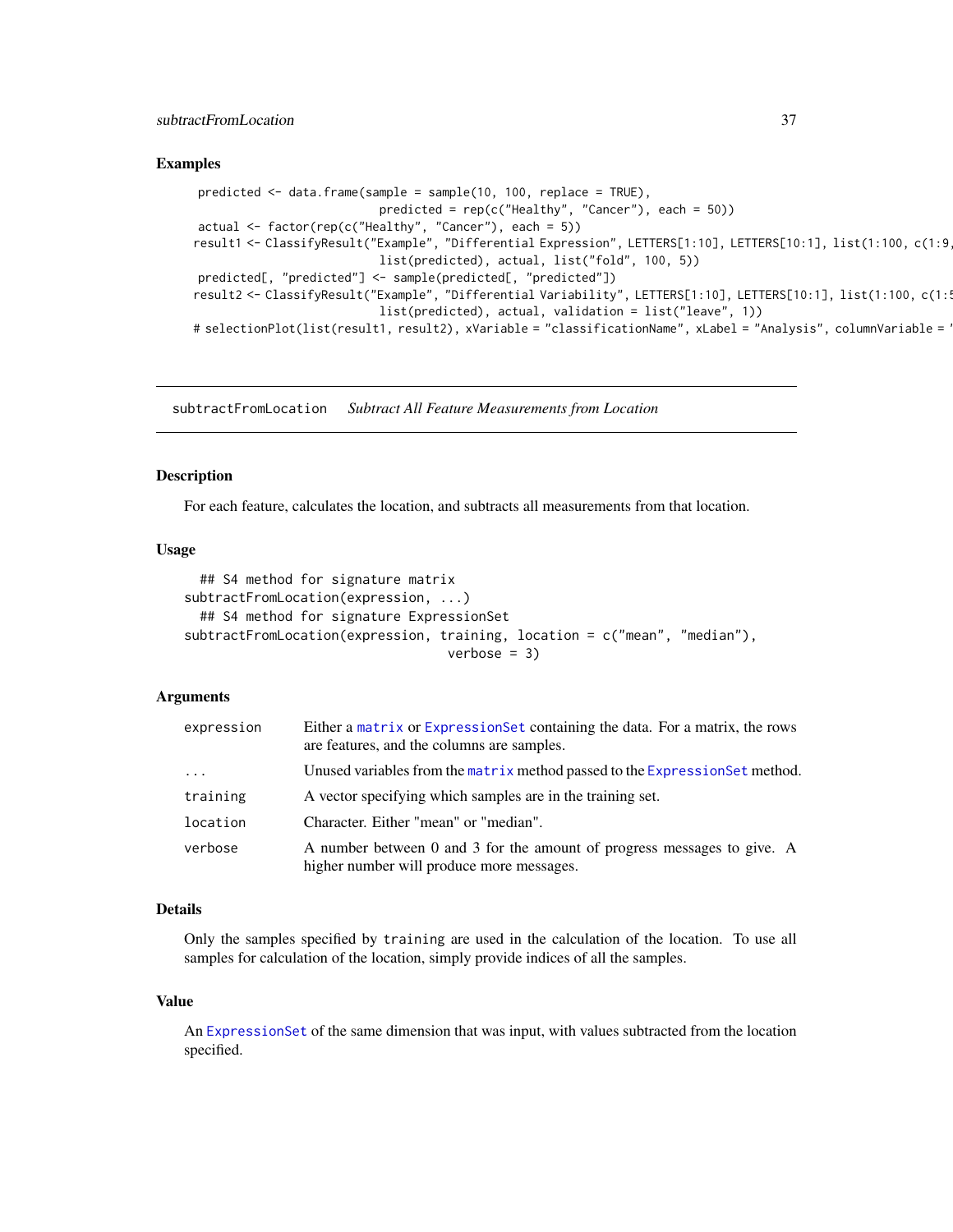#### <span id="page-37-0"></span>Author(s)

Dario Strbenac

#### Examples

```
subtractFromLocation(matrix(1:100, ncol = 10), training = 1:5, "median")
```
<span id="page-37-1"></span>

| TrainParams |  |  |
|-------------|--|--|

#### **Parameters for Classifier Training**

#### Description

Collects and checks necessary parameters required for classifier training. The empty constructor is provided for convenience.

## **Constructor**

- TrainParams() Creates a default TrainParams object. The classifier function is DLDA. Users should create an appropriate TrainParams object for the characteristics of their data, once they are familiar with this software.
- TrainParams(classifier, transposeExpression, doesTests, ...) Creates a TrainParams object which stores the function which will do the classifier building and parameters that the function will use.
	- classifier A function which will construct a classifier, and also possibly make the predictions. The first argument must be a [matrix](#page-0-0) object. The second argument must be a vector of classes. The third argument must be verbose. If doesTests is TRUE, the third argument must be a matrix of test data and the fourth argument is verbose. The function's return value can be either a trained classifier when doesTests is FALSE or a vector of class predictions if doesTests is TRUE.
	- transposeExpression Set to TRUE if classifier expects features as columns.
	- doesTests Set to TRUE if classifier also performs and returns predictions.
	- intermediate Character vector. Names of any variables created in prior stages by [runTest](#page-30-2) that need to be passed to classifier.
	- ... Other named parameters which will be used by the classifier.

## Author(s)

Dario Strbenac

## Examples

```
if(require(sparsediscrim))
```
trainParams <- TrainParams(dlda, transposeExpression = TRUE, doesTests = FALSE)

# sparsediscrim has a separate predict method for trained DLDA objects.

# dlda expects features in columns, and samples in rows.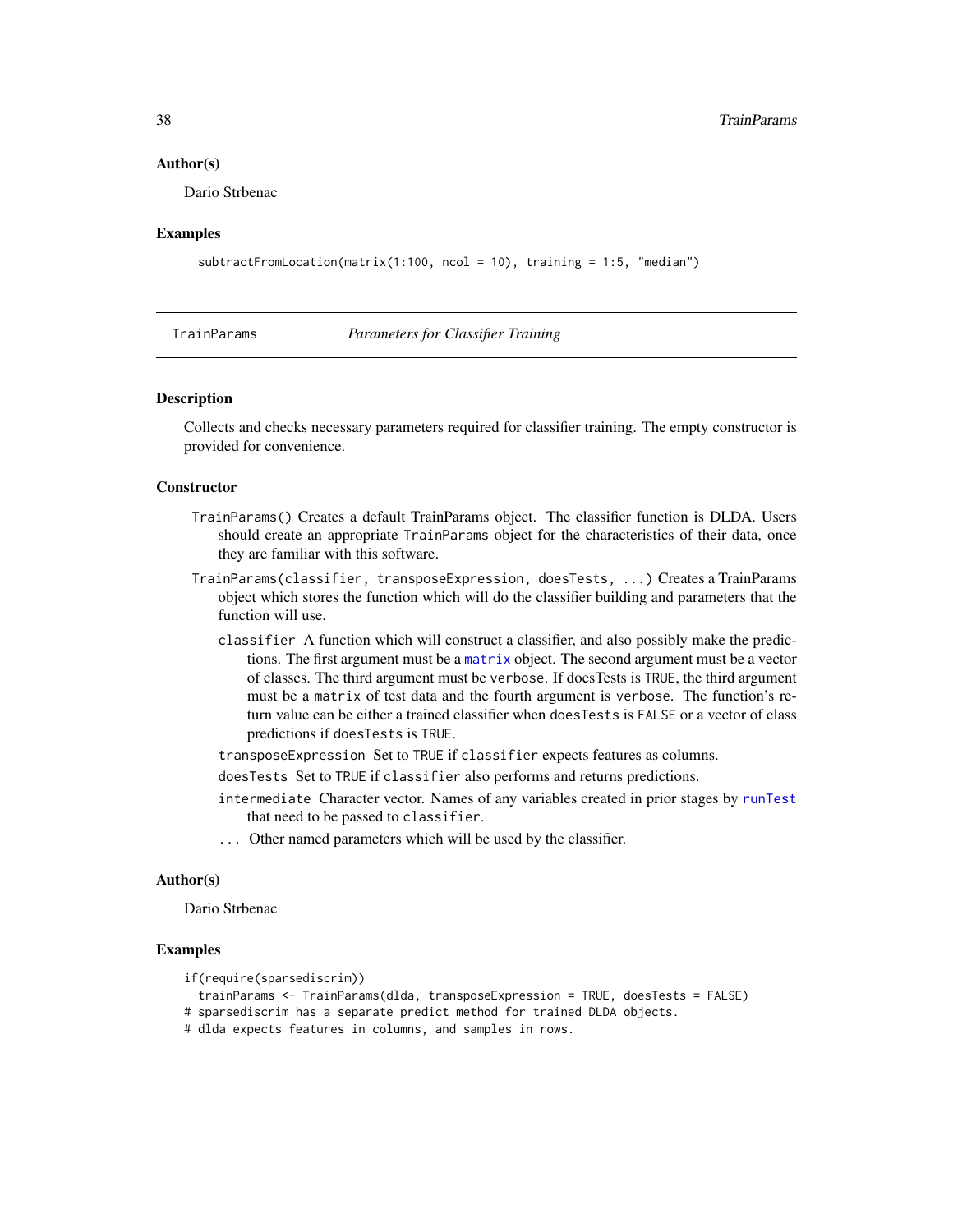<span id="page-38-1"></span><span id="page-38-0"></span>

## Description

Collects and checks necessary parameters required for transformation. The empty constructor is for when no data transformation is desired. One data transformation function is distributed. See [subtractFromLocation](#page-36-1).

## **Constructor**

- TransformParams(transform, intermediate = character(0), ...) Creates a Transform-Params object which stores the function which will do the transformation and parameters that the function will use.
	- transform A function which will do the transformation. The first argument must be an [ExpressionSet](#page-0-0) object.
	- intermediate Character vector. Names of any variables created in prior stages by [runTest](#page-30-2) that need to be passed to a feature selection function.
	- ... Other named parameters which will be used by the transformation function.

## Author(s)

Dario Strbenac

## Examples

transforParams <- TransformParams(subtractFromLocation, location = "median") # Subtract all values from training set median, to obtain absolute deviations.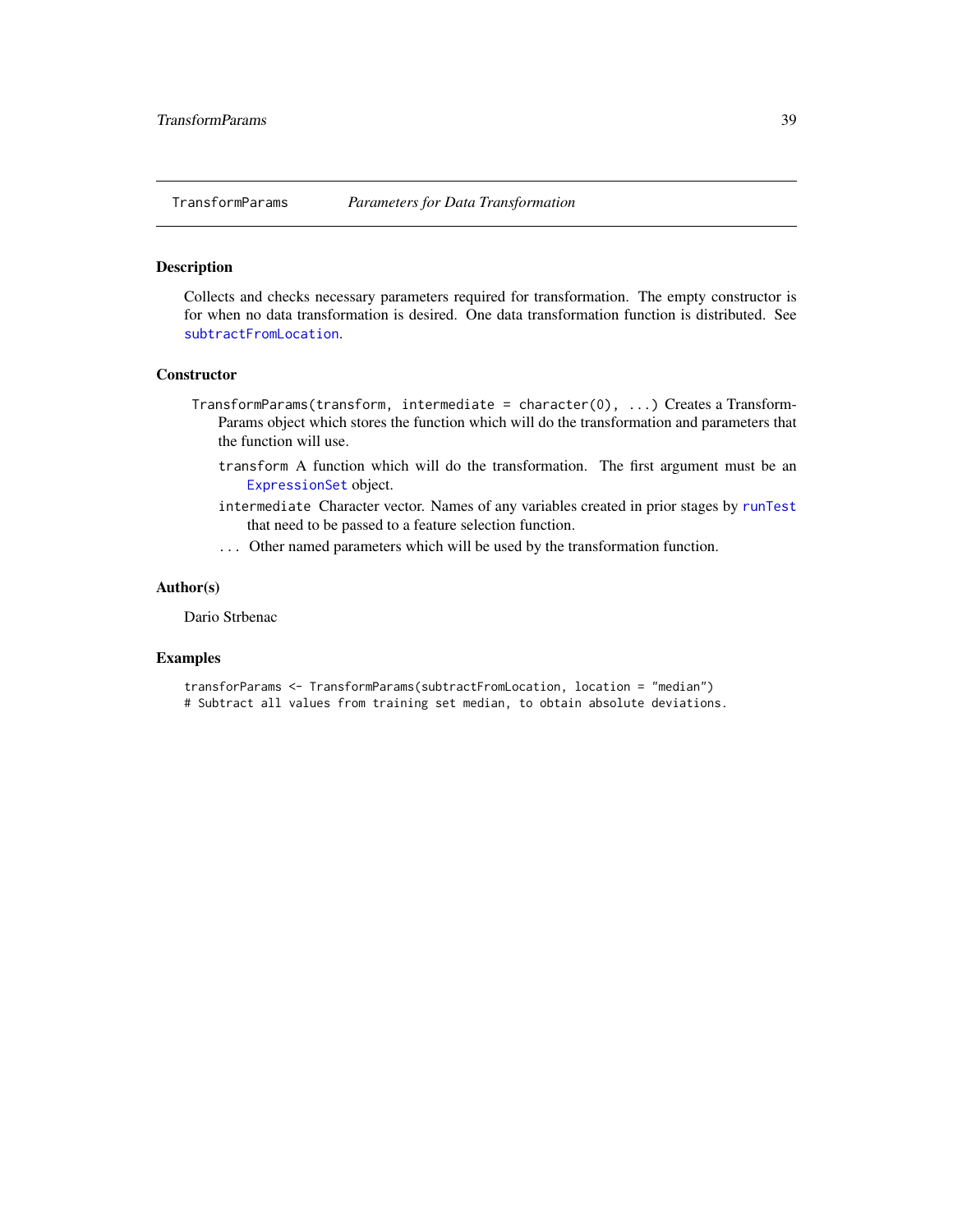# <span id="page-39-0"></span>**Index**

actualClasses *(*ClassifyResult*)*, [4](#page-3-0) actualClasses,ClassifyResult-method *(*ClassifyResult*)*, [4](#page-3-0) BiocParallel, *33* calcNormFactors, *9* calcPerformance, [3,](#page-2-0) *5* calcPerformance,ClassifyResult-method *(*calcPerformance*)*, [3](#page-2-0) character, *5* Classify, *4* classifyInterface, [4](#page-3-0) ClassifyResult, *3*, [4,](#page-3-0) *6*, *10*, *29*, *34*, *36* ClassifyResult, character, character, character *(*ClassifyResult*)*, [4](#page-3-0) ClassifyResult-class *(*ClassifyResult*)*, [4](#page-3-0) data.frame, *5* distribution, [6](#page-5-0) distribution,ClassifyResult-method *(*distribution*)*, [6](#page-5-0) DMDselection, [7](#page-6-0) DMDselection,ExpressionSet-method *(*DMDselection*)*, [7](#page-6-0) DMDselection,matrix-method *(*DMDselection*)*, [7](#page-6-0) edgeR, *9* edgeRselection, [8](#page-7-0) edgeRselection,ExpressionSet-method *(*edgeRselection*)*, [8](#page-7-0) edgeRselection,matrix-method *(*edgeRselection*)*, [8](#page-7-0) errorMap, [10](#page-9-0) errorMap,list-method *(*errorMap*)*, [10](#page-9-0) estimateDisp, *9* ExpressionSet, *7*, *9*, *12–15*, *17–19*, *21–24*, *26, 27*, *32–35*, *37*, *39*

factor, *5*

features *(*ClassifyResult*)*, [4](#page-3-0) features,ClassifyResult-method *(*ClassifyResult*)*, [4](#page-3-0) fisherDiscriminant, [11](#page-10-0) fisherDiscriminant,ExpressionSet-method *(*fisherDiscriminant*)*, [11](#page-10-0) fisherDiscriminant,matrix-method *(*fisherDiscriminant*)*, [11](#page-10-0) function, *28* functionOrList, [12](#page-11-0) functionOrList-class *(*functionOrList*)*, [12](#page-11-0)

geom\_histogram, *6* getLocationsAndScales, *7*, [13,](#page-12-0) *15*, *18* getLocationsAndScales,ExpressionSet-method *(*getLocationsAndScales*)*, [13](#page-12-0) getLocationsAndScales,matrix-method *(*getLocationsAndScales*)*, [13](#page-12-0) glmFit, *9*

KolmogorovSmirnovSelection, [14](#page-13-0) KolmogorovSmirnovSelection,ExpressionSet-method *(*KolmogorovSmirnovSelection*)*, [14](#page-13-0) KolmogorovSmirnovSelection,matrix-method *(*KolmogorovSmirnovSelection*)*, [14](#page-13-0) ks.test, *14* KullbackLeiblerSelection, [15](#page-14-0) KullbackLeiblerSelection,ExpressionSet-method *(*KullbackLeiblerSelection*)*, [15](#page-14-0) KullbackLeiblerSelection,matrix-method *(*KullbackLeiblerSelection*)*, [15](#page-14-0) leveneSelection, [16](#page-15-0)

leveneSelection,ExpressionSet-method *(*leveneSelection*)*, [16](#page-15-0) leveneSelection,matrix-method *(*leveneSelection*)*, [16](#page-15-0)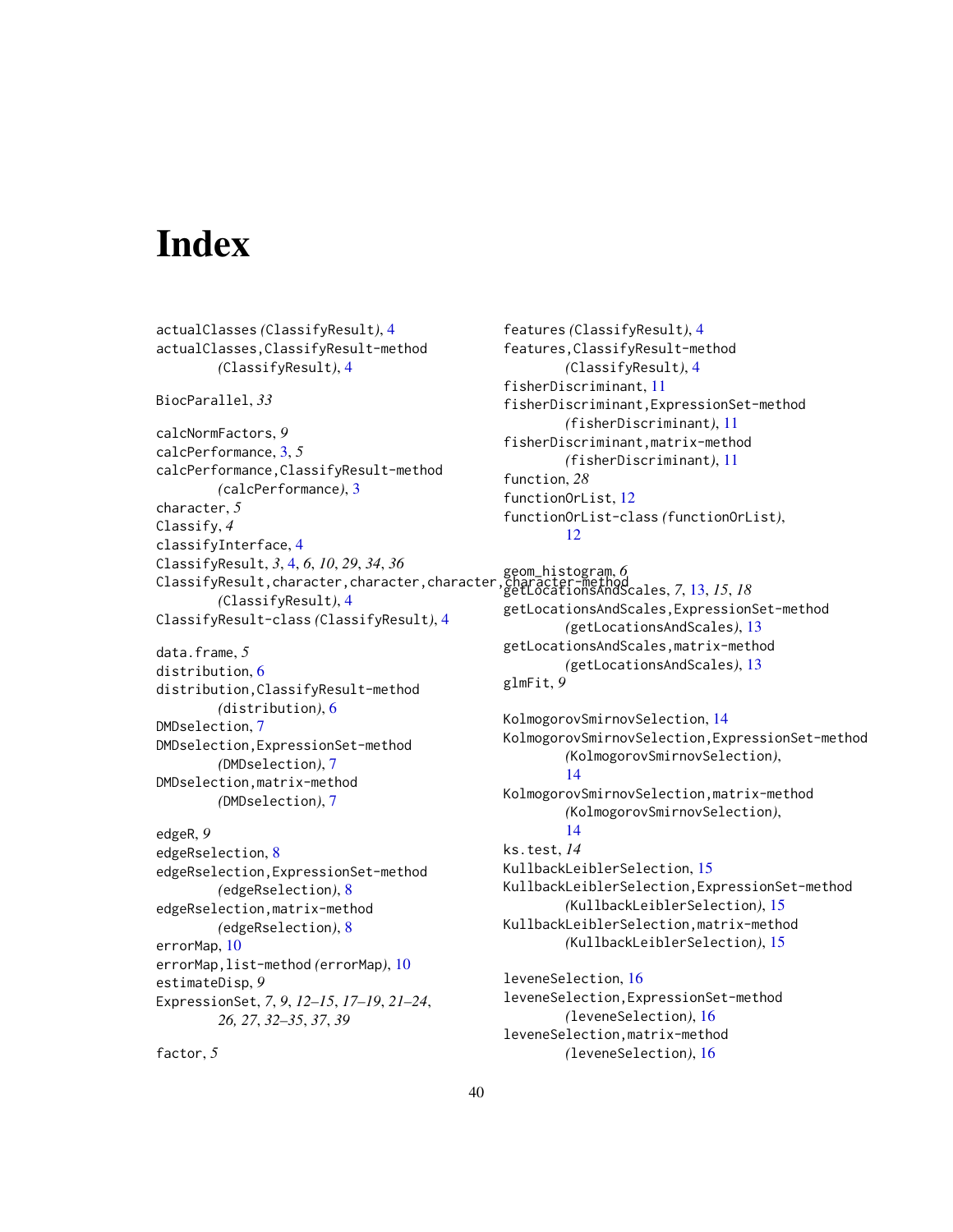## $I<sub>N</sub>$  and  $I<sub>1</sub>$  and  $I<sub>2</sub>$  and  $I<sub>3</sub>$  and  $I<sub>4</sub>$  and  $I<sub>4</sub>$  and  $I<sub>4</sub>$  and  $I<sub>4</sub>$  and  $I<sub>4</sub>$  and  $I<sub>4</sub>$  and  $I<sub>4</sub>$  and  $I<sub>4</sub>$  and  $I<sub>4</sub>$  and  $I<sub>4</sub>$  and  $I<sub>4</sub>$  a

likelihoodRatioSelection, [18](#page-17-0) *(*likelihoodRatioSelection*)*, [18](#page-17-0) likelihoodRatioSelection,matrix-method *(*likelihoodRatioSelection*)*, [18](#page-17-0) limmaSelection, [19](#page-18-0) limmaSelection,ExpressionSet-method *(*limmaSelection*)*, [19](#page-18-0) limmaSelection,matrix-method *(*limmaSelection*)*, [19](#page-18-0) list, *5*, *9*, *13*, *28*, *32*, *34* matrix, *7*, *9*, *12–15*, *17–19*, *21–24*, *26–28*, *32–34*, *37, 38* MixmodCluster, *21* mixmodCluster, *21* mixmodels, [20](#page-19-0) mixModelsTest *(*mixmodels*)*, [20](#page-19-0) mixModelsTest,list,ExpressionSet-method *(*mixmodels*)*, [20](#page-19-0) mixModelsTest,list,matrix-method *(*mixmodels*)*, [20](#page-19-0) mixModelsTrain *(*mixmodels*)*, [20](#page-19-0) mixModelsTrain,ExpressionSet-method *(*mixmodels*)*, [20](#page-19-0) mixModelsTrain,matrix-method *(*mixmodels*)*, [20](#page-19-0) MulticoreParam, *30*, *34*, *36* naiveBayesKernel, [22](#page-21-0) naiveBayesKernel,ExpressionSet-method *(*naiveBayesKernel*)*, [22](#page-21-0) naiveBayesKernel,matrix-method *(*naiveBayesKernel*)*, [22](#page-21-0) nearestShrunkenCentroidPredictInterface, [23](#page-22-0)

## [24](#page-23-0)

likelihoodRatioSelection,ExpressionSet-method nearestShrunkenCentroidTrainInterface, *24*, [25,](#page-24-0) *25*

- nearestShrunkenCentroidTrainInterface,ExpressionSet-method *(*nearestShrunkenCentroidTrainInterface*)*, [25](#page-24-0)
- nearestShrunkenCentroidTrainInterface,matrix-method *(*nearestShrunkenCentroidTrainInterface*)*,  $25$

pamr.listgenes, *24, 25* pamr.predict, *23, 24* pamr.train, *25, 26* pamrtrained, [26](#page-25-0) pamrtrained-class *(*pamrtrained*)*, [26](#page-25-0) performance, *3*, *31* performance *(*ClassifyResult*)*, [4](#page-3-0) performance,ClassifyResult-method *(*ClassifyResult*)*, [4](#page-3-0) plotFeatureClasses, [27](#page-26-0) plotFeatureClasses,ExpressionSet-method *(*plotFeatureClasses*)*, [27](#page-26-0) plotFeatureClasses,matrix-method *(*plotFeatureClasses*)*, [27](#page-26-0) predictions *(*ClassifyResult*)*, [4](#page-3-0) predictions,ClassifyResult-method *(*ClassifyResult*)*, [4](#page-3-0) PredictParams, *7*, *9*, *14, 15*, *17–19*, [28,](#page-27-0) *32*, *34* PredictParams,ANY-method *(*PredictParams*)*, [28](#page-27-0) PredictParams,function-method *(*PredictParams*)*, [28](#page-27-0) PredictParams-class *(*PredictParams*)*, [28](#page-27-0)

## rankPlot, [29](#page-28-0)

nearestShrunkenCentroidPredictInterface,pamrtrained,ExpressionSet-method rankPlot,list-method *(*rankPlot*)*, [29](#page-28-0) *(*nearestShrunkenCentroidPredictInterface*)*, ResubstituteParams, *7*, *9*, *14, 15*, *17–19*, [31](#page-30-0) [23](#page-22-0) nearestShrunkenCentroidPredictInterface,pamrtrained,matrix-method *(*ResubstituteParams*)*, [31](#page-30-0) *(*nearestShrunkenCentroidPredictInterface*)*, ResubstituteParams,numeric,character,character-method  $23$ nearestShrunkenCentroidSelectionInterface,  $24$ nearestShrunkenCentroidSelectionInterface,ExpressionSet[-me](#page-30-0)thod runTest, *28*, 31, *31*, *35*, *38, 39 (*nearestShrunkenCentroidSelectionInterface*)*, runTest,ExpressionSet-method *(*runTest*)*,  $24$ nearestShrunkenCentroidSelectionInterface,matrix-method runTest,matrix-method *(*runTest*)*, [31](#page-30-0) ResubstituteParams,ANY,ANY,ANY-method *(*ResubstituteParams*)*, [31](#page-30-0) ResubstituteParams-class *(*ResubstituteParams*)*, [31](#page-30-0) [31](#page-30-0)

*(*nearestShrunkenCentroidSelectionInterface*)*, runTests, *3, 4*, *32*, [33](#page-32-0)